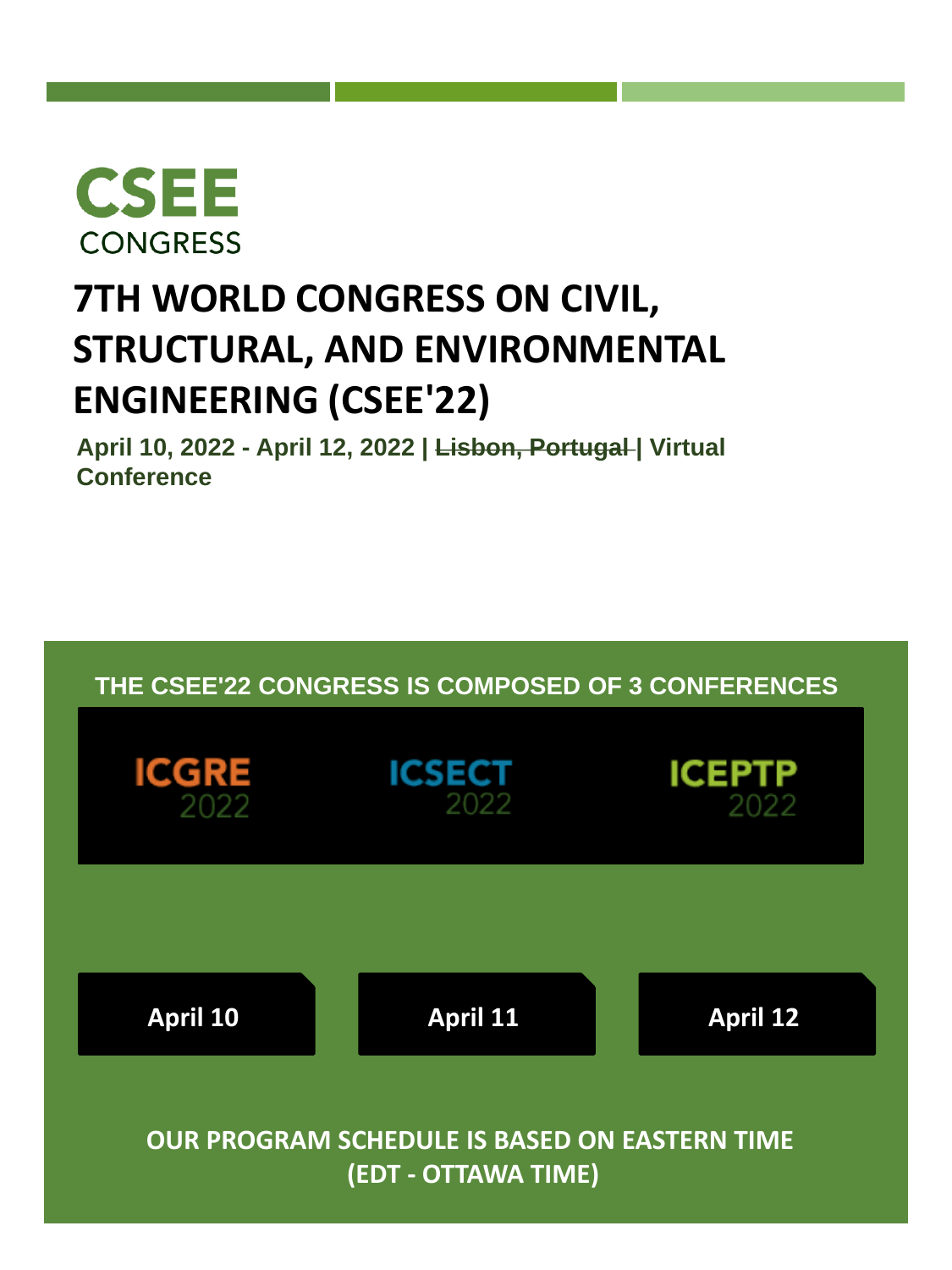<span id="page-1-0"></span>**10:00 AM – 12:00 PM Registrations**

# **CSEE'22 Scientific Committee Chair**





Dalhousie University, Canada [Congress Chair](https://www.dal.ca/) **DALHOUSIE** <sup>雾/</sup> UNIVERSITY

[View Profile](https://lisbon2021.cseecongress.com/chairs#Hany%20El%20Naggar) 



#### **Dr. Joaquim Barros**

Institute for Sustainability and Innovation in Structural Engineering, University of Minho, Portugal Congress Co-Chair [View Profile](https://isise.net/site/index.php?module=publicPeople&target=details&id=18) 

# **CSEE'22 Local Committee Chair**



#### **Dr. Paulo Cachim**

University of Aveiro, Portugal local Committee Member [View Profile](https://www.ua.pt/pt/risco/paulo_cachim)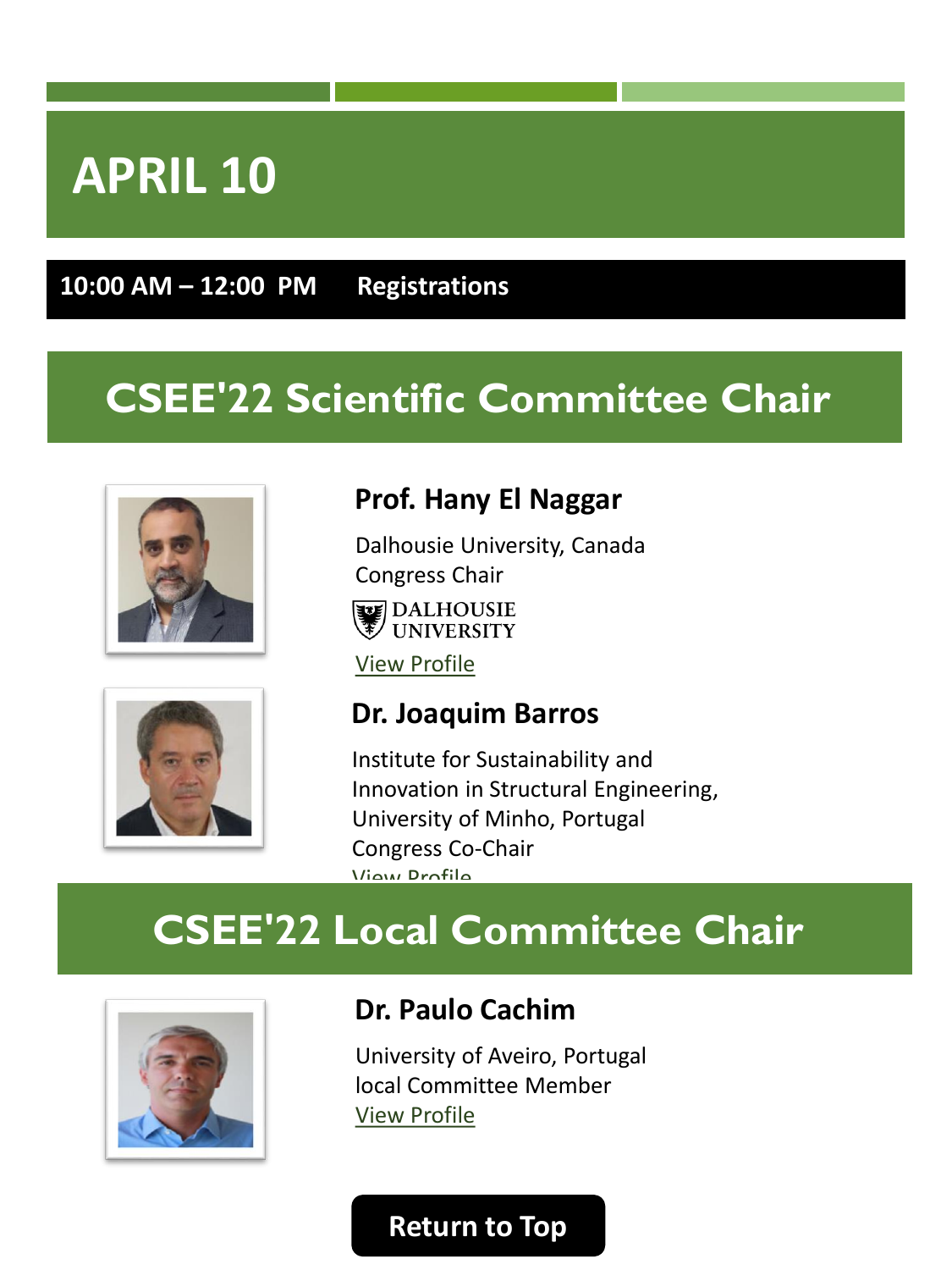<span id="page-2-0"></span>

| 7:00 AM - 8:00 AM  | <b>Registrations</b>                                                                                                                                                                                                                                |
|--------------------|-----------------------------------------------------------------------------------------------------------------------------------------------------------------------------------------------------------------------------------------------------|
| 8:00 AM - 8:15 AM  | <b>Official Opening</b>                                                                                                                                                                                                                             |
|                    | Dr. Hany El Naggar, Dalhousie University,<br>Canada                                                                                                                                                                                                 |
| 8:15 AM - 09:00 AM | <b>ICSECT'22 KEYNOTE LECTURE</b>                                                                                                                                                                                                                    |
|                    | <b>Seismic Vulnerability and Retrofitting Of RC</b><br><b>Buildings Not Designed To Resist Earthquakes</b><br>Dr. Ivo Caliò, Università degli Studi di Catania,<br><b>Italy</b>                                                                     |
| 9:00 AM - 09:45 AM | <b>ICSECT'22 KEYNOTE LECTURE</b>                                                                                                                                                                                                                    |
|                    | <b>Monuments and Historic Buildings:</b><br><b>Earthquakes and Structural Engineering</b><br>Dr. Paulo B. Lourenço, University of Minho,<br>Portugal                                                                                                |
| 9:45 AM - 10:30 AM | <b>ICSECT'22 KEYNOTE LECTURE</b>                                                                                                                                                                                                                    |
|                    | <b>Recent Canadian Developments Related to FRP</b><br><b>Reinforcement for Concrete Structures, Design</b><br><b>Codes, and Applications in Buildings and</b><br><b>Bridges</b><br>Dr. Brahim Benmokrane, University Of<br><b>Sherbrook, Canada</b> |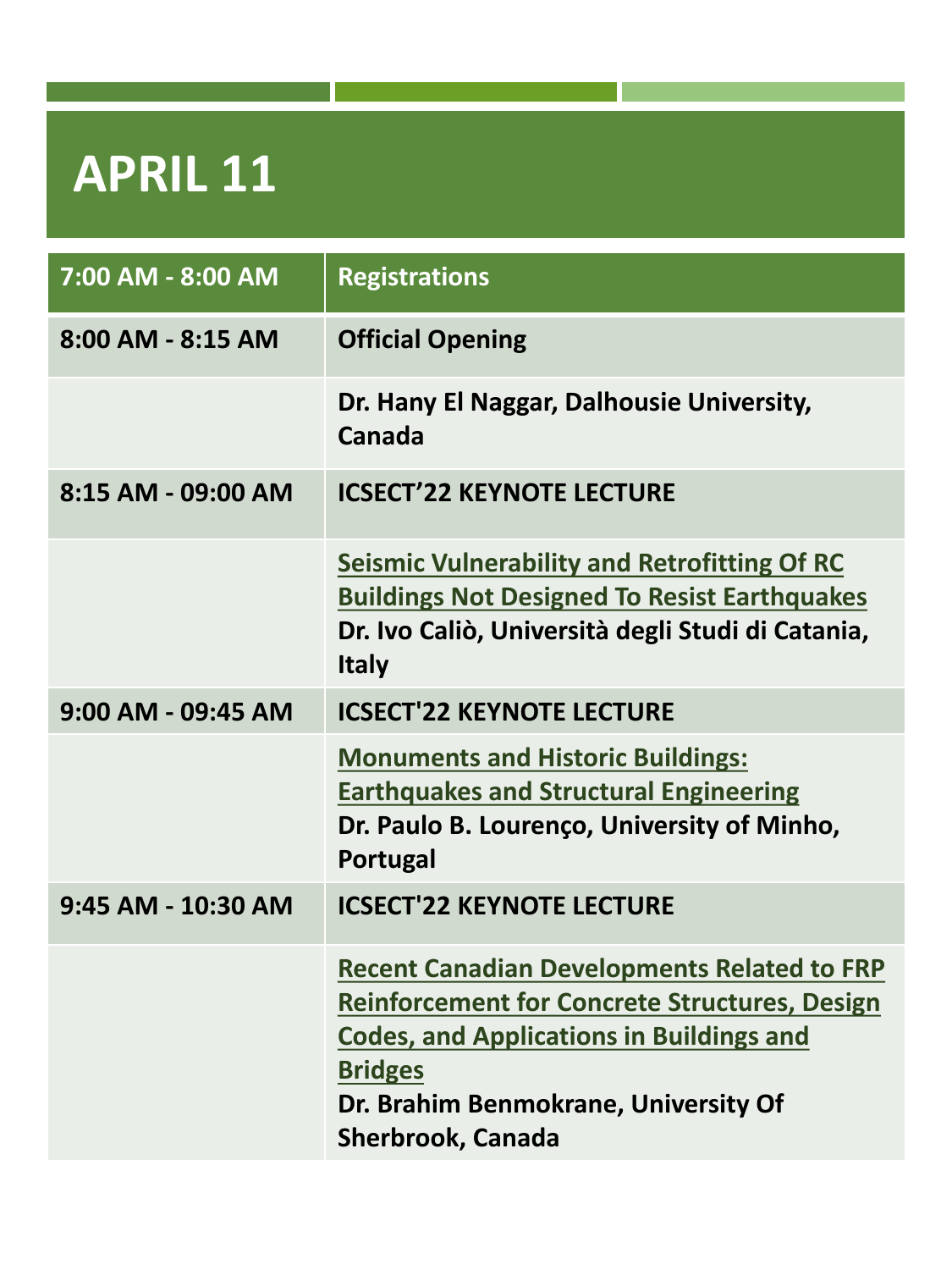| 10:30 AM - 10:40 AM      |                                                                                                                                                                                         | <b>Break</b>                |                                                                                |                       |                                                                      |
|--------------------------|-----------------------------------------------------------------------------------------------------------------------------------------------------------------------------------------|-----------------------------|--------------------------------------------------------------------------------|-----------------------|----------------------------------------------------------------------|
| Room 1                   |                                                                                                                                                                                         | Room <sub>2</sub>           |                                                                                | Room <sub>3</sub>     |                                                                      |
| 10:40 AM -<br>12:00 PM   | <b>SESSION</b><br><b>Construction</b><br><b>Materials I</b>                                                                                                                             | 10:40<br>$AM -$<br>12:10 PM | <b>SESSION</b><br><b>Geotechnical</b><br>Infrastructure                        | 10:40 AM-<br>12:00 PM | <b>SESSION</b><br><b>Geohazards</b><br>and Risk<br><b>Assessment</b> |
| 12:10 PM -<br>01:15 PM   | <b>SESSION</b><br>Wastewater<br><b>Pollution and</b><br><b>Treatment</b>                                                                                                                | 12:10<br>AM-<br>01:15 PM    | <b>SESSION</b><br><b>Construction</b><br><b>Safety and</b><br><b>Standards</b> | 12:10 AM-<br>01:10 PM | <b>SESSION</b><br><b>Green</b><br><b>Design</b>                      |
| $01:15$ PM -<br>01:35 PM | <b>Lunch Break</b>                                                                                                                                                                      |                             |                                                                                |                       |                                                                      |
| 01:35 PM -<br>02:20 PM   | <b>ICSECT'22 KEYNOTE LECTURE</b>                                                                                                                                                        |                             |                                                                                |                       |                                                                      |
|                          | <b>Fibre-Reinforced and Hybrid-Reinforced Concrete: An Updated</b><br><b>Bridged Crack Model with Softening Pull-Out Forces</b><br>Dr. Federico Accornero, Politecnico di Torino, Italy |                             |                                                                                |                       |                                                                      |
| 02:20 PM -<br>03:05 PM   | <b>ICEPTP'22 KEYNOTE LECTURE</b>                                                                                                                                                        |                             |                                                                                |                       |                                                                      |
|                          | <b>Recent Trends in Wastewater Treatment with Emphasis on</b><br><b>MetalOrganic Frameworks (MOFs)</b><br>Dr. Rana Sabouni, American University of Sharjah, UAE                         |                             |                                                                                |                       |                                                                      |
| 03:05 PM -<br>03:50 PM   | <b>ICSECT'22 KEYNOTE LECTURE</b>                                                                                                                                                        |                             |                                                                                |                       |                                                                      |
|                          | <b>Toward Durable Structures: Novel Design and Advanced Material</b><br><b>Characterization</b><br>Dr. Adil Al-Mayah, University of Waterloo, Canada                                    |                             |                                                                                |                       |                                                                      |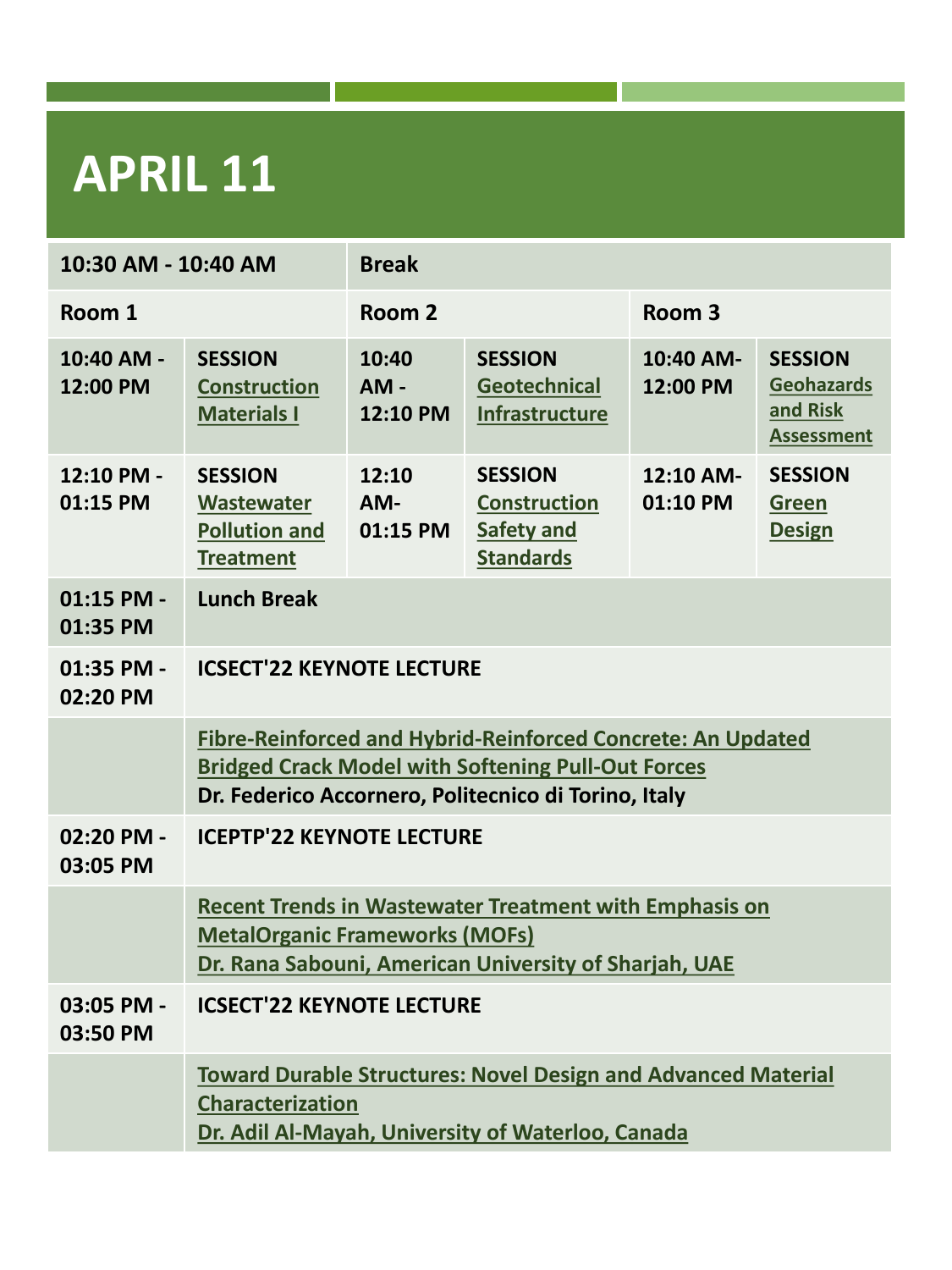| Room 1                 |                                                                                                                  | Room 2                   |                                                                            | Room 3                |                                                        |
|------------------------|------------------------------------------------------------------------------------------------------------------|--------------------------|----------------------------------------------------------------------------|-----------------------|--------------------------------------------------------|
| 03:50 PM -<br>05:15 PM | <b>SESSION</b><br><b>Design and</b><br><b>Modelling</b>                                                          | 03:50 AM -<br>05:15 PM   | <b>SESSION</b><br><b>Water</b><br><b>Pollution and</b><br><b>Treatment</b> | 03:50 AM-<br>05:05 PM | <b>SESSION</b><br><b>Dams and</b><br><b>Tunnelling</b> |
| 05:15 PM -<br>05:45 PM | <b>SESSION</b><br><b>New</b><br><b>Technologies</b><br>in Structural<br><b>Design and</b><br><b>Construction</b> | $05:15$ AM -<br>06:00 PM | <b>SESSION</b><br>Soil<br><b>Pollution</b><br>and<br><b>Treatment</b>      |                       |                                                        |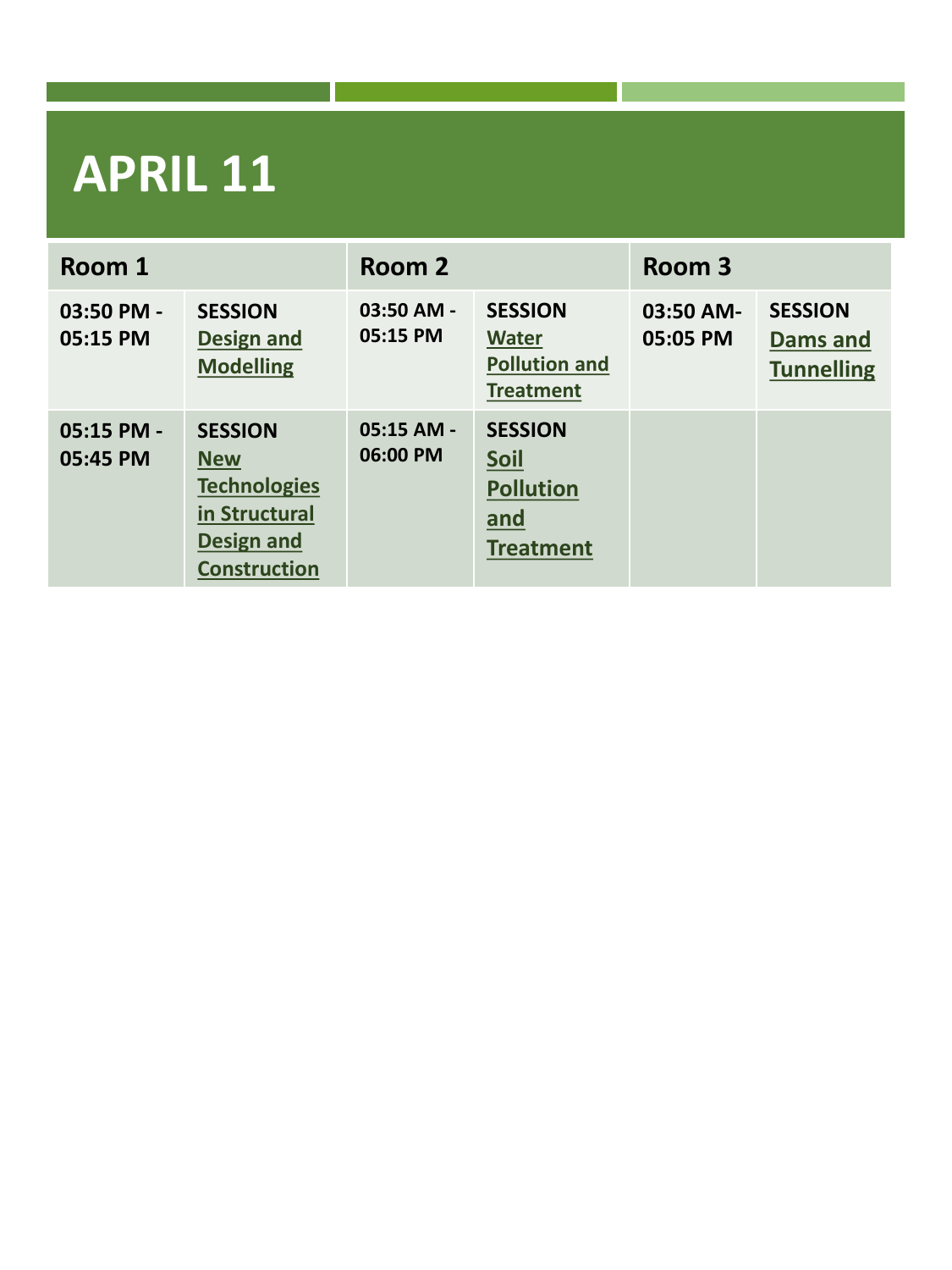<span id="page-5-0"></span>**APRIL 11 | 8:15 AM - 09:00 AM | SESSION CHAIR: DR. HANY EL NAGGAR, DALHOUSIE UNIVERSITY, CANADA**



**Titles:** Seismic Vulnerability and Retrofitting Of RC Buildings Not Designed To Resist **Earthquakes** Dr. Ivo Caliò, Università degli Studi di Catania, Italy

**[View Abstract](https://lisbon2022.cseecongress.com/paper/Keynote-Dr.Calio.pdf) [Return to Top](#page-0-0)**

Ivo Caliò received his PhD in Structural Engineering in 1995 investigating the large displacement response of structures subjected to uplift foundations during earthquakes. In 1997 he started is academic career at the University of Catania in Italy where he continued his research on nonlinear dynamics and earthquake engineering. He supervised many PhD students and post-doctoral researches working on seismic vulnerability and retrofitting of existing buildings not designed to resist earthquakes and proposed a new computational strategy for the simulation of the nonlinear behaviour of masonry structures known as Discrete Macro-Element Method (DMEM). In 2009 he initiated a research group, involving many PhD students and academic researchers, for the development of advanced structural engineering software based on the DMEM, suitable both for academic investigations and practical engineering. Within this research topic two structural analysis programs have been developed: 3DMacro for masonry buildings and HiStrA (Historical Structure Analysis) focused on the Structural Assessment of Historical Monumental Structures and Masonry Bridges. A key feature of his work has been extensive international collaboration with fellow academics particularly in Portugal and UK. From 2012 he is collaborating with Prof Paulo Lourenco of the university of Minho and his research team on the use and validation of the DMEM for masonry monumental structures and masonry bridge. In 2015 he started a collaboration with Prof Bassam Izzuddin of the Imperial College of London on the seismic vulnerability assessment and innovative retrofitting strategies of buildings not designed to resist earthquakes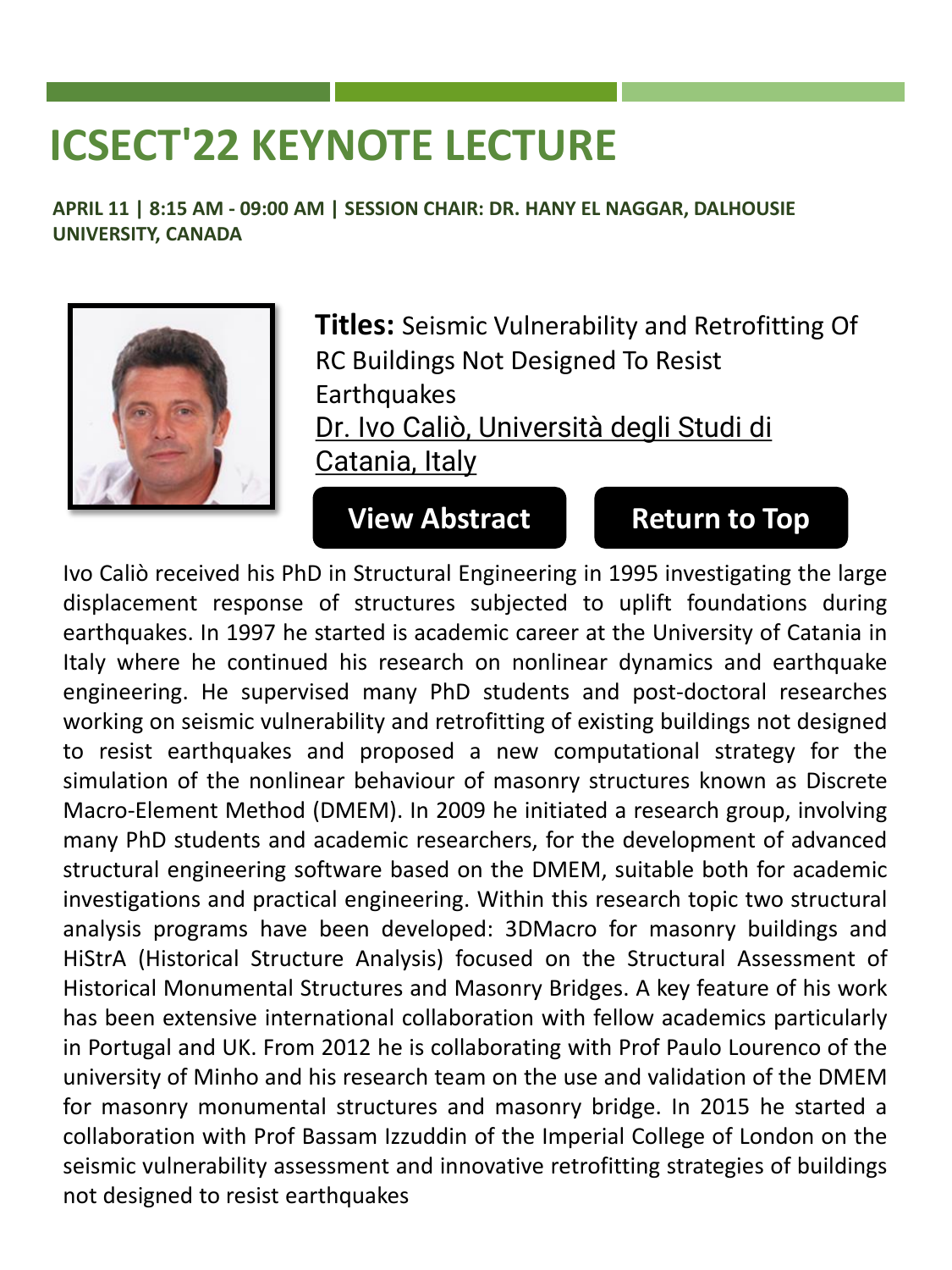<span id="page-6-0"></span>**APRIL 11 | 9:00 AM - 09:45 AM | SESSION CHAIR: DR. HANY EL NAGGAR, DALHOUSIE UNIVERSITY, CANADA**



**Titles:** Monuments and Historic Buildings: Earthquakes and Structural Engineering Dr. Paulo B. Lourenço, University of Minho, Portugal

#### **[View Abstract](https://lisbon2022.cseecongress.com/paper/Keynote-Dr.Lourenco.pdf) [Return to Top](#page-0-0)**

Professor at the Department of Civil Engineering, University of Minho, Portugal, and Head of the Institute in Sustainability and Innovation in Structural Engineering, with 250 researchers. Experienced in the fields of non-destructive testing, advanced experimental and numerical techniques, innovative repair and strengthening techniques, and earthquake engineering. Specialist in structural conservation and forensic engineering, with work on 100+ monuments including 17 UNESCO World Heritage. Leader of the revision of the European masonry code (EN 1996-1-1). Coordinator of the European Master on Structural Analysis of Monuments and Historical Constructions, with alumni from 70+ countries and European Heritage / Europa Nostra Award (most prestigious in Europe). Editor of the International Journal of Architectural Heritage and advisor of the Conference Series on Structural Analysis of Historical Constructions. Supervised more than 60 PhD theses and coordinate multiple national and international research projects. Awarded an Advanced European Research Council Grant of 3.0 M€ to develop an integrated seismic assessment approach for heritage buildings. Coordinator of an innovative training network sustainable building lime applications via circular economy and biomimetic approaches with 15 PhD students across Europe.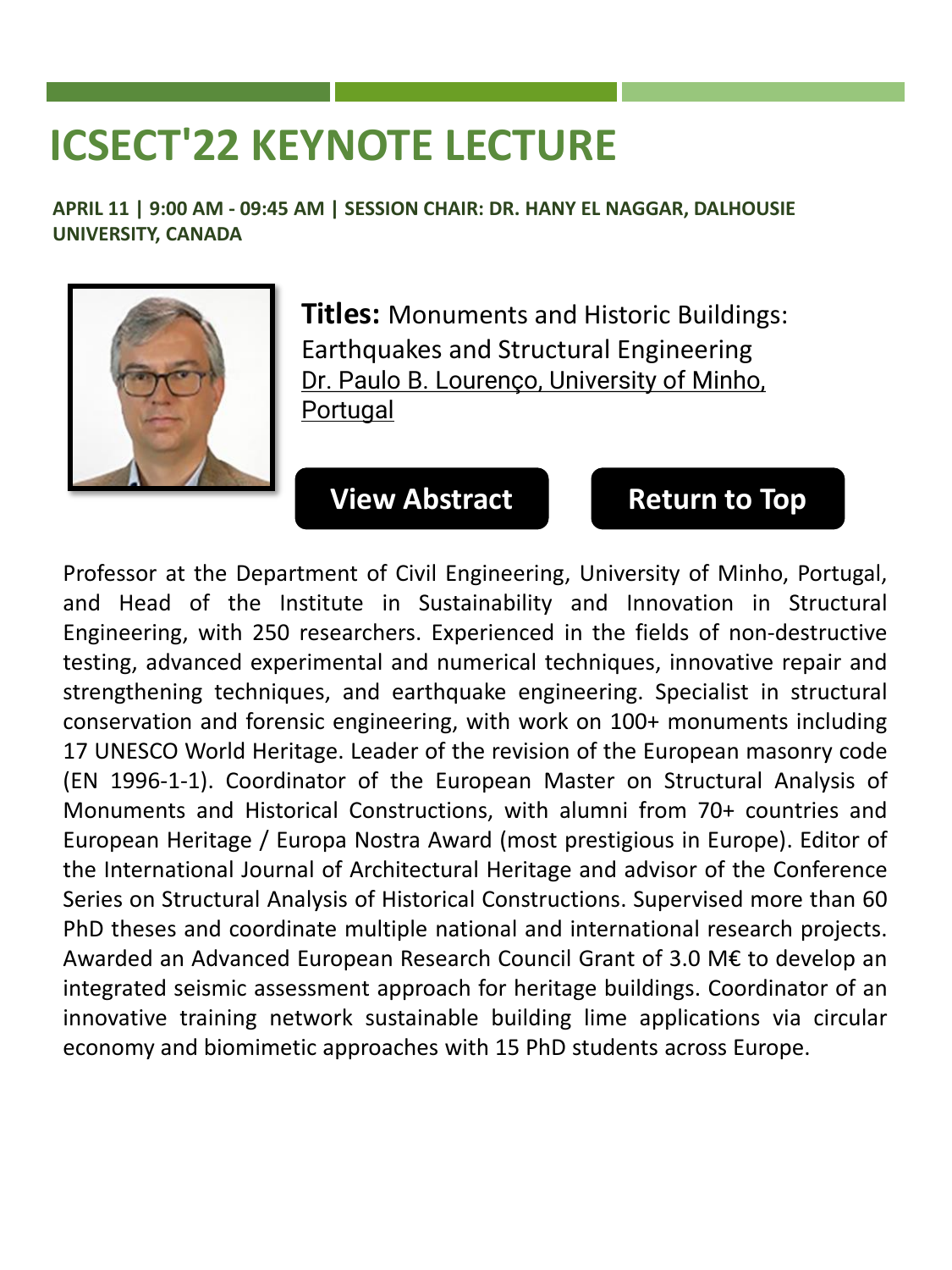<span id="page-7-0"></span>**APRIL 11 | 9:45 AM - 10:30 AM | SESSION CHAIR: DR. HANY EL NAGGAR, DALHOUSIE UNIVERSITY, CANADA**



**Titles:** Recent Canadian Developments Related to FRP Reinforcement for Concrete Structures, Design Codes, and Applications in Buildings and Bridges Dr. Brahim Benmokrane, University Of Sherbrook, Canada

#### **[View Abstract](https://lisbon2022.cseecongress.com/paper/Keynote-Dr.Benmokrane.pdf) [Return to Top](#page-0-0)**

Professor Brahim Benmokrane is one of the world's top in the field of structural concrete internally reinforced with fiber-reinforced polymer (FRP) reinforcement. He has made outstanding contributions to research, teaching, innovation, and leadership targeting the development of FRP reinforcement for concrete structures and their durability, structural performance, field applications, development of design codes and standards and the relentless pursuit of knowledge transfer to industry. His research has significantly influenced the development of concrete structures reinforced with FRP bars, building codes, design specifications, and its practical use in North America and beyond. Professor Benmokrane holds the Tier–1 Canada Research Chair in Advanced Composite Materials for Civil Structures and the NSERC-Alliance Industrial Research Chair in Innovative FRP Reinforcement for Sustainable Concrete Infrastructures at the Department of Civil and Building Engineering at the University of Sherbrooke (Sherbrooke, QC, Canada). His research has significantly influenced the development of concrete structures reinforced with FRP bars, building codes, design specifications, and its practical use in North America and beyond.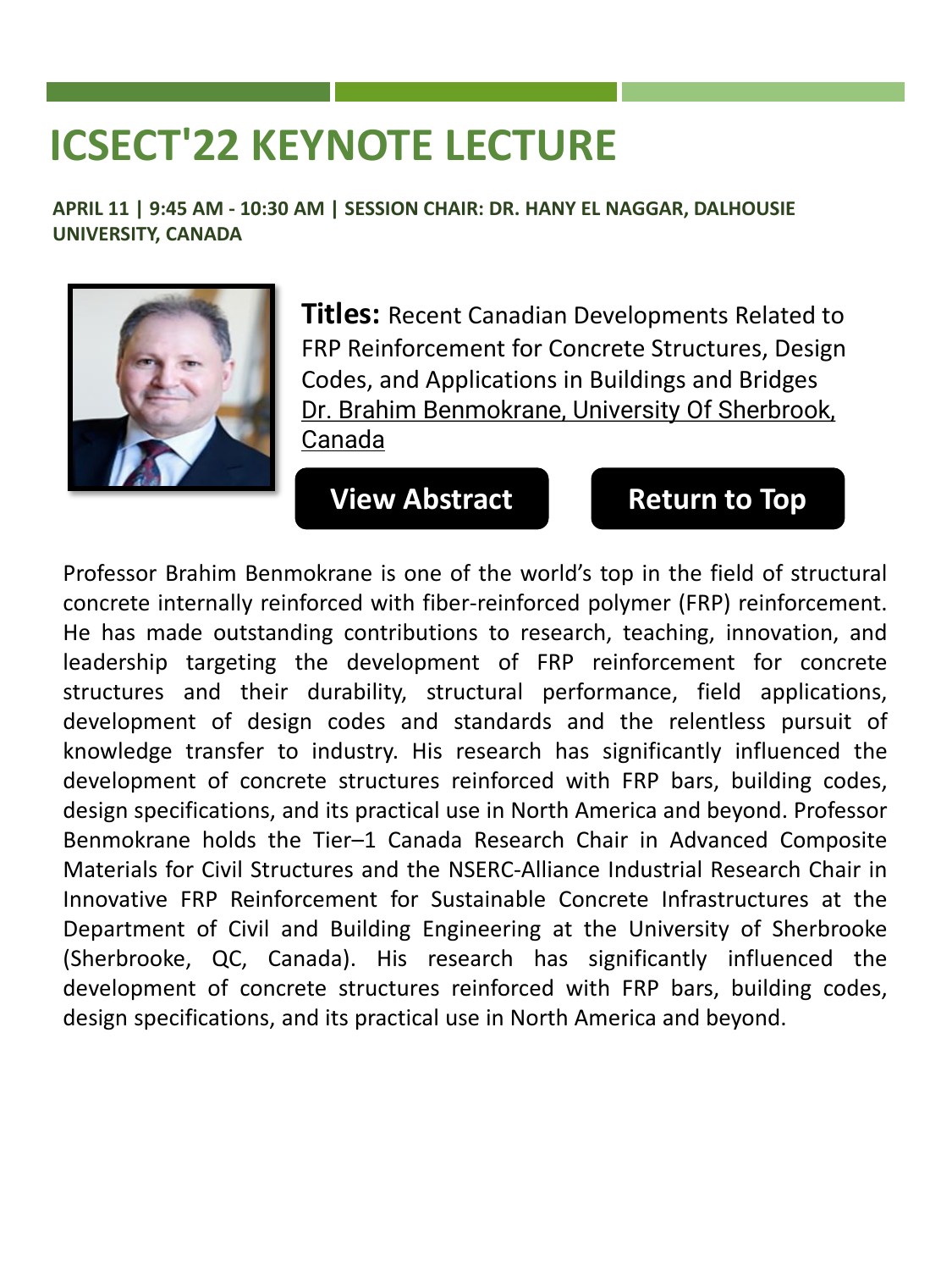### <span id="page-8-0"></span>**CONSTRUCTION MATERIALS I**

**APRIL 11 | 10:40 AM - 12:00 AM | DR. PAULO CACHIM, UNIVERSITY OF AVEIRO, PORTUGAL & DR. MAGDALINI TITIRLA, STRUCTURAL MECHANICS AND COUPLED SYSTEMS LABORATORY (LMSSC), FRANCE**

**Titles:** A Study on the Optimal Utilization Conditions by Verifying the Effectiveness of Fine Dust Reduction of TiO<sub>2</sub>

**ICSECT 140 Time: 10:40 - 10:45 Presenter: Young-sook Roh, Seoul National University of Science & Technology, South Korea Authors: Ji-woo Lee, Do-hwan Kim, Young-sook Roh**

**Titles:** Transport Properties of Pozzolanic Concrete Based on the South African Durability Indexes

**ICSECT 116 Time: 10:45 - 11:00 Presenter: Victor S. Gilayeneh, University of the Witwatersrand, South Africa Authors: Victor S. Gilayeneh, Sunday O. Nwaubani**

**Titles:** Northern Kuwait Soil Evaluation in Producing Environmentally Friendly Blocks

**ICSECT 154 Time: 11:00 - 11:15 Presenter: Ahmad Said Saad, Australian College of Kuwait, Kuwait Authors: Ahmad S. Saad, Taha A. Ahmed, Rana Ezzdine Lakys, Ali I. Radwan**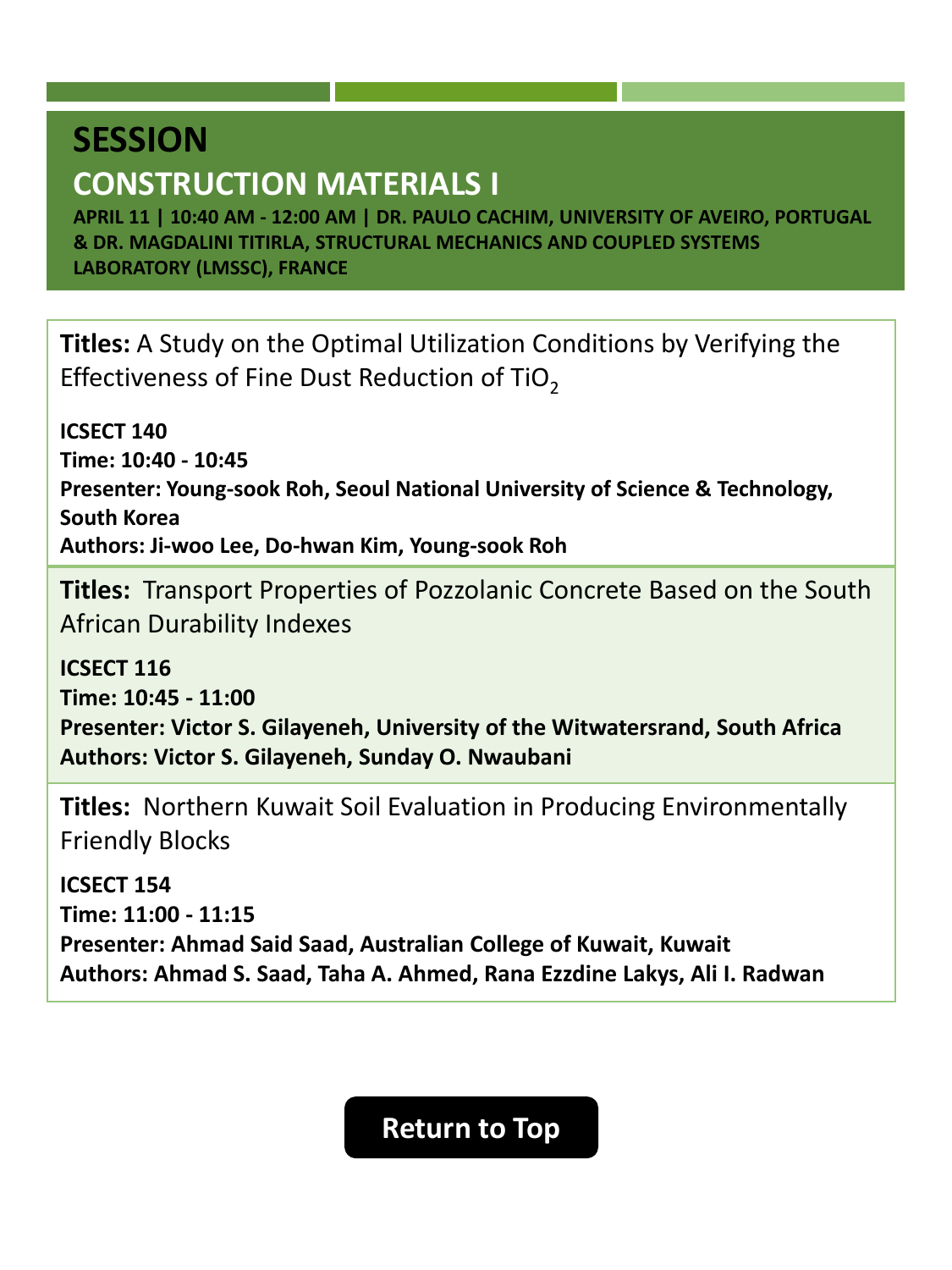### **CONSTRUCTION MATERIALS I**

**APRIL 11 | 10:40 AM - 12:00 AM | DR. PAULO CACHIM, UNIVERSITY OF AVEIRO, PORTUGAL & DR. MAGDALINI TITIRLA, STRUCTURAL MECHANICS AND COUPLED SYSTEMS LABORATORY (LMSSC), FRANCE**

**Titles:** Early-Age Properties of Slag-Fly Ash Blended Geopolymer Concrete Reinforced with Glass Fibers – A Preliminary Study

**ICSECT 128 Time: 11:15 - 11:30 Presenter: Mohammad Zuaiter, United Arab Emirates University, UAE Authors: Mohammad Zuaiter, Hilal El-Hassan, Bilal El-Ariss, Tamer El-Maaddawy**

**Titles:** Effect of Basalt Fibers on Properties of Normal and High Strength Concrete Made with Dune Sand

**ICSECT 130 Time: 11:30 - 12:45 Presenter: Shahrukh Shoaib, United Arab Emirates University, UAE Authors: Shahrukh Shoaib, Tamer El-Maaddawy, Hilal El-Hassan, Bilal El-Ariss, Marwa Alsalami**

**Titles:** Identification of Price Leading Indicators for Construction Resources

**ICSECT 112 Time: 11:45 - 12:00 Presenter: Ahmed Shiha, The American University in Cairo, Egypt Authors: Ahmed Shiha, Elkhayam M. Dorra, Khaled Nassar**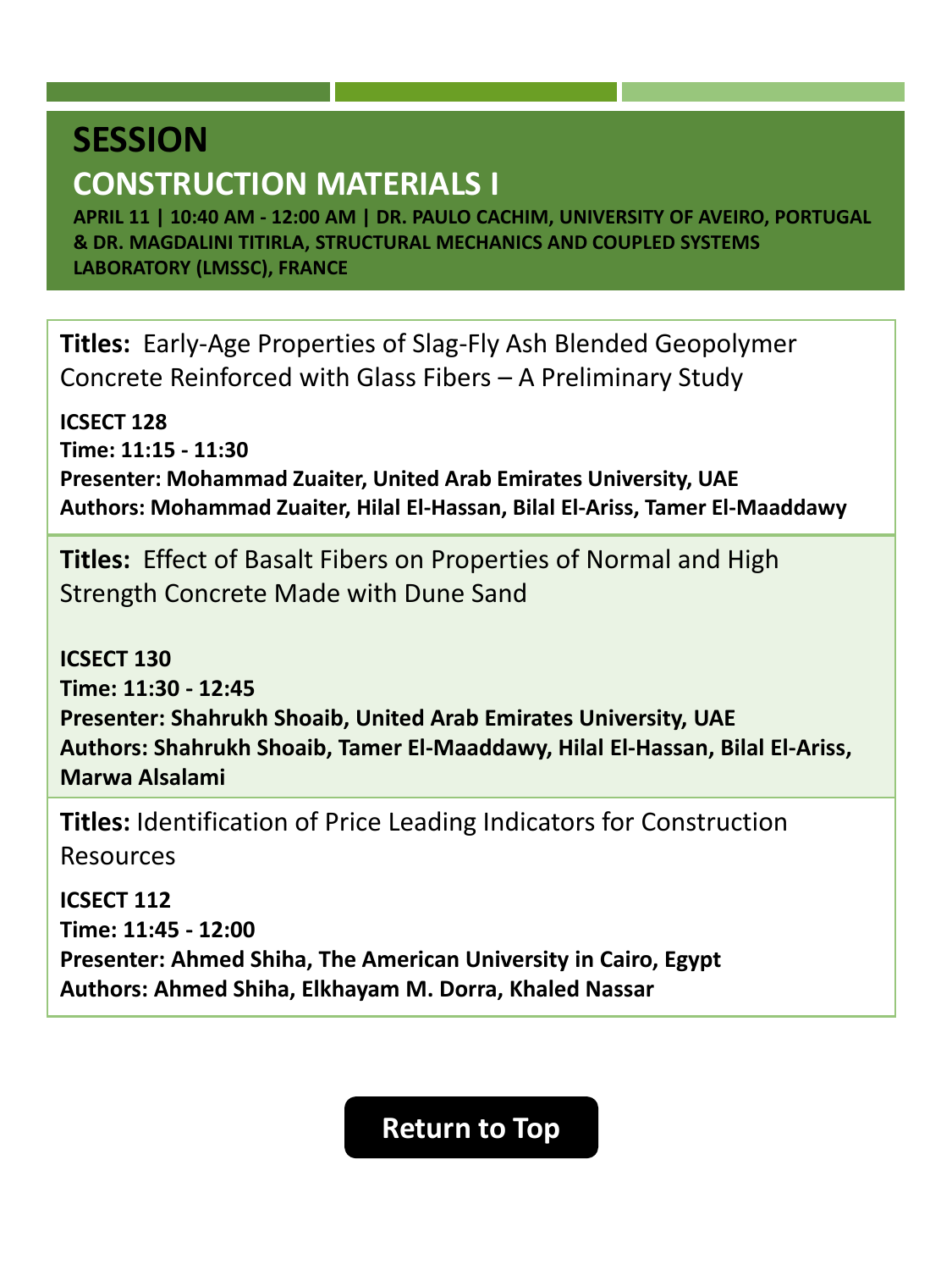# <span id="page-10-0"></span>**SESSION GEOTECHNICAL INFRASTRUCTURE**

**APRIL 11 | 10:40 AM - 12:10 PM | SESSION CHAIR: DR. NANDA KISHORE YADLA, NPCC, UNITED ARAB EMIRATES**

**Titles:** Numerical Study of A Deep Cut Slope Stabilization in Residual Soil **ICGRE 140 Time: 10:40 - 10:55 Presenter: Xing-Cheng Lin, Virtuosity, Bentley System(s), Singapore Authors: Xing-Cheng Lin**

**Titles:** Instrumented Bidirectional Load Test to 157000kN for Deep Foundation Design

**ICGRE 173 Time: 10:55 - 11:10 Presenter: Anil Cherian, Strainstall Middle East LLC (James Fisher and Sons plc, United Kingdom), UAE Authors: Anil Cherian**

**Titles:** Sludge as an Alternative to Cement for Canal Lining

**ICGRE 175 Time: 11:10 - 11:25 Presenter: Nahla Hazem Hussein Mohamed, Nile University, Egypt Authors: Nahla Hazem, Ibrahim F. Mohamed, Abdelrahman M. Megahed, Ahmed A. Gaafar, and Sherif S. AbdelSalam**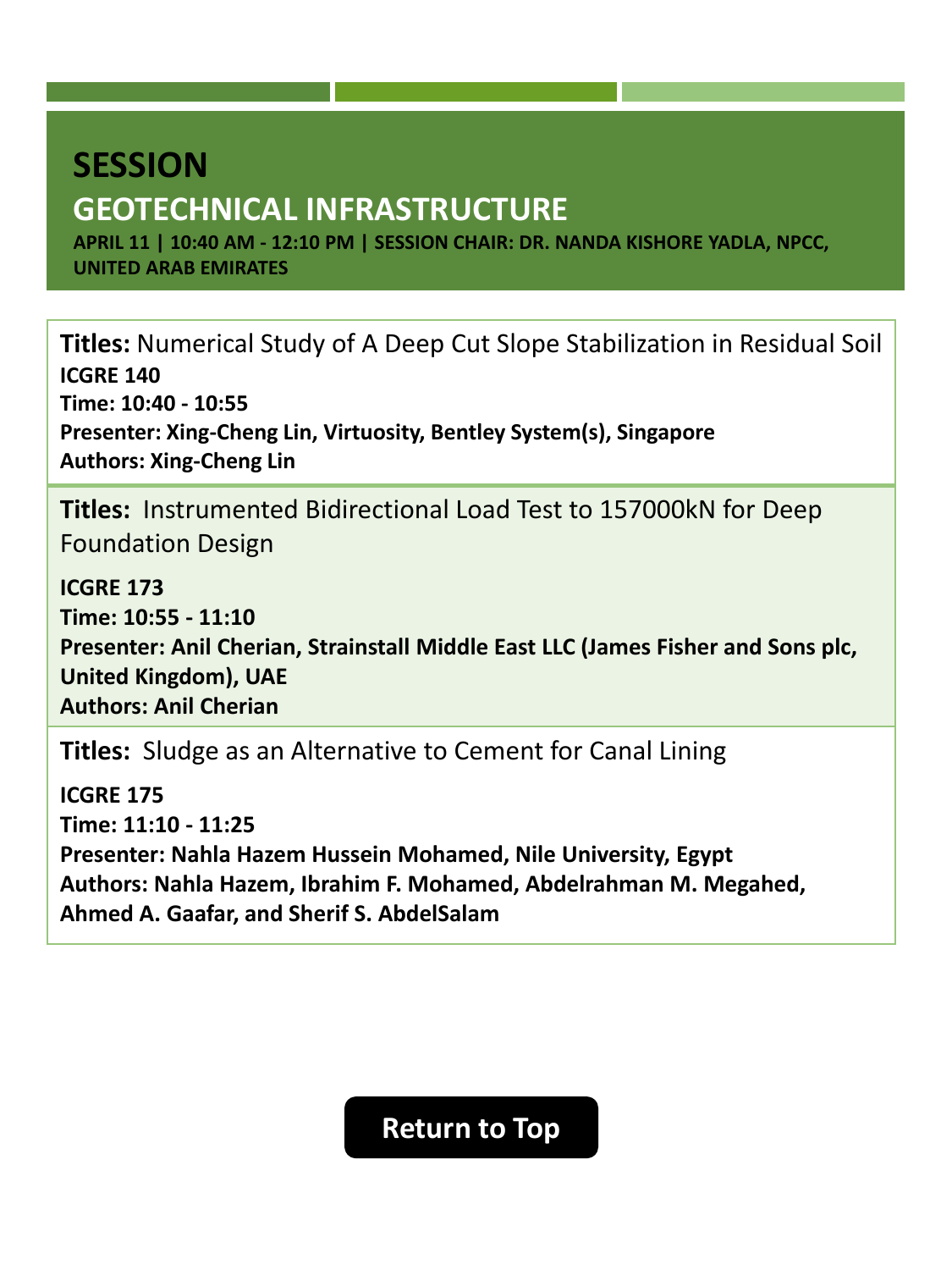# **SESSION GEOTECHNICAL INFRASTRUCTURE**

**APRIL 11 | 10:40 AM - 12:10 PM | SESSION CHAIR: DR. NANDA KISHORE YADLA, NPCC, UNITED ARAB EMIRATES & DR. ANIL CHERIAN, STRAINSTALL, UAE**

**Titles:** Settlement Analysis of Field Monitoring Data at Kanchpur Bridge, Bangladesh

**ICGRE 181**

**Time: 11:25 - 11:40**

**Presenter: Saima Sadia, Islamic University of Technology Gazipur, Bangladesh Authors: Dr. Hossain Md. Shahin, Saima Sadia, Mayesha Farzana Islam, Rafia Nusrat Khan Broti, Md. Shamsul Islam**

**Titles:** Comparison of Instrumented Pile Load Test Results with Finite Element Simulation

**ICGRE 206 Time: 11:40 - 11:55 Presenter: G. Harshani Iromi Diyes, CINEC Campus Malabe, Sri Lanka Authors: G. H. I. Diyes, H.S. Thilakasiri, L.I.N.deSilva**

**Titles:** Pullout Behaviour of Geogrid in Sand-Crumb Rubber Mixtures

**ICGRE 180 Time: 11:55 - 12:10 Presenter: Tirtha Sathi Bandyopadhyay, Indian Institute of Technology Patna, India Authors: Tirtha Sathi Bandyopadhyay, Pradipta Chakrabortty, A. Hegde**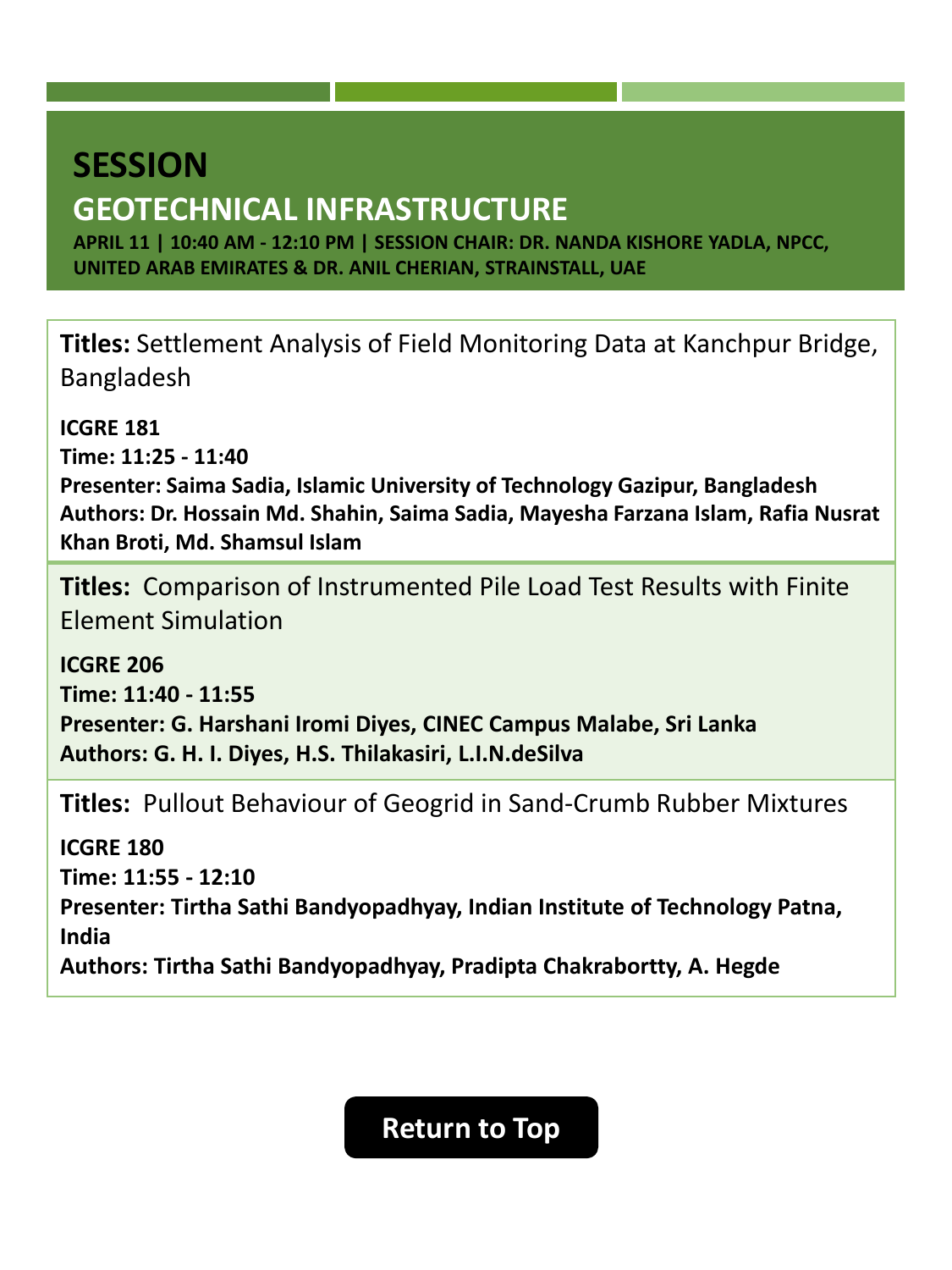### <span id="page-12-0"></span>**GEOHAZARDS AND RISK ASSESSMENT**

**APRIL 11 | 10:40 PM - 12:00 PM | SESSION CHAIR: DR. MARTE GUTIERREZ, COLORADO SCHOOL OF MINES, USA & DR. GOODARY RAJESHWAR, UNIVERSITE DES MASCAREIGNES, MAURITIUS**

**Titles:** Lessons Learned from Liquefaction Case Histories of 2012 Emilia Earthquake (Italy) **Invited Speaker Time: 10:40 - 11:00 Presenter: Dr. Johann Facciorusso, University of Florence, Italy**

**Authors: Dr. Johann Facciorusso**

**Titles:** Monitoring Of Geotechnical Instabilities at Deep Underground Mines, Case of Draa Sfar Mine, Morocco

**ICGRE 212**

**Time: 11:00 - 11:15**

**Presenter: Kaoutar Clero, Moroccan Foundation for Advanced Science, National School of Mines of Rabat, Morocco**

**Authors: Kaoutar Clero, Said Ed-Diny, Tarik Soror, Said Rziki, Mohammed Achalhi, Sanaa El Fkihi, Andronic Boanarijesy**

**Titles:** Stability Modelling of Clay and Silt Slopes to Evaluate the Feasibility of Rheometer Test Results **ICGRE 219 Time: 11:15 - 11:30 Presenter: Juan Villacreses, Universidad San Francisco de Quito, Ecuador Authors: Gabriel Urquía, Juan Villacreses, Laura Ibagon, Fabricio Yepez**

**Titles:** Critical Rainfall and Slope Hazards in Central Taiwan Mountain **ICGRE 239 Time: 11:30 - 11:45 Presenter: Sung-Chi Hsu, Chaoyang University of Technology, Taiwan Authors: Sung-Chi Hsu, Qi-Zhi Liao, Yi-Chun Yeh**

**Titles:** Combination of UAV-borne LiDAR and UAV-borne photogrammetry to assess slope stability **ICGRE 107 Time: 11:45 - 12:00 Presenter: Stella Coccia, Institut National del'Environnement Industriel et des Risques (Ineris), France Authors: Stella Coccia, Marwan Al Heib , Emmanuelle Klein**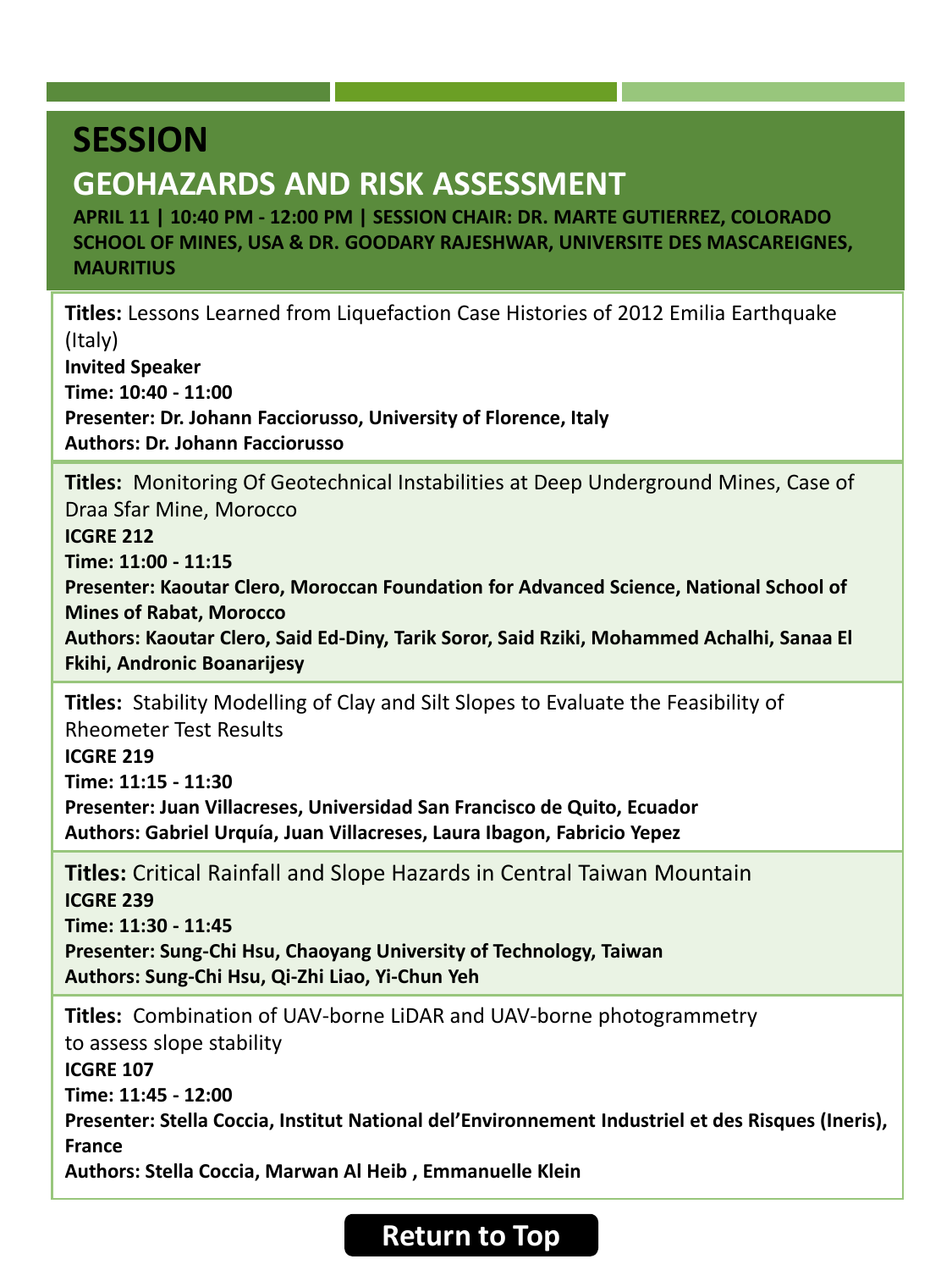# <span id="page-13-0"></span>**WASTEWATER POLLUTION AND TREATMENT**

**APRIL 11 | 12:10 PM - 01:15 PM | SESSION CHAIR: DR. EMMA HELLAWELL, UNIVERSITY OF SURREY, UK**

**Titles:** Adsorption of Remazol Brilliant Blue RR from Aqueous Solution with Calcined Ostrich Eggshells **ICEPTP 165 Time: 12:10 - 12:15 Presenter: Eszter Rapo, Sapientia Hungarian University of Transylvania, Romania & Hungarian University of Agriculture and Life Sciences, Hungary Authors: Eszter Rápó, Szende Tonk**

**Titles:** Eriochrome Black T Decolorization with Active Carbon and Hν/Tio2: Modeling and Process Optimization

**ICEPTP 188**

**Time: 12:15 - 12:30**

**Presenter: Elena Niculina Dragoi, "Gheorghe Asachi" Technical University of Iasi, România**

**Authors:Loredana Pintilie, Elena Niculina Drăgoi, Gabriel Dan Suditu, Mircea Teodor Nechita, Vlad Dafinescu**

**Titles:** Role of Algae in Mitigating Impacts of Air, Soil and Wastewater Pollution **ICEPTP 190**

**Time: 12:30 - 12:45**

**Presenter: Simrat Kaur, Climate Survival Solutions, India**

**Authors: Simrat Kaur, Brad Reddersen**

**Titles:** Optimization of DLLME Extraction Parameters for Pesticides Analysis by High Performance Liquid Chromatography

**ICEPTP 193**

**Time: 12:45 - 01:00**

**Presenter: Ezgi Altiparmak, Erciyes University, Turkey**

**Authors: Ezgi Altiparmak, Emine Yilmaz, Filiz Dadaser-Celik, Nuray Ates**

**Titles:** Eco-Friendly Strategies to Regenerate Cyclodextrin-Based Adsorbents **ICEPTP 205 Time: 01:00 - 01:15 Presenter: Paola Fini, Consiglio Nazionale delle Ricerche CNR-IPCF, Italy**

**Authors: Paola Fini, Vito Rizzi, Jennifer Gubitosa, Pinalysa Cosma**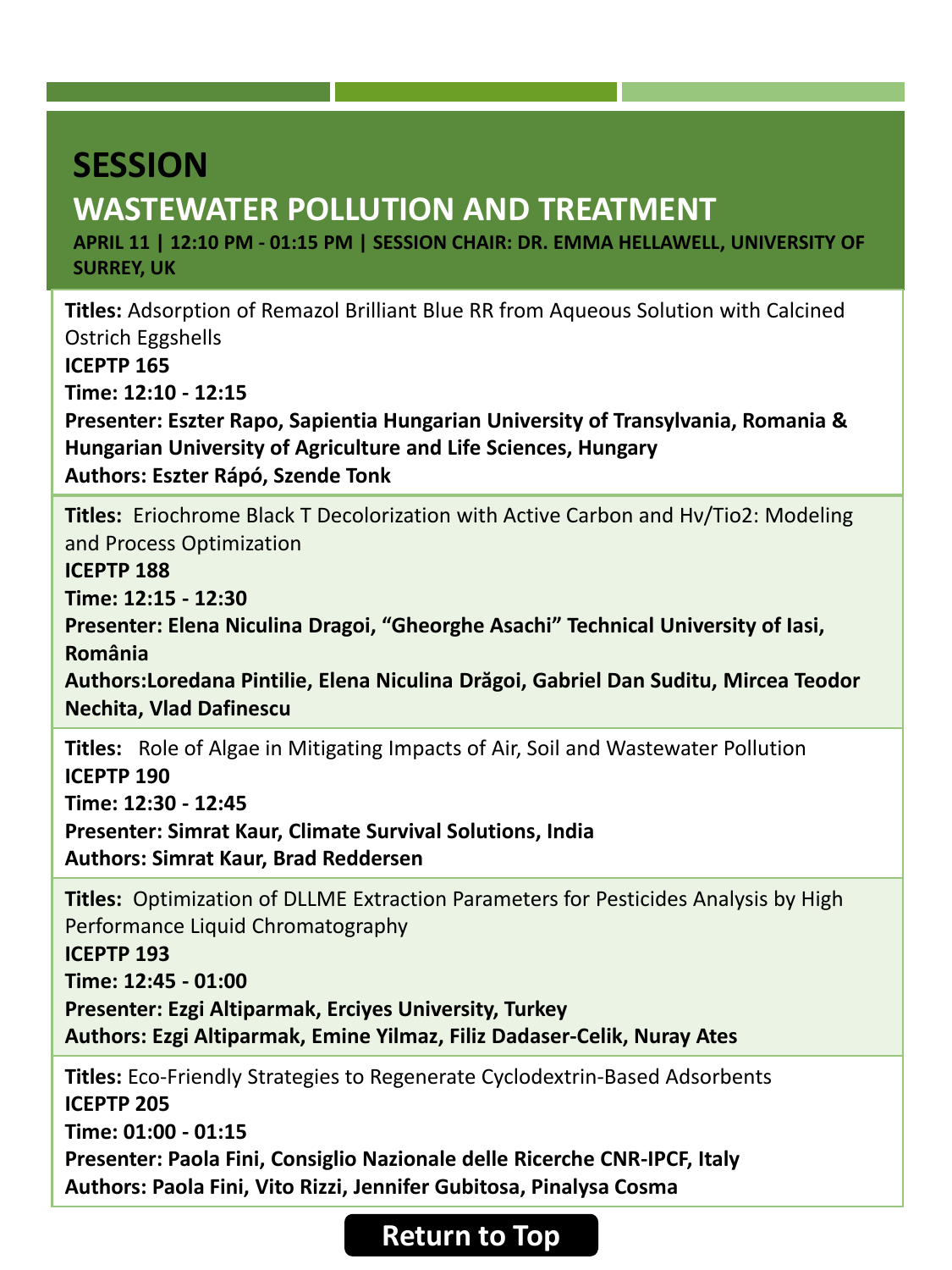## **CONSTRUCTION SAFETY AND STANDARDS**

**APRIL 11 | 12:10 PM - 01:15 PM | SESSION CHAIR: DR. MAGDALINI TITIRLA, STRUCTURAL MECHANICS AND COUPLED SYSTEMS LABORATORY (LMSSC), FRANCE & DR. NATIVIDAD GARCIA-TRONCOSO, ESCUELA SUPERIOR POLITECNICA DEL LITORAL - ESPOL, ECUADOR**

**Titles:** Influence of Fall Hazard Warnings on Construction Sites **ICSECT 142 Time: 12:10 - 12:15 Presenter: Chia-Wen Liao, China University of Technology, Taiwan Authors: Chia-Wen Liao, Tsung-Lung Chiang**

**Titles:** Experimental and Numerical Study of Strain Degree of Medium-Reinforced Prism Specimens

**ICSECT 166**

**Time: 12:15 - 12:30**

**Presenter: Theodoros Chrysanidis, Democritus University of Thrace, Greece Authors: Theodoros Chrysanidis, Nikolaos Alamanis, Grigorios Papageorgiou**

**Titles:** Fragility Assessment in RC Bridges Considering the Cumulative Damage over Time Due To Earthquakes

**ICSECT 121**

**Time: 12:30 - 12:45**

**Presenter: Dante Tolentino, Universidad Autónoma Metropolitana, México Authors: Daniel Herrera, Dante Tolentino**

**Titles:** Experimental Response of T-beams with Exposed Reinforcement under Static Point-loads **ICSECT 169 Time: 12:45 - 01:00**

**Presenter: Maria Giulia Parmiani, Tecnológico de Monterrey, México Authors: M.G. Parmiani, G. Faraone, L.Orta**

**Titles:** First Results of the Application of Infrared Thermography to the Crack Inspection in Wooden Beams **ICSECT 109 Time: 01:00 - 01:15 Presenter: Manuel Cabaleiro Nuñez, University of Vigo, Spain Authors: Miguel Gallego, Manuel Cabaleiro, Ivan Garrido, Borja Conde Belen Riveiro**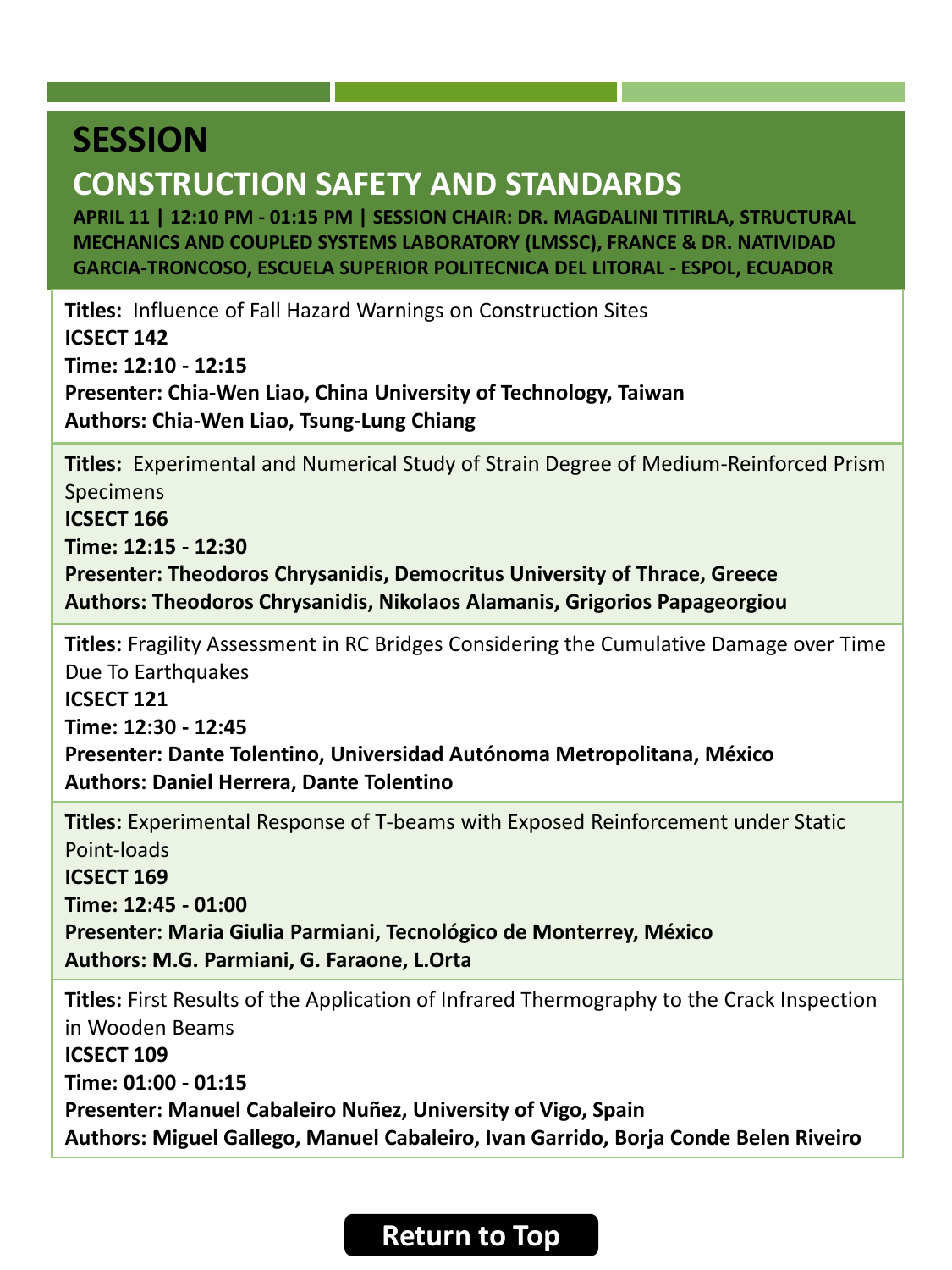# <span id="page-15-0"></span>**SESSION GREEN DESIGN**

**APRIL 11 | 12:10 PM - 01:10 PM | SESSION CHAIR: DR. GOODARY RAJESHWAR, UNIVERSITE DES MASCAREIGNES, MAURITIUS**

**Titles:** Effect of Incorporating Shredded and Crumbed Rubber in Pavement-Grade Concrete on Elasticity and Toughness Moduli

**ICSECT 131**

**Time: 12:10 - 12:25**

**Presenter: Nasser Kh. M. Mohammad, Australian College of Kuwait, Kuwait Authors: Sayed Mohamad Soleimani, Naser Mohammad, Abdel Rahman Alaqqad, Adel Jumaah, Tahir Afrasiab**

**Titles:** CEB as Potential Alternative Sustainable Material in Construction Industry: Survey on the Level of Acceptance in Kuwait

**ICSECT 156**

**Time: 12:15 - 12:30**

**Presenter: Rana Ezzdine Lakys, Australian College of Kuwait, Kuwait Authors: Rana Ezzdine Lakys, Ahmad Saad, Taha Ahmed**

**Titles:** Demolition Waste as an Alternative Aggregate for Plaster Mortars **ICSECT 178**

**Time: 12:40 - 12:55**

**Presenter: Hernan Cañola, Universitaria Colegio Mayor de Antioquia, Colombia Authors: Hernan Dario Cañola, Karen Venegas, Gersson F. B. Sandoval, Álisson F. do Couto**

**Titles:** A Review of Machine Learning Methods in Building Energy Performance Assessment **ICSECT 174 Time: 12:55 - 01:10 Presenter: Handan Kunkcu, Eskisehir Technical University, Turkey Authors: Handan Kunkcu, Kerim Koc, Asli Pelin Gurgun**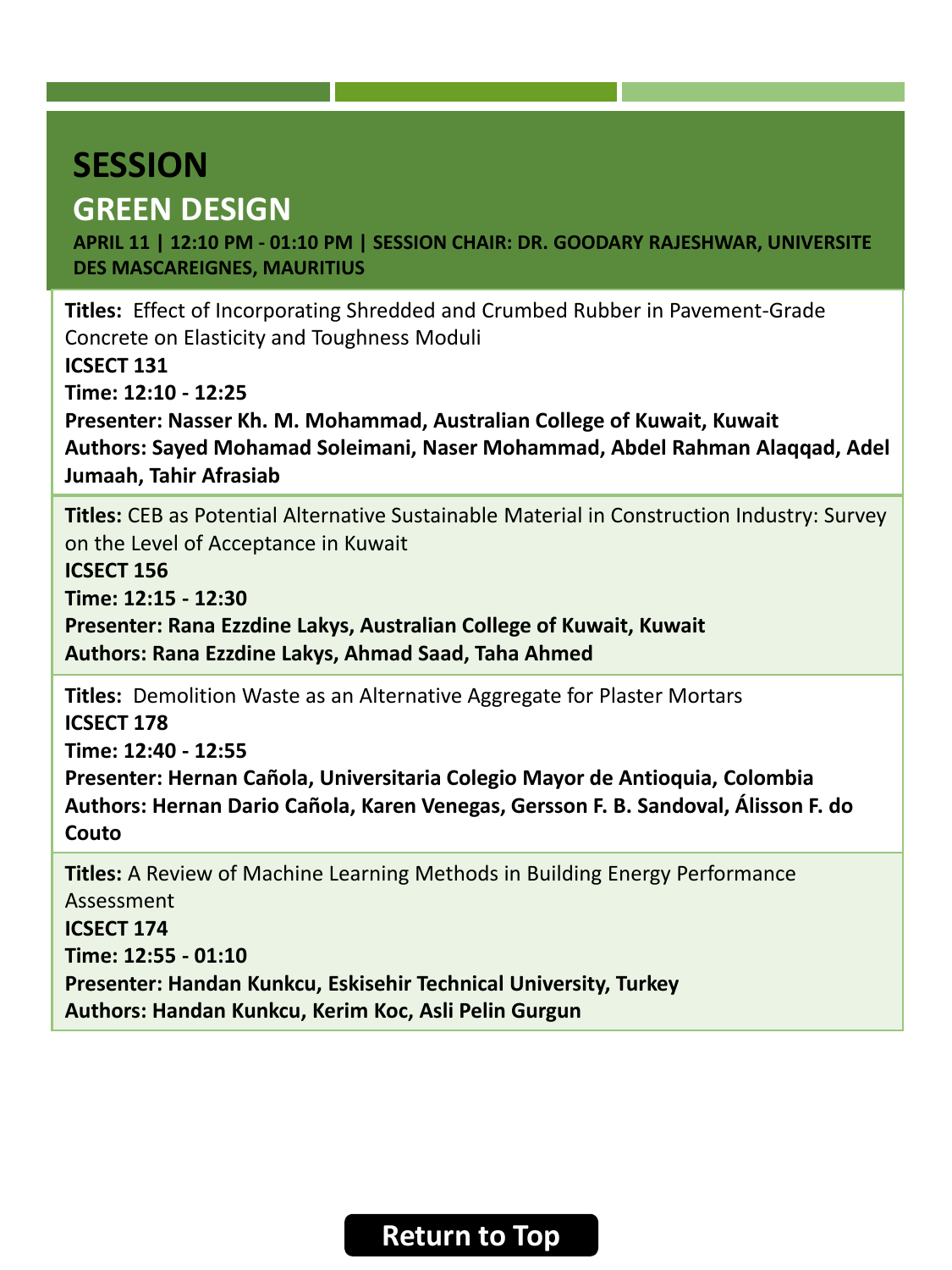<span id="page-16-0"></span>**APRIL 11 | 01:35 PM - 02:20 PM | SESSION CHAIR: DR. JOAQUIM BARROS, UNIVERSITY OF MINHO, PORTUGAL**



**Titles:** Fibre-Reinforced and Hybrid-Reinforced Concrete: An Updated Bridged Crack Model with Softening Pull-Out Forces

Dr. Federico Accornero, Politecnico di Torino, Italy

#### **[View Abstract](https://lisbon2022.cseecongress.com/paper/Keynote-Dr.Accornero.pdf) [Return to Top](#page-0-0)**

Federico ACCORNERO is currently adj. professor of Structural Mechanics at the National School of the Italian Army (Turin-Italy) and Fellow of the Shantou University (Guangdong-China). He received his PhD in Structural Engineering with distinction at Politecnico di Torino (Turin-Italy) in 2014. Before that, he studied at Politecnico di Torino and Ecole Nationale des Ponts et Chaussées (Paris-France). His main research interests are: Fracture Mechanics; Next-generation Reinforced Concrete; Acoustic Emission Testing. Several of his researches have been published in international peer-reviewed journals, including ACI Structural

Journal, ASCE Journal of Structural Engineering, ASCE Journal of Bridge Engineering, FIB Structural Concrete, Engineering Fracture Mechanics, Theoretical and Applied Fracture Mechanics, Cement and Concrete Composites, Magazine of Concrete Research, Construction and Building Materials, Engineering Structures.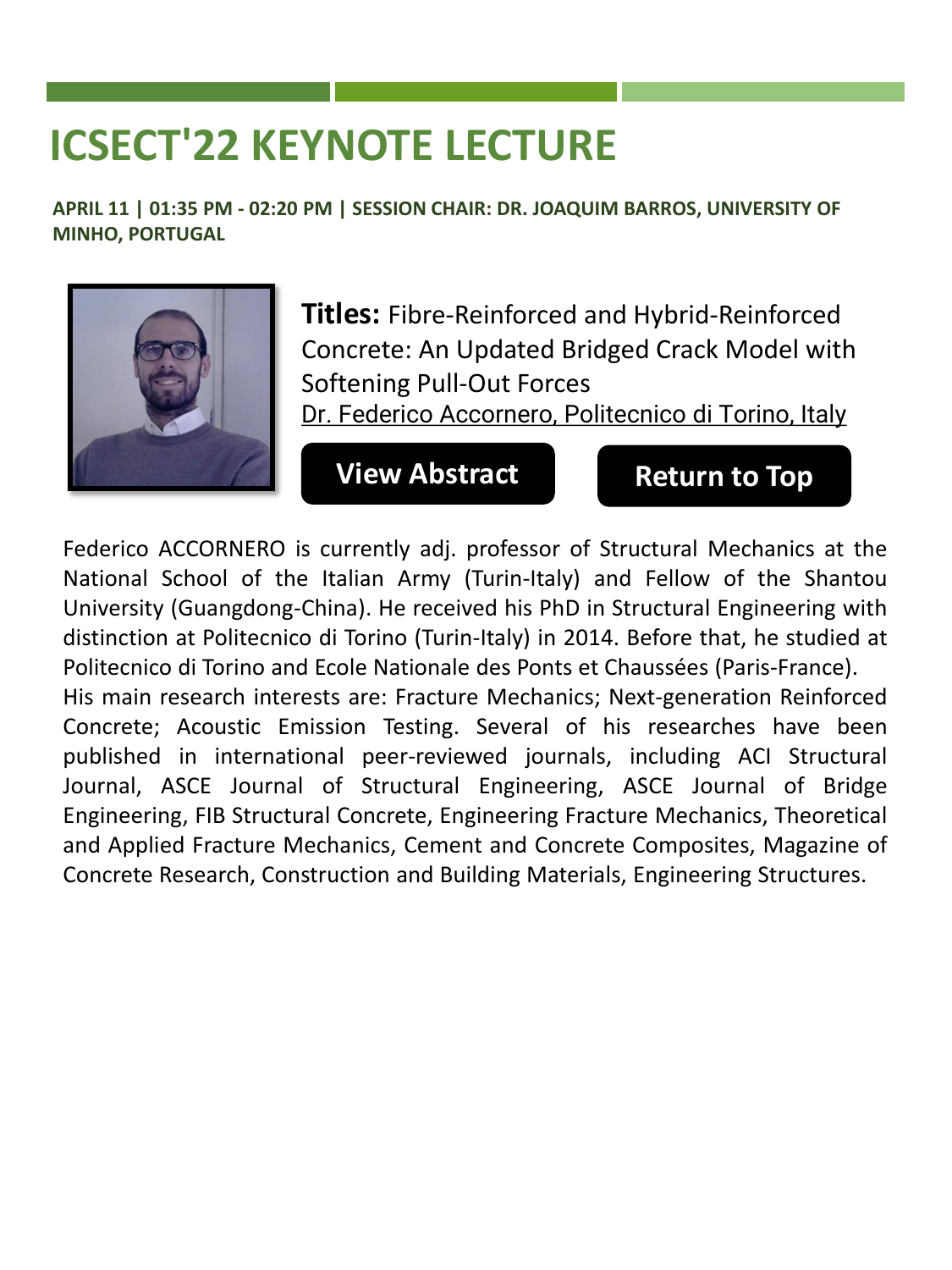<span id="page-17-0"></span>**APRIL 11 | 02:20 PM - 03:05 PM | SESSION CHAIR: DR. JOAQUIM BARROS, UNIVERSITY OF MINHO, PORTUGAL**



**Titles:** Recent Trends in Wastewater Treatment with Emphasis on Metal Organic Frameworks (MOFs)

Dr. Rana Sabouni, American University of Sharjah, UAE

#### **[View Abstract](https://lisbon2022.cseecongress.com/paper/Keynote-Dr.Sabouni.pdf) [Return to Top](#page-0-0)**

Dr. Rana Sabouni earned her MESc and PhD in Chemical Engineering from Western University (Canada) in 2009 and 2013, respectively. While doing so, she was awarded several scholarships and merit awards including OGS, and MITACS. She worked as a Post-Doctorate at Western University until joining American University of Sharjah as assistant professor in the Department of Chemical Engineering in September 2014. Recently, she was prompted to Associate professor of chemical engineering at AUS. Since then, Dr. Rana Sabouni has been actively involved with significant contributions in research and teaching, in addition to university and community service. In 2020, Dr. Rana Sabouni was awarded the Teaching Excellence Award. Her list of publications includes more than 37 research papers in high impact factor refereed Journals (Q1 and Q2), in addition to a number of conference proceedings and presentations. Dr. Rana Sabouni main research interest includes Metal-Organic Frameworks (MOFs) and their applications in drug delivery, and wastewater treatment. She supervised and co-supervised more than 10 Master's students and several senior design projects.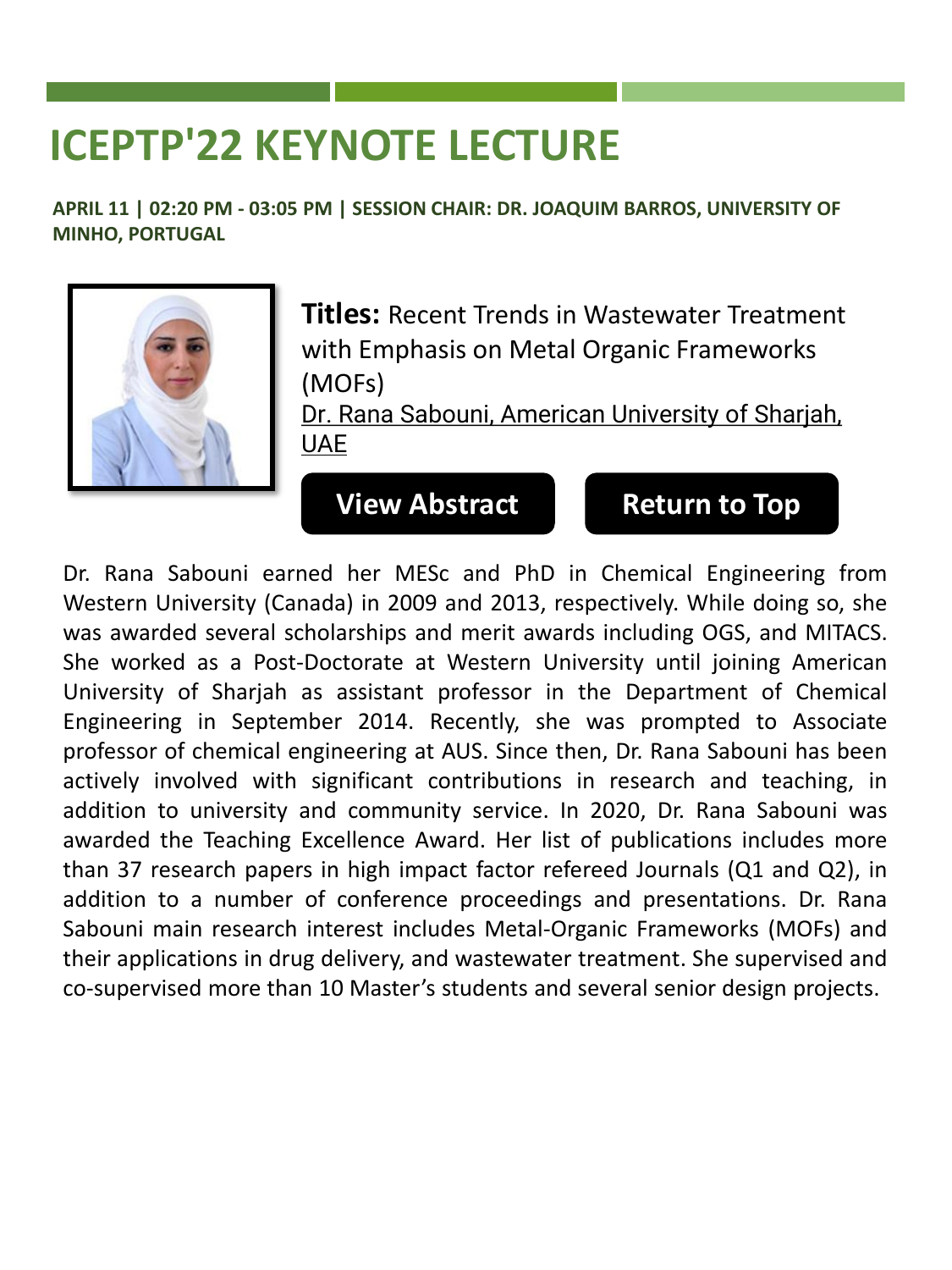<span id="page-18-0"></span>**APRIL 11 | 03:05 PM - 03:50 PM | SESSION CHAIR: DR. JOAQUIM BARROS, UNIVERSITY OF MINHO, PORTUGAL**



**Titles:** Toward Durable Structures: Novel Design and Advanced Material Characterization Dr. Adil Al-Mayah, University of Waterloo, Canada

### **[View Abstract](https://lisbon2022.cseecongress.com/paper/Keynote-Dr.Almayah.pdf) [Return to Top](#page-0-0)**

Dr. Adil Al-Mayah has a blend of work experience in both the engineering and medical fields, resulting in the licensing of ground-breaking innovations in both areas. Dr. Al-Mayah's expertise includes material characterizations, composite materials mechanics, imaging, biomechanical-based deformable image registration, biomechanical characterization of soft tissues, and cancer mechanics. He is the director of the Imaging-Mechanics Integration Laboratory (IMILab) at the University of Waterloo equipped with a state-of-the-art high resolution (20 μm) computed tomography (CT) imaging system, in addition to advanced computing facilities. The IMILab has attracted many researchers from different fields including environmental, earth science, building science, applied health and materials, in additional to civil and mechanical engineering fields. Al-Mayah's current research programs have resulted in the development of economical gripping systems for prestressing fiber reinforced polymer (FRP) plates and rods. These economical systems are epoxy free, compact, and reusable. Also, he developed innovative components-based material characterization methods that integrate mechanics into 3D imaging to account for the contributions internal components of materials including voids, cracks, and corrosion.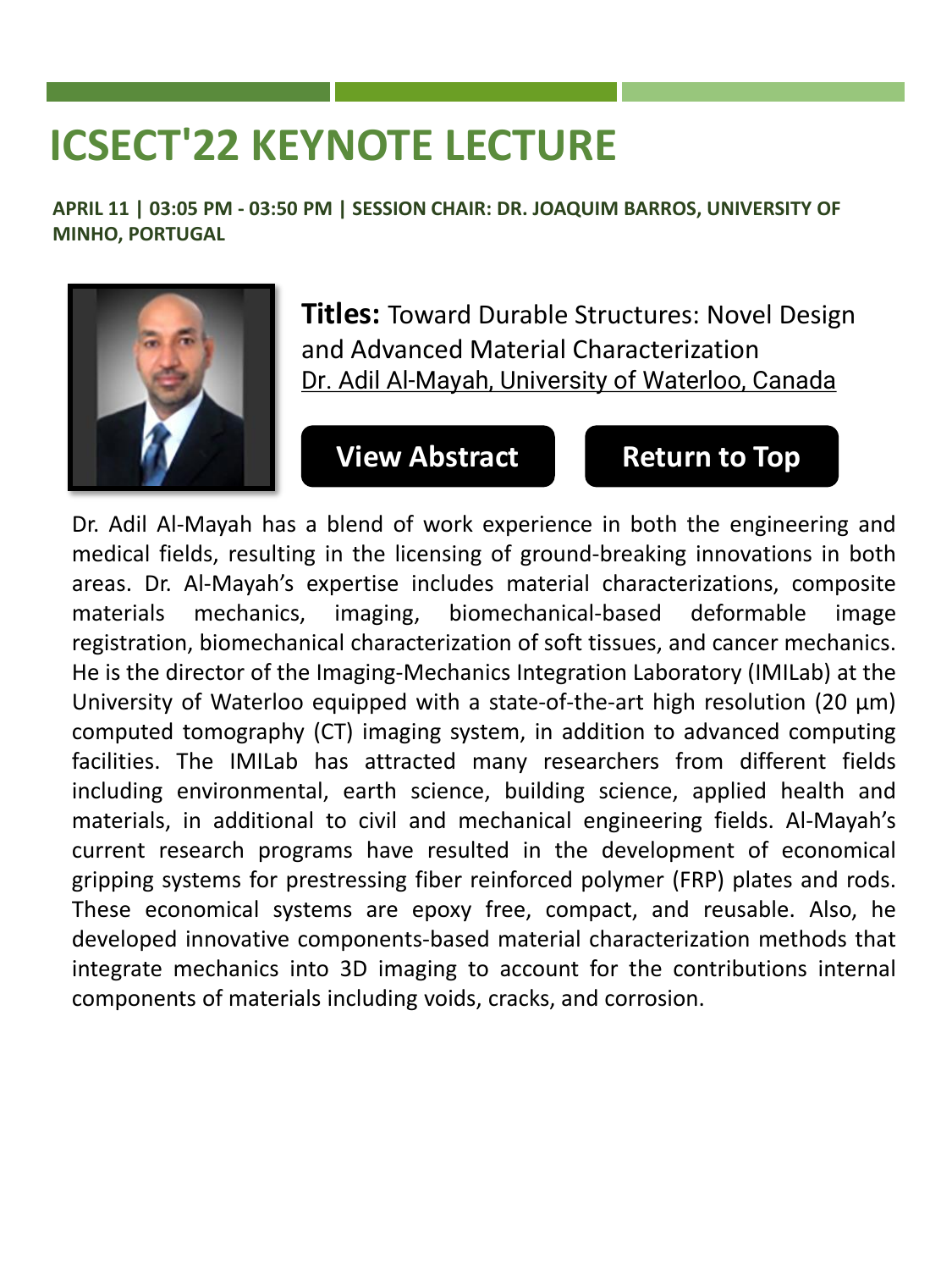## <span id="page-19-0"></span>**DESIGN AND MODELLING**

**APRIL 11 | 3:50 PM - 05:15 PM | SESSION CHAIR: DR. JOAQUIM BARROS, UNIVERSITY OF MINHO, PORTUGAL**

**Titles:** Pseudo-Static Analytical Model For The Static And Seismic Stability Of Dry Stone Retaining Walls

**ICGRE 138 Time: 3:50 - 04:05 Presenter: Nathanaël Savalle, University of Minho, Portugal Authors: Nathanaël Savalle, Eric Vincens, Paulo B. Lourenço**

**Titles:** Performance Analysis of Disconnected Piled Raft System in Soft Clay under Static Load

**ICGRE 186 Time: 04:05 - 04:10 Presenter: Anjali Suresh, National Institute of Technology Calicut, India Authors: Seethalakshmi P, Anjali S**

**Titles:** A Parametric Study of Braced Excavation Considering the Effect of Adjacent Structures and Foundations Types

**ICGRE 187**

**Time: 04:10 - 04:15**

**Presenter: Tamanna-E-Hafiz Maisha, Islamic University of Technology, Bangladesh Authors: Tamanna-E-Hafiz Maisha, Fahim Shahriar Hassan, Istiakur Rahman**

**Titles:** Prediction of Cyclic Behaviour of Quaternary Alluvial Soil using Finite Element Approach

**ICGRE 203 Time: 04:15 - 04:30 Presenter: Angshuman Das, Indian Institute of Technology Madras, India Authors: Angshuman Das, Rohan Deb, Subhadeep Banerjee**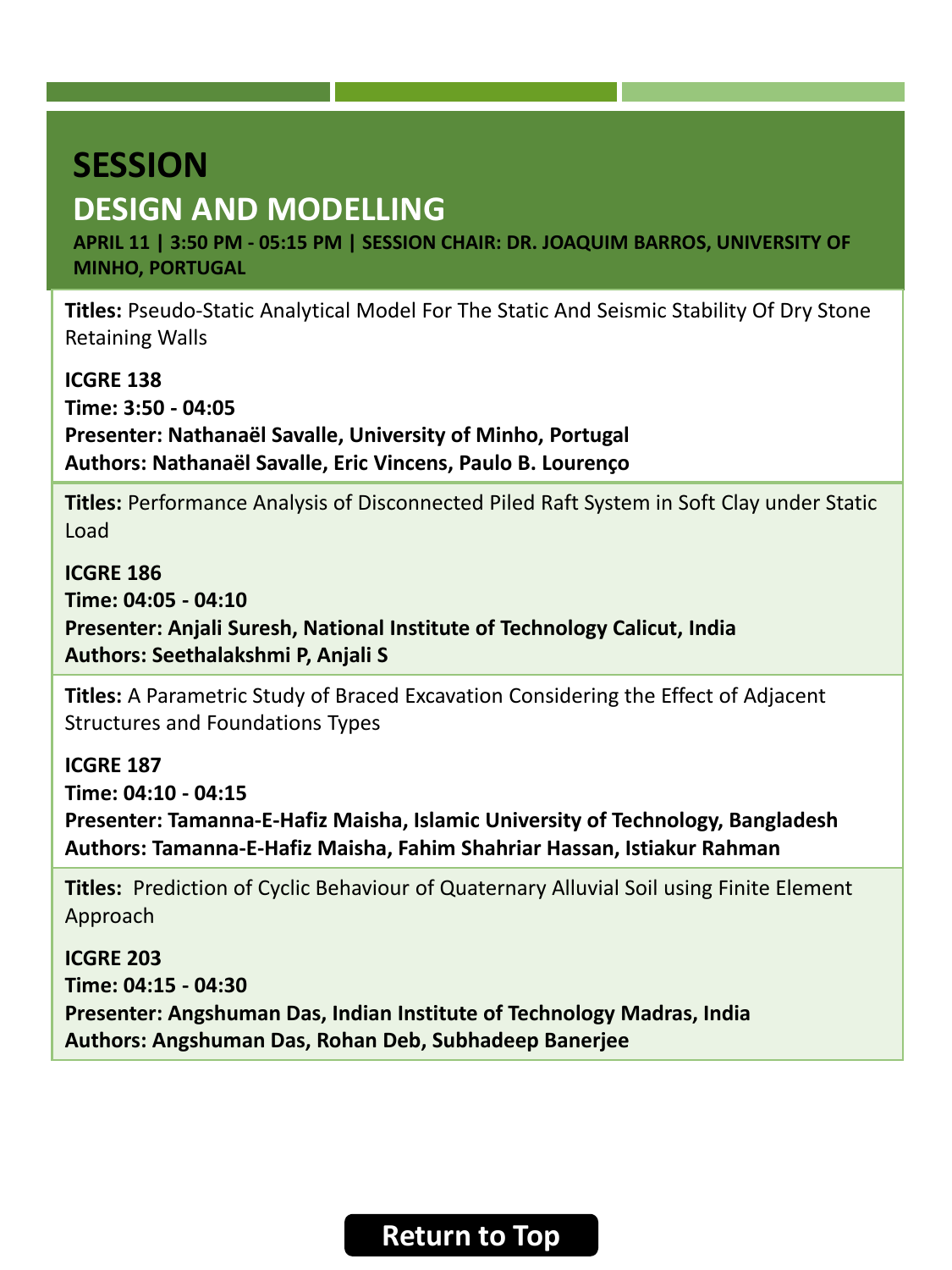## **DESIGN AND MODELLING**

**APRIL 11 | 3:50 PM - 05:15 PM | SESSION CHAIR: DR. JOAQUIM BARROS, UNIVERSITY OF MINHO, PORTUGAL**

**Titles:** Some Observations on Numerical Analysis of Lateral Response of Caisson Foundation

**ICGRE 205 Time: 04:30 - 04:45 Presenter: Ramyasri Rachamadugu, Shiv Nadar University, India Authors: Sanshrit Singhai, Ramyasri Rachamadugu, Gyan Vikash**

**Titles:** Finite Element Simulation of Reinforced Concrete Beams under Fatigue Loading

**ICSECT 136 Time: 04:45 - 05:00 Presenter: Ahmed Godat, United Arab Emirates University, UAE Authors: Nagwa Ibrahim, Said Elkholy, Ahmed Godat**

**Titles:** Interaction Dynamic Analysis of Flexible Structures under Wind Load

**ICSECT 189 Time: 05:00 - 05:15 Presenter: Ehab Elsayed Hassan Hendy, Alexandria University, Egypt Authors: Hesham Zieneldin, Mohammed Heweity, Mohammed Abdelnaby, Ehab Hendy**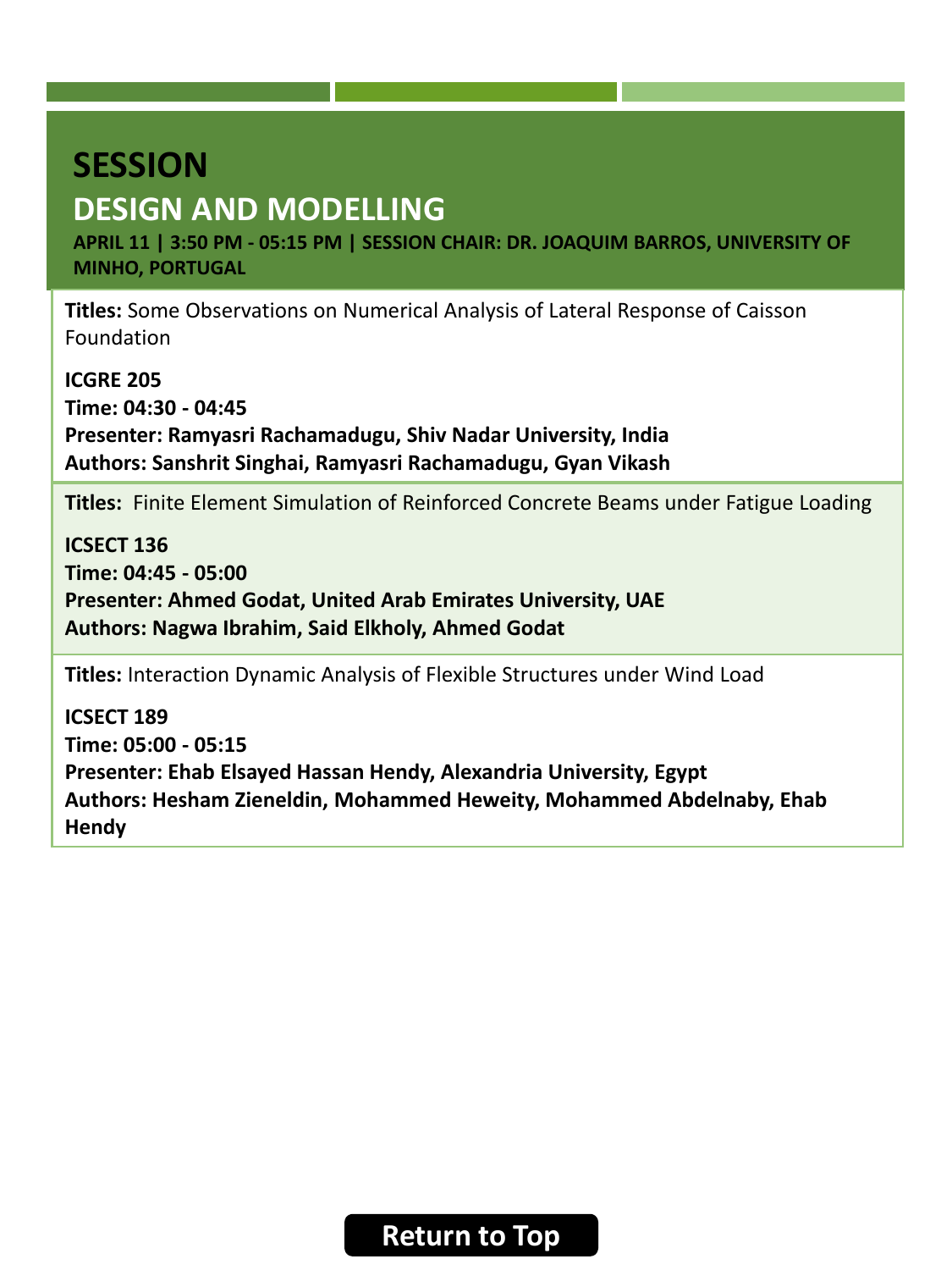### <span id="page-21-0"></span>**WATER POLLUTION AND TREATMENT**

**APRIL 11 | 3:50 PM - 05:15 PM | SESSION CHAIR: DR. HANY EL NAGGAR, DALHOUSIE UNIVERSITY, CANADA & DR. PAOLA FINI, IPCF - CNR, ITALY**

**Titles:** Food Wastes As Adsorbent Materials for Water Decontamination: The Use of Kiwi Peels To Remove Emerging Pollutants and Textile Dyes

**ICEPTP 196 Time: 03:50 - 04:05 Presenter: Vito Rizzi, University of Bari, Italy Authors: Vito Rizzi, Jennifer Gubitosa, Paola Fini, Angela Agostiano, Pinalysa Cosma**

**Titles:** Trophic Transfer of Mercury in a Temperate Marine Food Web, Southern Baltic Sea

#### **ICEPTP 173**

**Time: 04:05 - 04:10 Presenter: Agnieszka Jedruch, University of Gdańsk, Institute of Oceanography, Poland Authors: Agnieszka Jedruch**

**Titles:** Spatial-seasonal Variation in Microplastic Distribution at the Han River Estuary to the Coastal Area of Incheon, Korea

**ICEPTP 186 Time: 04:10 - 04:15 Presenter: Seon Yeong Park, INHA University, South Korea Authors: Seon Yeong Park, Chang Gyun Kim**

**Titles:** Influence of Benzodiazepine Delorazepam on Xenopus laevis Embryogenesis

**ICEPTP 194 Time: 04:15 - 04:30 Presenter: Chiara Fogliano, University of Naples "Federico II", Italy. Authors: Chiara Fogliano, Bice Avallone, Chiara Maria Motta, Rosa Carotenuto**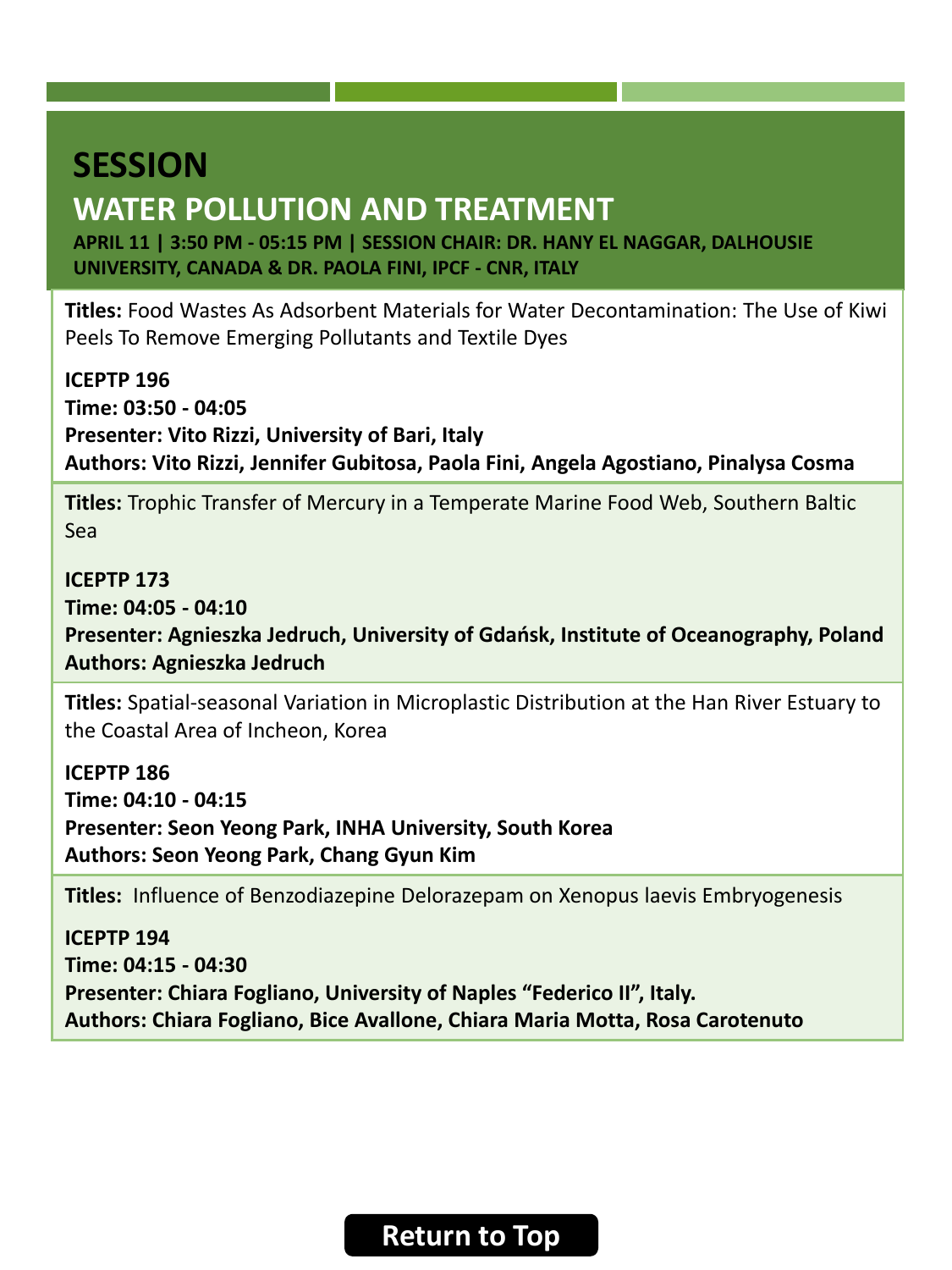### **WATER POLLUTION AND TREATMENT**

**APRIL 11 | 3:50 PM - 05:15 PM | SESSION CHAIR: DR. HANY EL NAGGAR, DALHOUSIE UNIVERSITY, CANADA & DR. PAOLA FINI, IPCF - CNR, ITALY**

**Titles:** Preparation and Characterization of Sulfonic Acid Functionalized Activated Carbon for Applications in Water and Wastewater Treatment

**ICEPTP 201 Time: 04:30 - 04:45**

**Presenter: Betül Aykut Şenel, Suleyman Demirel University, Isparta, Turkey Authors: Betul Aykut-Senel, S. Sule Kaplan-Bekaroglu, Nuray Ates**

**Titles:** Coefficient of Variation of Drinking Water Networks in Residential Urban Complexes

**ICEPTP 109 Time: 04:45 - 05:00 Presenter: Leonardo David Pinela Vargas, Universidad Espíritu Santo, Ecuador Authors: Leonardo Pinela-Vargas, Natividad Garcia-Troncoso, Hilda Zambrano-Montalvan**

**Titles:** Determination of Primary Surface Water Pollution Indicators by Multivariate Statistical Techniques in an Industrialized Basin.

**ICEPTP 166 Time: 05:00 - 05:15 Presenter: Halil Hurullah, Gebze Technical University, Turkey Authors: Halil N. Oruc, Mehmet Salim Oncel, Guleda Onkal Engin, Fatih Gulgen, Mehmet Karpuzcu, Sinem Vural, Batuhan Kılıç, Meltem Çelen**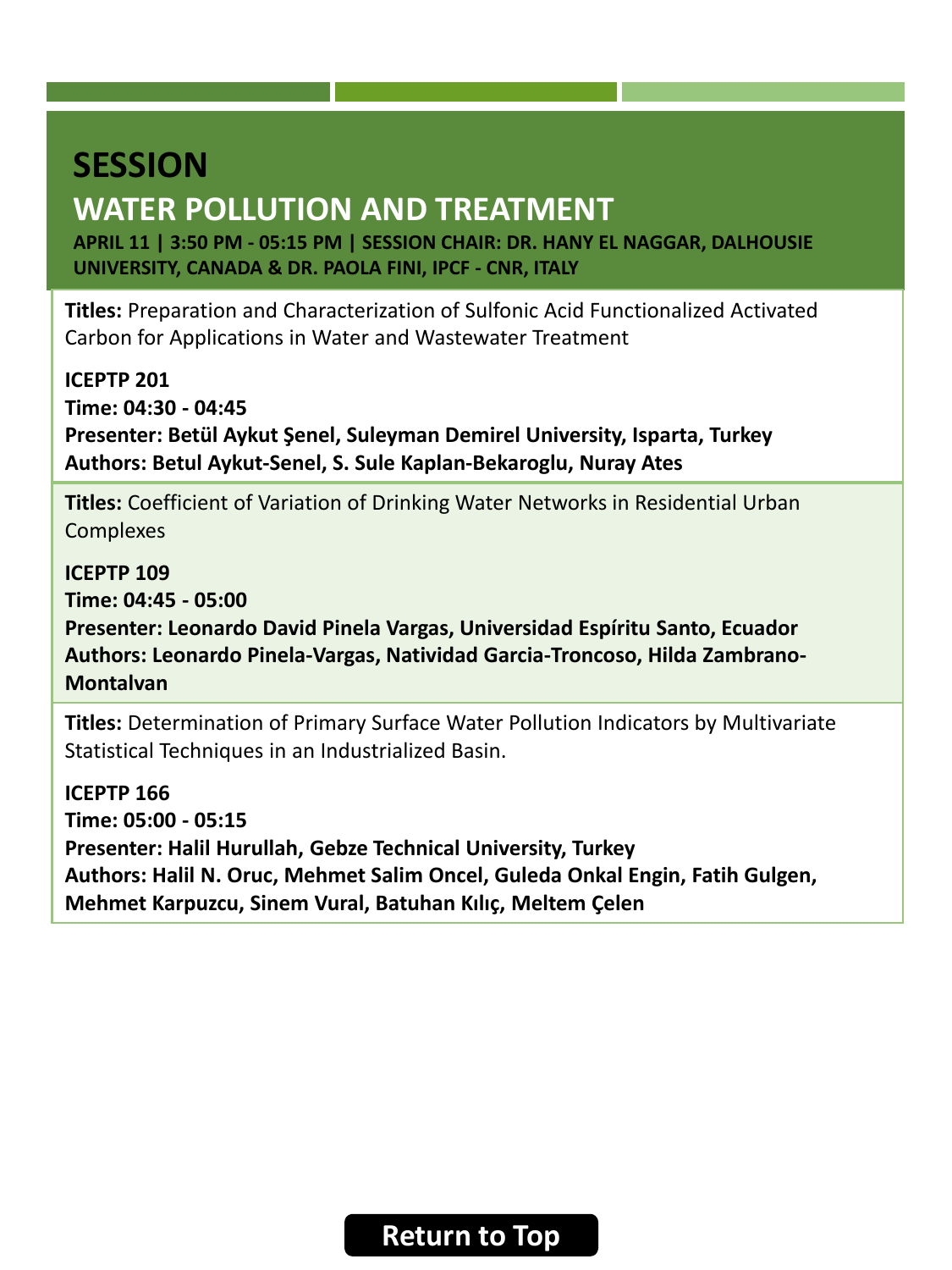### <span id="page-23-0"></span>**SESSION DAMS AND TUNNELLING**

**APRIL 11 | 3:50 PM - 05:05 PM | SESSION CHAIR: DR. ANIL CHERIAN, STRAINSTALL, UAE**

**Titles:** Cellular Cofferdams for Hydropower Generation

**ICGRE 179 Time: 3:50 - 04:05 Presenter: Marte Gutierrez, Colorado School of Mines, USA Authors: Marte Gutierrez, Simon Heru Prassetyo**

**Titles:** Evaluation of the Static Liquefaction Behaviour of Silty Tailings in Unsaturated Conditions

**ICGRE 221 Time: 04:05 - 04:20 Presenter: Gianluca Bella, Politecnico di Torino, Italy Authors: Gianluca Bella**

**Titles:** A Preliminary Insight into the Water Retention Response of Sand-Silt Mixtures of Stava Tailings

**ICGRE 222 Time: 04:20 - 04:35 Presenter: Gianluca Bella, Politecnico di Torino, Italy Authors: Gianluca Bella**

**Titles:** Seismic Slope Stability and Liquefaction Potential of Large Existing Local Dams

**ICGRE 226 Time: 04:35 - 04:50 Presenter: Nguyen Hong Nam, ThuyLoi University, Vietnam Authors: Nguyen Hong Nam**

**Titles:** Performance of Lateral Cutoff Wall on Seepage Characteristics Around Hydraulic **Structures** 

**ICGRE 228 Time: 04:50 - 05:05 Presenter: Ahmed Sheba, Alexandria University, Egypt Authors: Ahmed Sheba, Rabiea Nasr, Mohamed Elkholy**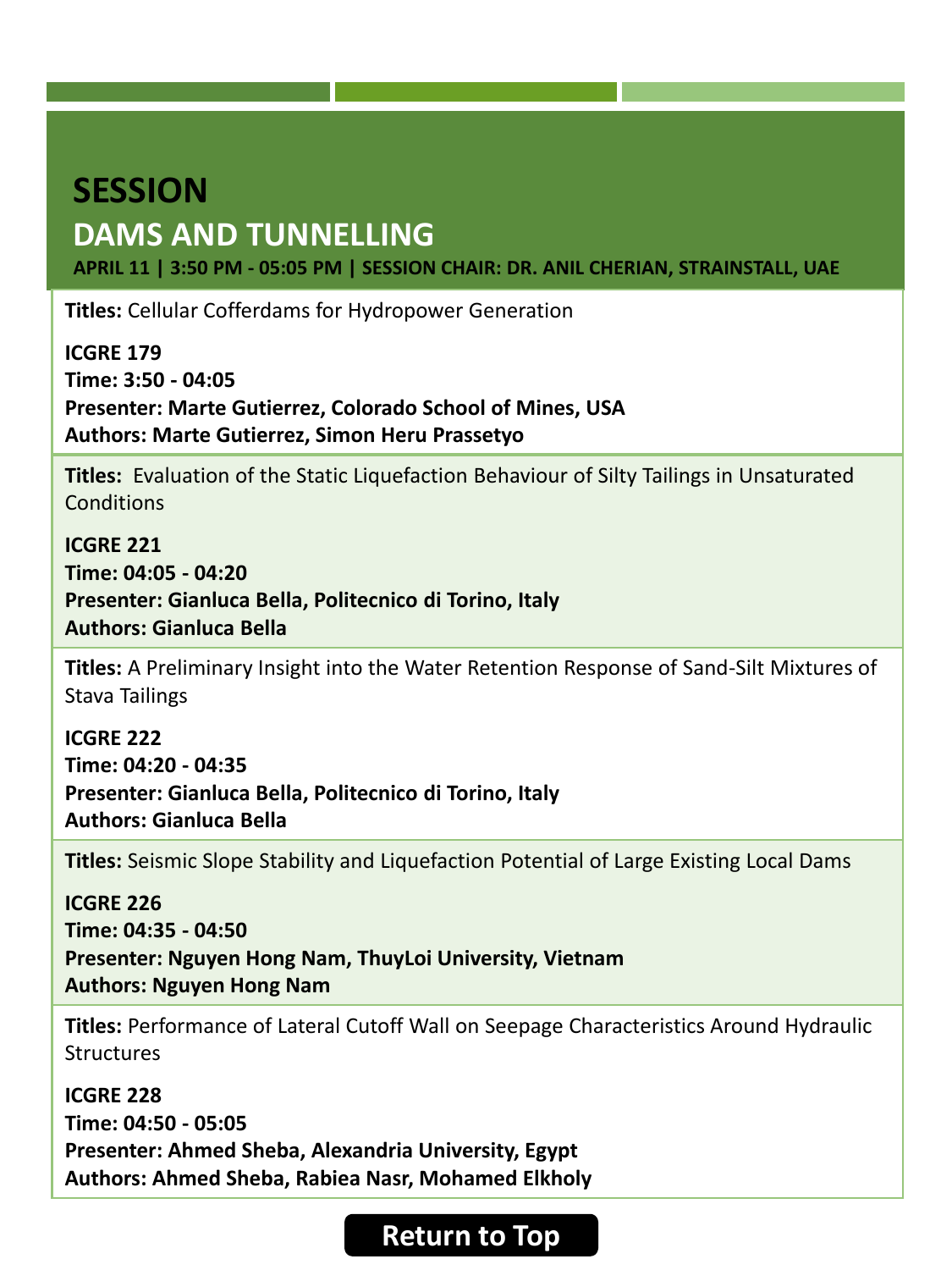# <span id="page-24-0"></span>**SESSION NEW TECHNOLOGIES IN STRUCTURAL DESIGN AND CONSTRUCTION I**

**APRIL 11 | 05:15 PM - 05:45 PM | SESSION CHAIR: DR. MARTE GUTIERREZ, COLORADO SCHOOL OF MINES, USA**

**Titles:** A Vision-Based System for Structural Displacement Measurement

**ICSECT 127 Time: 05:15 - 05:30 Presenter: Felipe J. Perez & Omar E. Mora, California State Polytechnic University, USA Authors: Felipe J. Perez, Omar E. Mora**

**Titles:** Inverted T-Beams in Structures: A Review

**ICSECT 133 Time: 05:30 - 05:45 Presenter: Amina Yakout, United Arab Emirates University, UAE Authors: Amina Yakout, Bilal El-Ariss, and Tamer El-Maaddawy**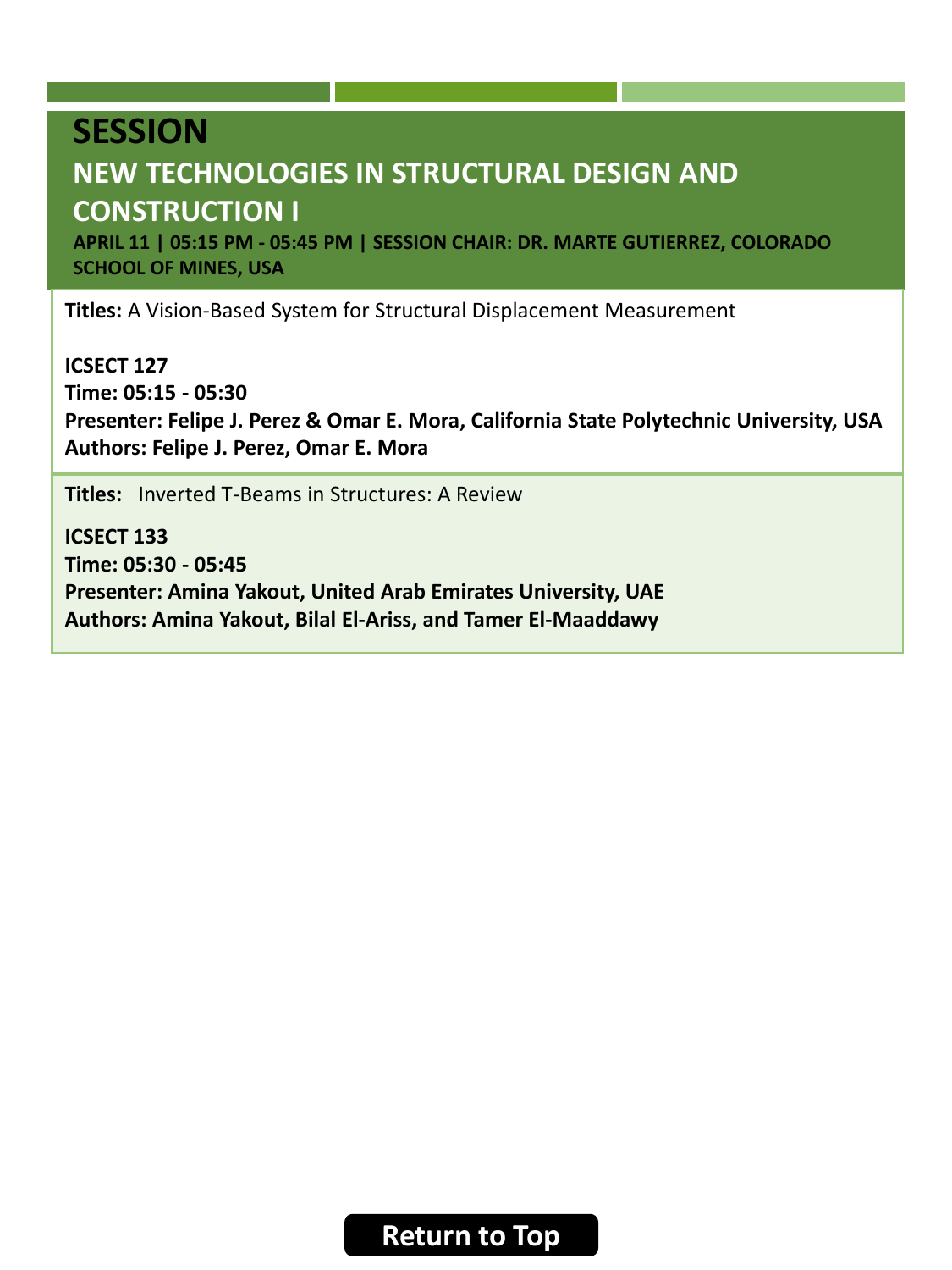# <span id="page-25-0"></span>**SESSION SOIL POLLUTION AND TREATMENT**

**APRIL 11 | 05:15 PM - 05:30 PM | SESSION CHAIR: DR. HANY EL NAGGAR, DALHOUSIE UNIVERSITY, CANADA**

**Titles:** Evaluating Site Investigation Data to Assess Polycyclic Aromatic Hydrocarbon (PAH) Soil Contamination on Brownfield Sites in Surrey, UK

**ICEPTP 113 Time: 05:15 - 05:30 Presenter: Emma Hellawell, University of Surrey , UK Authors: E. E. Hellawell1, T. O'Reilly and S.J.Hughes**

**Titles:** Prediction of Organic Pollutants Transfers in Contaminated Soils Using an In-House Thermodynamic Calculator

**ICEPTP 182 Time: 05:30 - 05:45 Presenter: Zouma KOUAME, IFP Energies Nouvelles, France Authors: Kouaho KOUAME, Simon AYACHE, Pauline MICHEL, Pascal MOUGIN**

**Titles:** Granitic Mining Waste Feasibility for Liner Material Production

**ICEPTP 203 Time: 5:45 - 6:00 Presenter: Leonardo Marchiori, University of Beira Interior, Geobiotec, FibEnTech, Portugal Authors: Leonardo Marchiori, António Albuquerque, Victor Cavaleiro**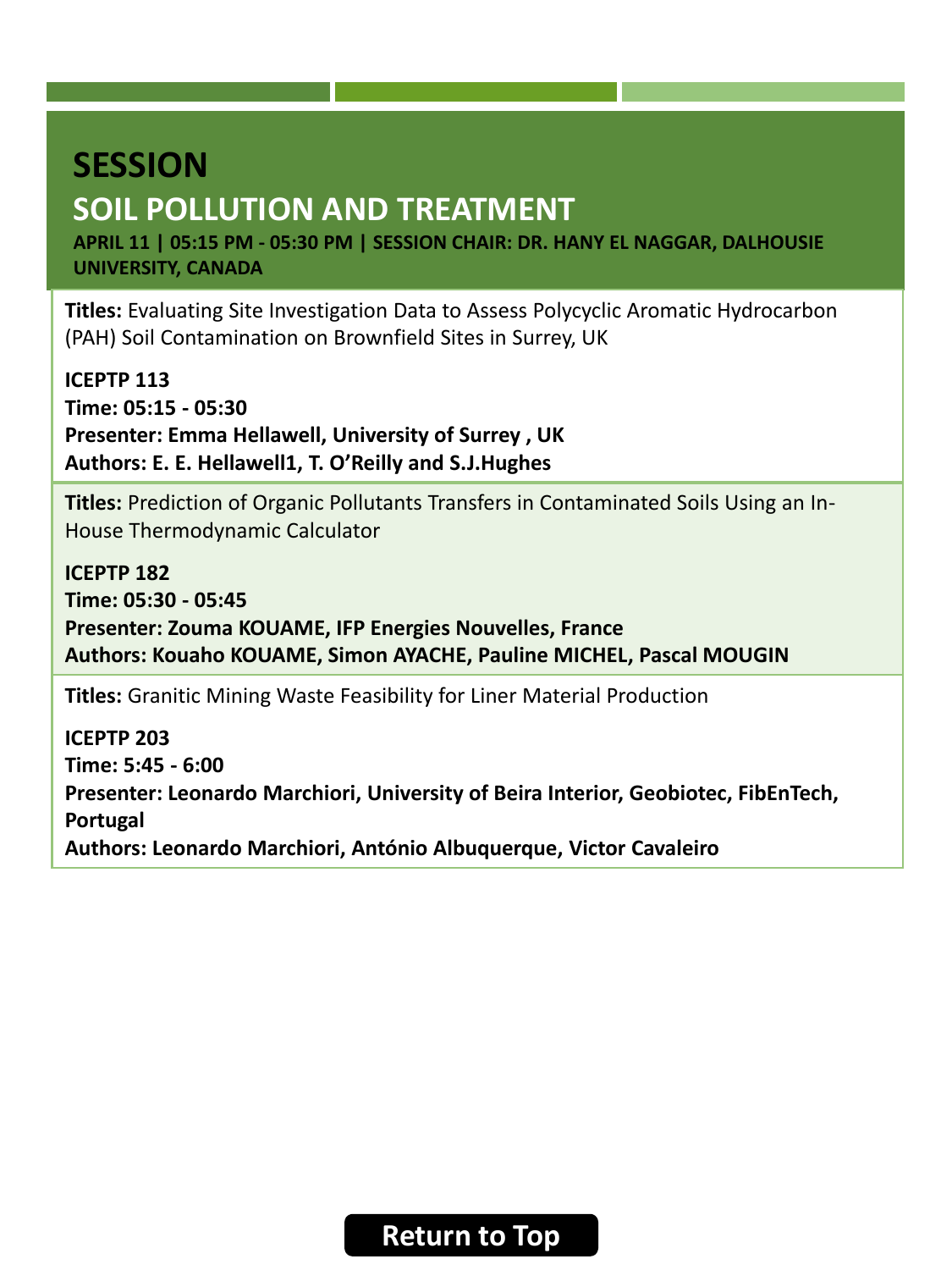<span id="page-26-0"></span>

| 8:00 AM - 08:45 AM    |                                                                                  | <b>ICEPTP'22 KEYNOTE LECTURE</b>                                                                                                    |                                                                                   |                       |                                                                                                                      |
|-----------------------|----------------------------------------------------------------------------------|-------------------------------------------------------------------------------------------------------------------------------------|-----------------------------------------------------------------------------------|-----------------------|----------------------------------------------------------------------------------------------------------------------|
|                       |                                                                                  | <b>Improved Dewatering of Mine Waste Tailings</b><br>Dr. Shahid Azam, University of Regina, Canada                                  |                                                                                   |                       |                                                                                                                      |
| 08:45 AM - 09:30 AM   |                                                                                  | <b>ICGRE'22 KEYNOTE LECTURE</b>                                                                                                     |                                                                                   |                       |                                                                                                                      |
|                       |                                                                                  | <b>Protecting Geo-Infrastructure from Climate Change</b><br>Dr. David Toll, Durham University, UK                                   |                                                                                   |                       |                                                                                                                      |
| 09:30 AM - 10:15 AM   |                                                                                  | <b>ICGRE'22 KEYNOTE LECTURE</b>                                                                                                     |                                                                                   |                       |                                                                                                                      |
|                       |                                                                                  | <b>Sustainable Geotechnical Engineering - A Research</b><br><b>Perspective</b><br>Dr. Dipanjan Basu, University of Waterloo, Canada |                                                                                   |                       |                                                                                                                      |
| 10:15 AM - 10:50 AM   |                                                                                  | <b>Break</b>                                                                                                                        |                                                                                   |                       |                                                                                                                      |
| Room 1                |                                                                                  | Room 2                                                                                                                              |                                                                                   | Room <sub>3</sub>     |                                                                                                                      |
| 10:25 AM-<br>11:15 AM | <b>SESSION</b><br><b>Geoenviron</b><br>mental<br><b>Related</b><br><b>Topics</b> | 10:25 AM-<br>11:25 AM                                                                                                               | <b>SESSION</b><br><b>Building Optimal</b><br><b>Design</b>                        | 10:25 AM-<br>11:30 AM | <b>SESSION</b><br><b>Environment</b><br>al Risk<br><b>Management</b><br>and other<br><b>Related</b><br><b>Topics</b> |
| 11:15 AM-<br>11:50 AM | <b>SESSION</b><br><b>Fossil Feuls</b><br>and<br>Renewable<br><b>Energy</b>       | 11:25 AM-<br>12:15 PM                                                                                                               | <b>SESSION</b><br><b>Site</b><br>Investigation<br>and Terrain<br>Characterization | 11:30 AM-<br>12:30 PM | <b>SESSION</b><br><b>Composites</b><br>and<br><b>Construction</b>                                                    |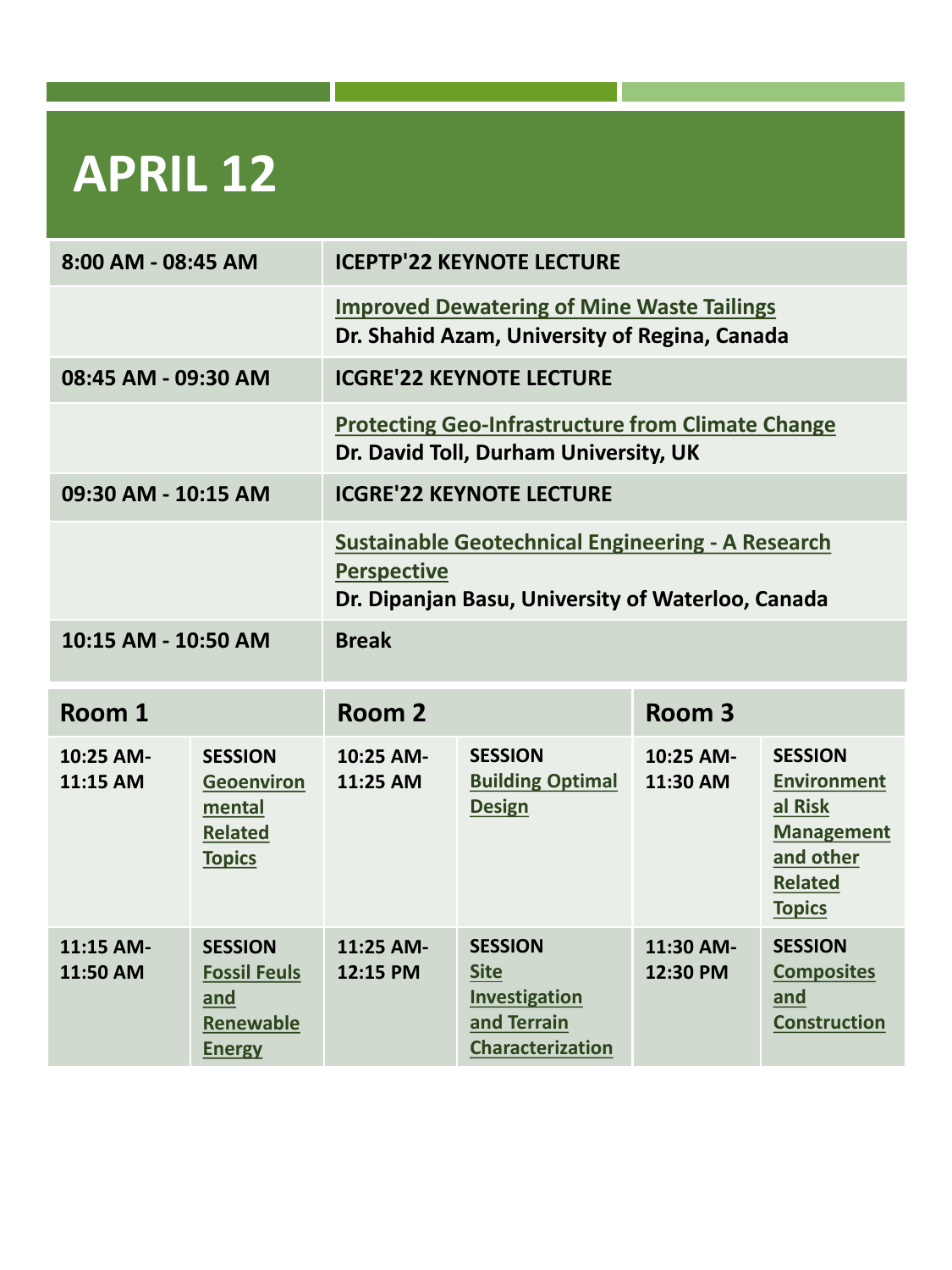| 12:15 PM -<br>12:45 AM | <b>Lunch Break</b>                                                                              |                          |                                                                                           |                        |                                                                                                                     |
|------------------------|-------------------------------------------------------------------------------------------------|--------------------------|-------------------------------------------------------------------------------------------|------------------------|---------------------------------------------------------------------------------------------------------------------|
| 12:45 PM -<br>01:30 PM | <b>ICGRE'22 KEYNOTE LECTURE</b>                                                                 |                          |                                                                                           |                        |                                                                                                                     |
|                        | <b>Seismic Performance of Helical Piles</b><br>Dr. Hesham El Naggar, Western University, Canada |                          |                                                                                           |                        |                                                                                                                     |
| Room 1                 | Room 2                                                                                          |                          |                                                                                           | Room <sub>3</sub>      |                                                                                                                     |
| 1:30 PM $-$<br>2:30 PM | <b>SESSION</b><br><b>Air Pollution</b><br>and<br><b>Treatment I</b>                             | 1:30 PM $-$<br>2:30 PM   | <b>SESSION</b><br><b>Soil and Rock</b><br><b>Mechanics and</b><br><b>Characterization</b> | 1:30 PM $-$<br>2:30 PM | <b>SESSION</b><br><b>Transportation</b><br>Geotechnics,<br><b>Engineering</b><br>and<br><b>Technology</b>           |
| 2:30 PM -<br>3:10 PM   | <b>SESSION</b><br><b>Air Pollution</b><br>and<br><b>Treatment II</b>                            | 2:30 PM -<br>3:15 PM     | <b>SESSION</b><br><b>Construction</b><br><b>Materials II</b>                              | $2:30$ PM -<br>3:00 PM | <b>SESSION</b><br><b>Marine</b><br><b>Geotechnics</b>                                                               |
| 3:10 PM -<br>4:05 PM   | <b>SESSION</b><br><b>Construction</b><br><b>Materials III</b>                                   | $3:15$ PM -<br>$4:00$ PM | <b>SESSION</b><br><b>Seismic Control</b>                                                  | $3:15$ PM -<br>4:00 PM | <b>SESSION</b><br><b>New</b><br><b>Technologies</b><br>in Structural<br><b>Design and</b><br><b>Construction II</b> |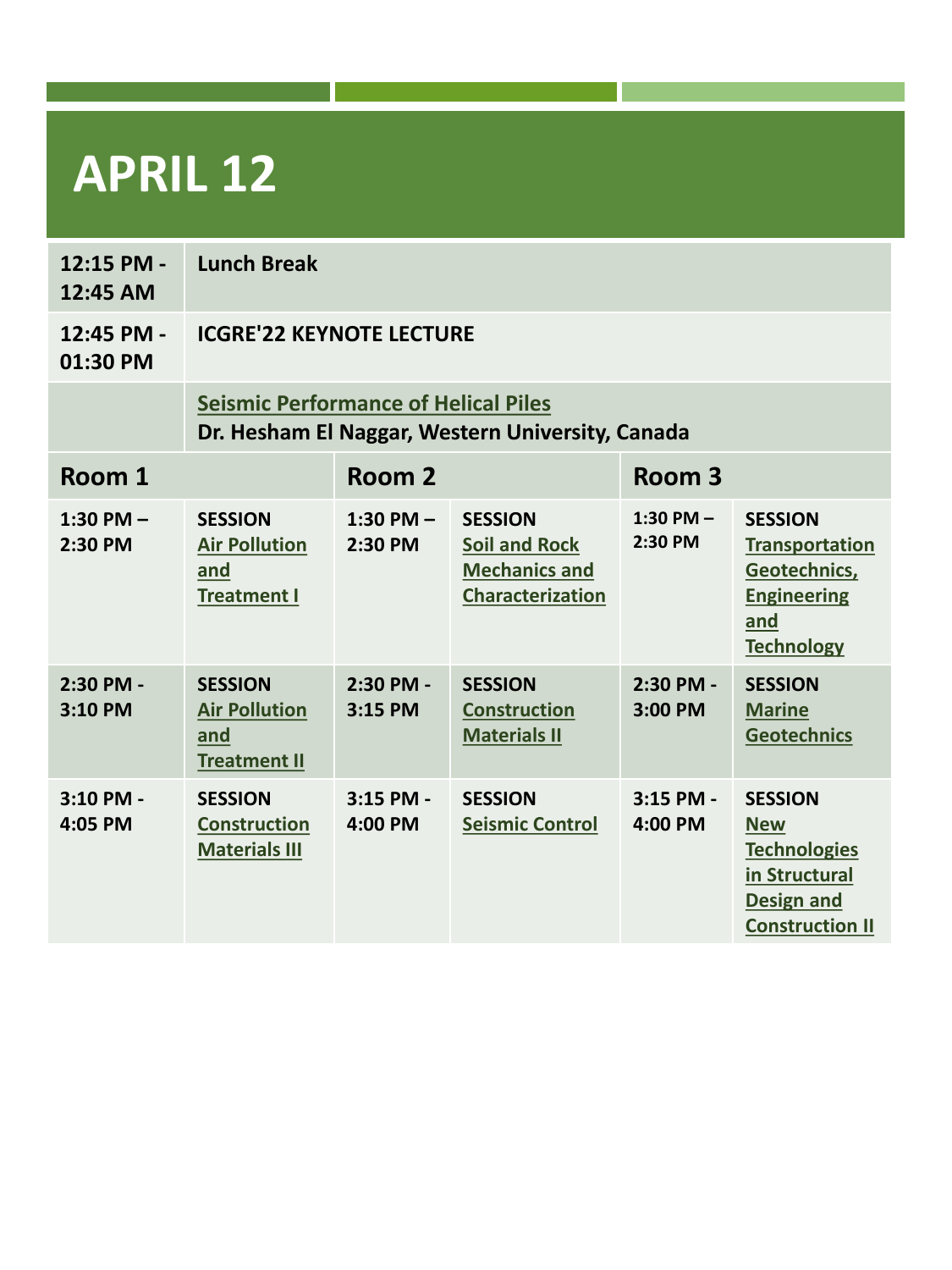<span id="page-28-0"></span>**APRIL 12 | 08:00 AM - 08:45 AM | SESSION CHAIR: DR. JOAQUIM BARROS, UNIVERSITY OF MINHO, PORTUGAL**



**Improved Dewatering of Mine Waste Tailings** Dr. Shahid Azam, University of Regina, Canada

**[View Abstract](https://lisbon2022.cseecongress.com/paper/Keynote-Dr.Azam.pdf) [Return to Top](#page-0-0)**

Shahid Azam is Professor of Environmental Systems Engineering at the University of Regina. He has worked for 30 years in the fields of geotechnical and geoenvironmental engineering. Through his research, he has devised advanced testing methods and modeling protocols to manage civil infrastructure and mining wastes. He has trained dozens of graduate students and post-doctoral fellows and has authored more than 140 publications in peer reviewed journals and international conferences.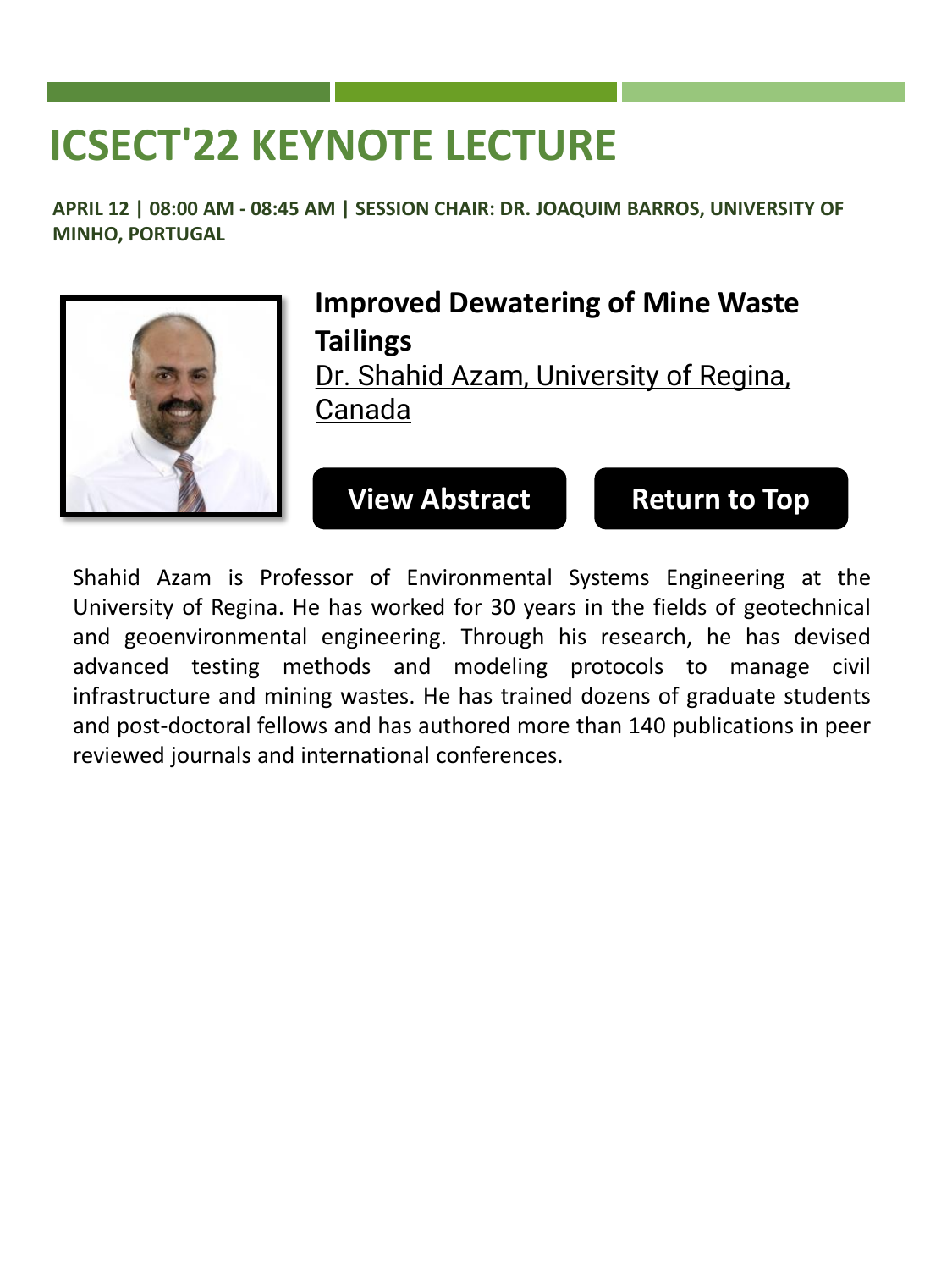# <span id="page-29-0"></span>**ICGRE'22 KEYNOTE LECTURE**

**APRIL 12 | 08:45 AM - 09:30 AM | SESSION CHAIR: DR. JOAQUIM BARROS, UNIVERSITY OF MINHO, PORTUGAL**



**Titles:** Protecting Geo-Infrastructure from Climate Change Dr. David Toll, Durham University, UK

**[View Abstract](https://lisbon2022.cseecongress.com/paper/Keynote-Dr.Toll.pdf) [Return to Top](#page-0-0)**

David Toll is Professor of Engineering and Co-Director of the Institute of Hazard, Risk and Resilience at Durham University. He is Chair of the British Geotechnical Association and has just completed an 8-year term as Chair of the Technical Committee on Unsaturated Soils of the International Society for Soil Mechanics and Geotechnical Engineering. He is a Fellow of the Learned Society of Wales and a Fellow of the Institution of Civil Engineers. He has been carrying out research into geo-hazards related to unsaturated and tropical soils for over 35 years. The main applications of his research are in the impacts of climate change on infrastructure slopes, rainfall-induced landslides and use of naturally occurring materials in road construction. He is Principal Investigator on major grants relating to climate adaptation: CACTUS (£1.76M) and Transport Africa (£1.1M) and Co-Investigator on the ACHILLES programme grant (£4.8M). He is currently Editor-in-Chief of the Springer Nature journal, Geotechnical & Geological Engineering and has served as a member of the Editorial Boards for Géotechnique and Quarterly Journal of Engineering Geology and Hydrogeology.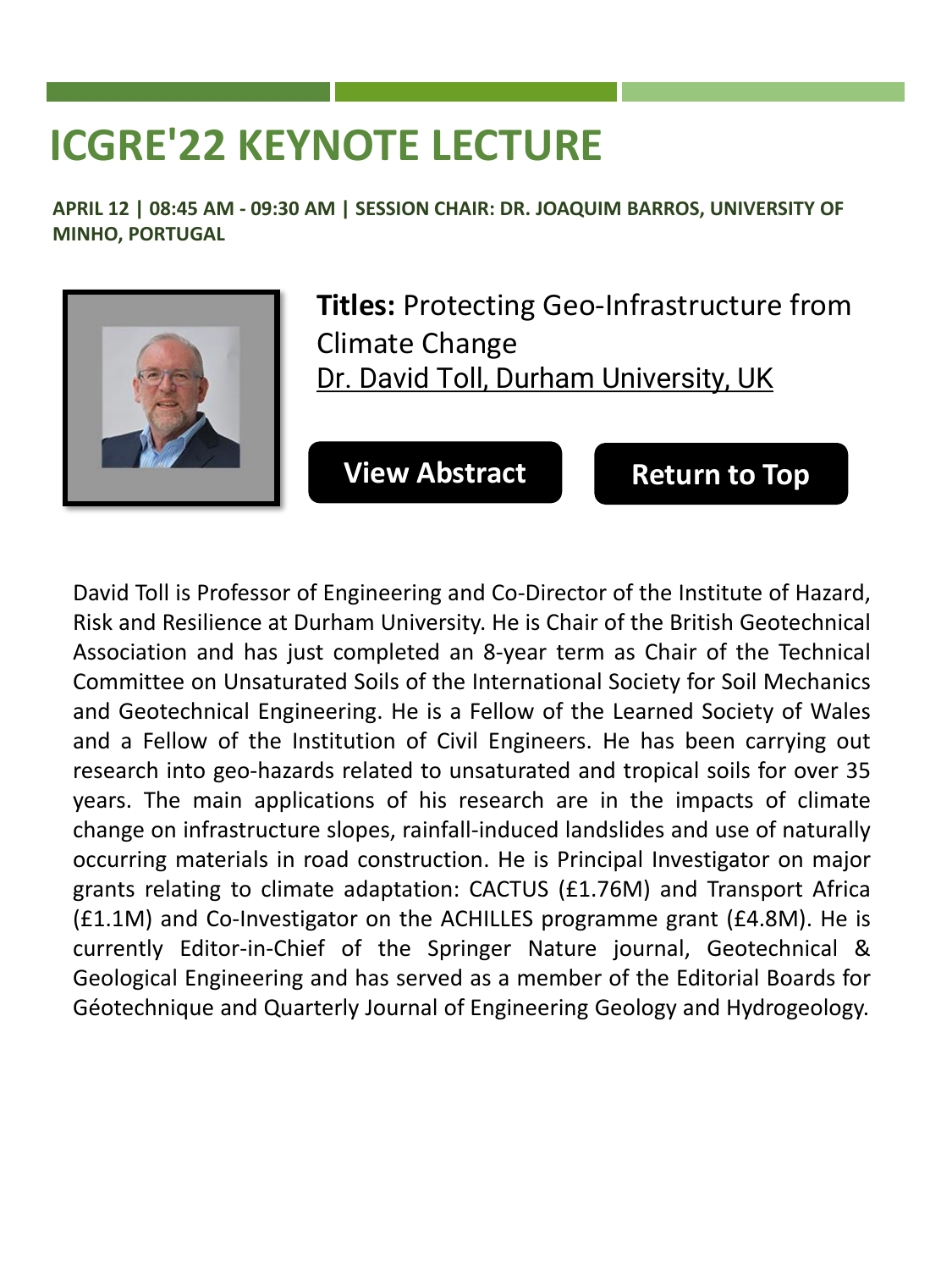# <span id="page-30-0"></span>**ICGRE'22 KEYNOTE LECTURE**

**APRIL 12 | 09:30 AM - 10:15 AM | SESSION CHAIR: DR. JOAQUIM BARROS, UNIVERSITY OF MINHO, PORTUGAL**



**Titles:** Sustainable Geotechnical Engineering - A Research Perspective Dr. Dipanjan Basu, University of Waterloo, Canada

**[View Abstract](https://lisbon2022.cseecongress.com/paper/Keynote-Dr.Basu.pdf) [Return to Top](#page-0-0)**

Dr. DIPANJAN BASU is a Professor in the Department of Civil and Environmental Engineering at the University of Waterloo (UW) (Canada). He was an Assistant Professor at the University of Connecticut (USA) before joining UW. Dr. Basu obtained his academic degrees from Purdue University (USA), Indian Institute of Technology Kanpur (India), and Jadavpur University (India). He is a Professional Engineer in the province of Ontario in Canada, and a Chartered Engineer and Professional Engineer in India. He is a member of several learned societies in USA, Canada, and India.

Dr. Basu has broad research and teaching interests that include Foundations and Soil Structure Interaction, Energy Geotechnics, Sustainability and Resilience Quantification in Geotechnical Engineering, Soil Constitutive Modeling, Blast Analysis of Geo-structures, Probabilistic Analysis, Soil Dynamics, and Ground Improvement. He has close to 150 peer reviewed publications with more than 60 refereed articles in reputed journals. Dr. Basu has delivered several keynotes and invited lectures in the U.S.A., Canada, South Africa, Argentina, India, China, and Kazakhstan. He has taught professional and university short courses in the U.S.A., South Africa, India, and Ethiopia.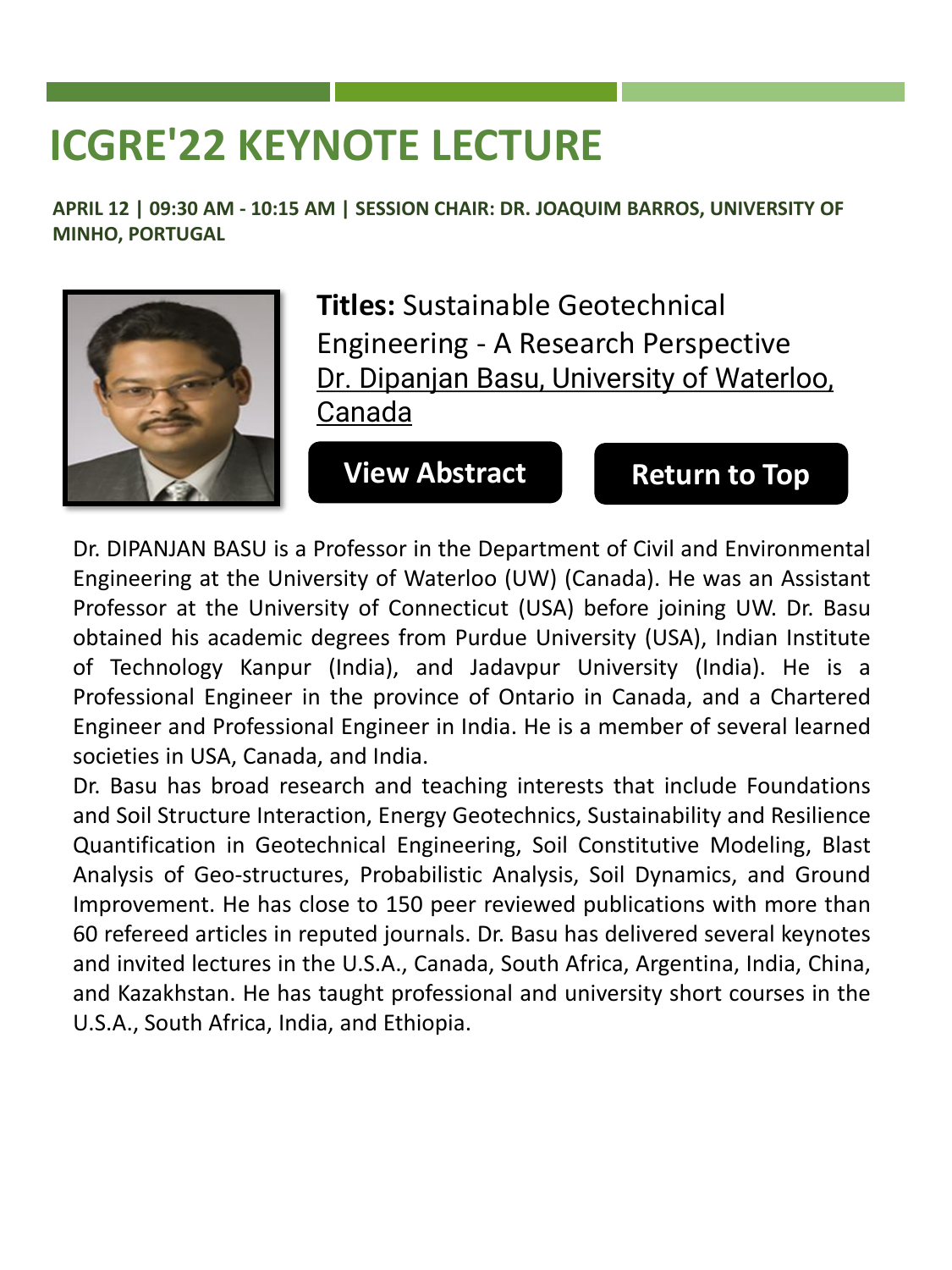# <span id="page-31-0"></span>**SESSION GEOENVIRONMENTAL RELATED TOPICS**

**APRIL 12 | 10:25 AM - 11:15 AM | SESSION CHAIR: DR. ANIL CHERIAN, STRAINSTALL, UAE**

**Titles:** Review on Biogeotechnics for Soil Treatment **ICGRE 142 Time: 10:25 - 10:40 Presenter: Sadak Shahid, Ambedkar National Institute of Technology, Jalandhar Authors: Sadak Shahid**

**Titles:** Influence of Single-Dose Biocement Treatment on the Hydraulic Conductivity of the Riverbank Sand **ICGRE 201 Time: 10:40 - 10:55 Presenter: K. Ravi, India Institute of Technology Guwahati, India Authors: Anant Aishwarya Dubey , Rituraj Devrani , K. Ravi, Navdeep K Dhami, Abhijit Mukherjee**

**Titles:** Laboratory-Scale Production of 'Sand-like' Material from Excavated Soft Soil **ICGRE 202 Time: 10:55 - 11:10 Presenter: Juan Wei Koh, National University of Singapore, Singapore Authors: Juan Wei Koh, Subramanian Sathyamoorthy, Soon Hoe Chew, Kai En Low, Kok Eng Chua, Yeow Chong Tan, Teo Cheng Soon, Ji Mei Jamie Lee, Meng Yang Charmaine Koh**

**Titles:** Chemical-Physical Characterization of Stava Tailings Subjected to an Innovative Aging Technique **ICGRE 229 Time: 11:10 - 11:15 Presenter: Gianluca Bella, Politecnico di Torino, Italy Authors: Gianluca Bella, Monica Barbero, Fernando Soares Lameiras, Terezinha Esposito, Fabrizio Barpi**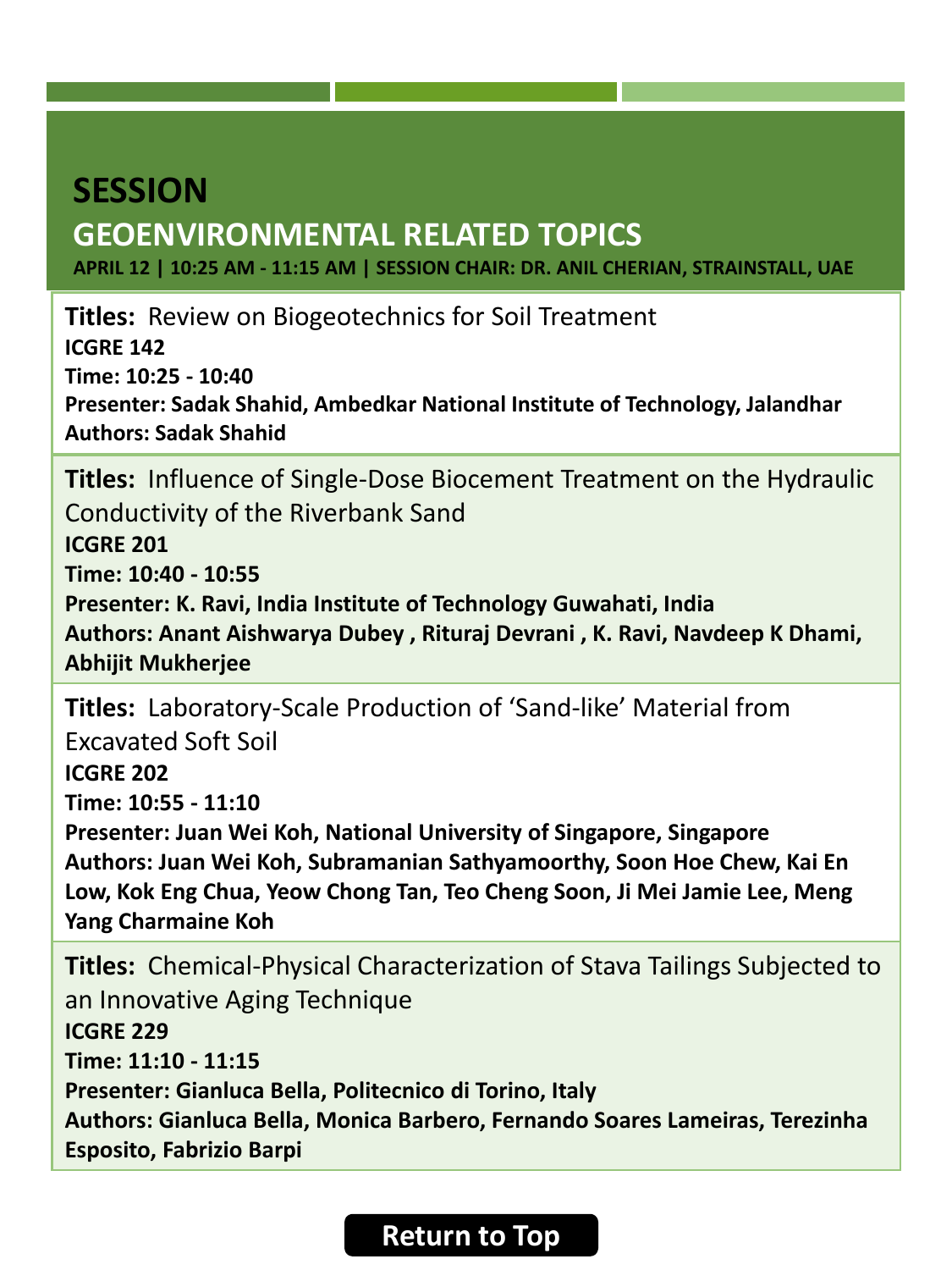### <span id="page-32-0"></span>**BUILDING OPTIMAL DESIGN**

**APRIL 12 | 10:25 AM - 11:25 PM | SESSION CHAIR: DR. THEODOROS CHRYSANIDIS, DEMOCRITUS UNIVERSITY OF THRACE, GREECE**

**Titles:** Optimal Design of Viscous and Friction Dampers in Symmetric Reinforced Concrete Buildings

**ICSECT 149 Time: 10:25 - 10:40 Presenter: Magdalini Titirla, Structural Mechanics and Coupled Systems Laboratory (LMSSC), Conservatoire National des Arts et Métiers (CNAM), France Authors: Charbel Mrad, Magdalini Titirla, Walid Larbi**

**Titles:** Influence Of Sand To Aggregate Ratio On The Fresh And Mechanical Properties Of Self-Compacting High-Performance Concrete

**ICSECT 171 Time: 10:40 - 10:55 Presenter: Abdullah Alshahrani, Cardiff University, UK Authors: Abdullah Alshahrani, Tianyi Cui, Sivakumar Kulasegaram**

**Titles:** Influence of the Design Parameters on the Current Seismic Design Approach for Automated Rack Supported Warehouses

**ICSECT 202 Time: 10:55 - 11:10 Presenter: Agnese Natali, University of Pisa, Italy Authors: Agnese Natali, Francesco Morelli, Walter Salvatore**

**Titles:** Seismic Performance of Currently Designed Automated Rack Supported

**ICSECT 203 Time: 11:10 - 11:25 Presenter: Agnese Natali, University of Pisa, Italy Authors: Agnese Natali, Francesco Morelli, Walter Salvatore**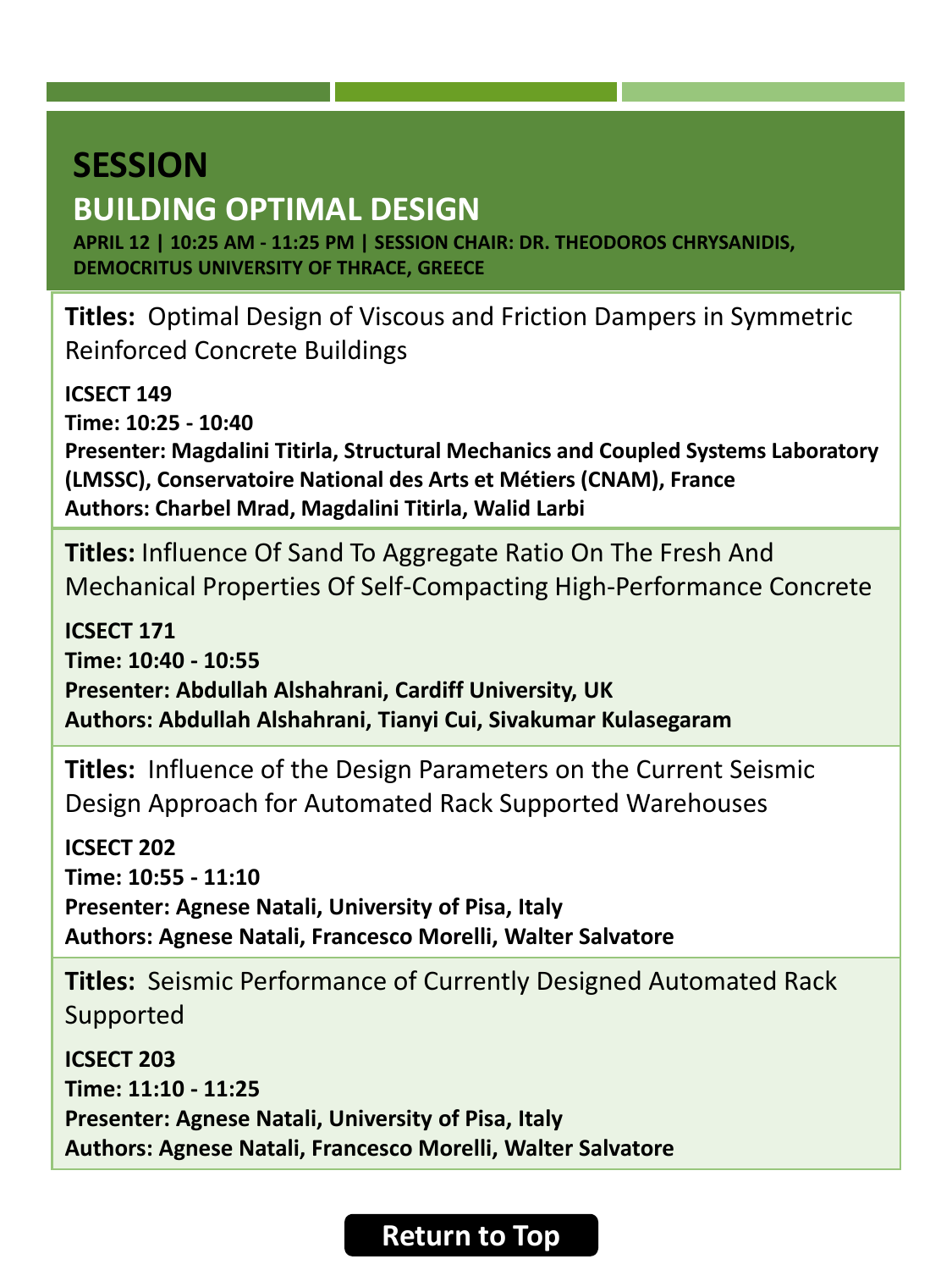#### <span id="page-33-0"></span>**ENVIRONMENTAL RISK MANAGEMENT AND OTHER RELATED TOPICS**

**APRIL 12 | 10:25 AM - 11:15 PM | SESSION CHAIR: DR. VITO RIZZI, UNIVERSITY OF BARI, ITALY & DR. SHUNDE YIN, UNIVERSITY OF WATERLOO, CANADA** 

**Titles:** How Could A Waste Become A Resource? The Case of Kiwi Peels' Application for Synthesizing Nanomaterials **ICEPTP 198 Time: 10:25 - 10:40**

**Presenter: Jennifer Gubitosa, Università degli Studi "Aldo Moro", Italy Authors: Jennifer Gubitosa, Vito Rizzi, Doriana Marino, Angela Agostiano, Paola Fini,** 

**Pinalysa Cosma**

**Titles:** Assessing the Environmental Risk of Silver Nanoparticles in Aquatic Ecosystems **ICEPTP 202**

**Time: 10:40 - 10:55**

**Presenter: Rosember Ramirez, Universitat Politècnica de Catalunya. Barcelona Tech, Spain**

**Authors: Rosember Ramírez, Vicenç Martí, R.M. Darbra**

**Titles:** Forest Fire Detection and Prediction from image processing using RCNN **ICEPTP 204 Time: 10:55 - 11:10**

**Presenter: Ansh Magon, Vishwakarma Institute of Technology, India Authors: Abhay Chopde, Ansh Magon, Shreyas Bhatkar**

**Titles:** Hazardous Chemicals Impacts Assessment for Risk Management and Reduction **ICEPTP 106 Time: 11:10 - 11:15 Presenter: Anahit Aleksandryan, Ministry of Environment of the Republic of Armenia, Republic of Armenia Authors: Anahit Aleksandryan**

**Titles:** Altering the Solid Phase Speciation of Arsenic in Paddy Soil: An Approach to Reduce Rice Grain Arsenic Uptake **ICEPTP 207 Time: 11:15 - 11:30 Presenter: Supriya Majumder, Indian Statistical Institute, India Authors: Supriya Majumder, Pabitra Banik**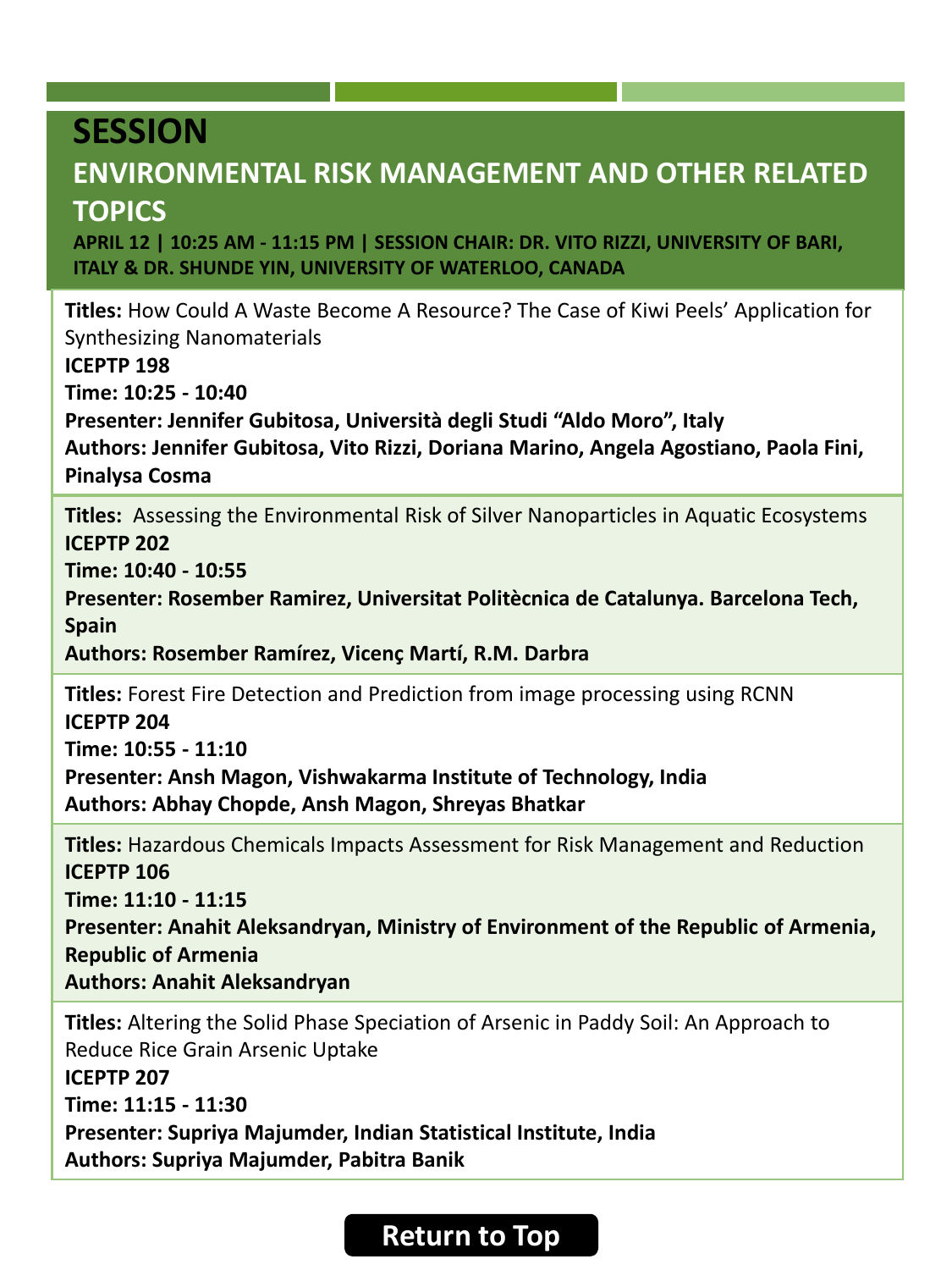# <span id="page-34-0"></span>**SESSION FOSSIL FEULS AND RENEWABLE ENERGY**

**APRIL 12 | 11:15 AM - 11:50 PM | SESSION CHAIR: DR. VITO RIZZI, UNIVERSITY OF BARI, ITALY**

**Titles:** Preparation of Cu/ZnO/SBA-15 Catalyst for Methanol Synthesis via CO2 Hydrogenation at Low Pressure: Effect of Calcination Temperature

**ICEPTP 171 Time: 11:15 - 11:20 Presenter: Zane Abelniece, Riga Technical University, Latvia Authors: Zane Abelniece, Valdis Kampars**

**Titles:** Steam Distillation of Acidulated Soapstock and FAME Synthesis

**ICEPTP 176 Time: 11:20 - 11:35 Presenter: Lauma Laipniece, Riga Technical University, Latvia Authors: Lauma Laipniece, Valdis Kampars**

**Titles:** Scale-up of Biodiesel Synthesis in Chemical Interesterification Reaction of Rapeseed Oil with Methyl Formate and Methyl Acetate

**ICEPTP 206 Time: 11:35 - 11:50 Presenter: Lauma Laipniece, Riga Technical University, Latvia Authors: Lauma Laipniece, Valdis Kampars**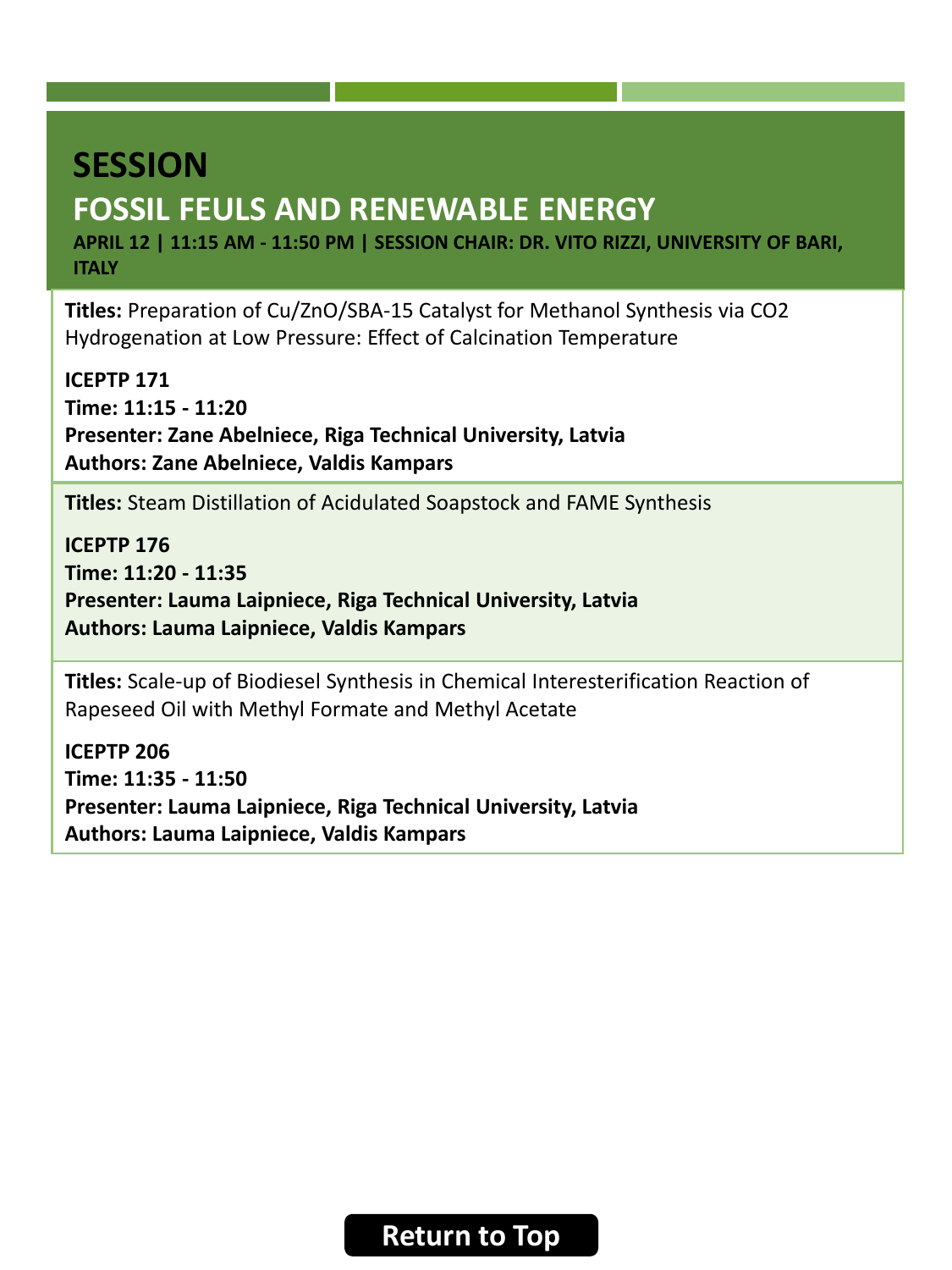<span id="page-35-0"></span>**SITE INVESTIGATION AND TERRAIN CHARACTERIZATION APRIL 12 | 11:25 AM - 12:15 PM | SESSION CHAIR: DR. ANIL CHERIAN, UNIVERSITY OF CAMPINAS, BRAZIL & DR. ANTONIO MIGLIO, HYDRAULIC AND PIPELINE CONSULTANT ENGINEER, ITALY** 

**Titles:** Features of Engineering Geological Investigations in Regions Underlain by Deposits of Volcanic Origin

**ICGRE 101 Time: 11:25 - 11:40 Presenter: Yeshvin Goodary, McGill University, Canada Authors: Rajeshwar Goodary, Viacheslav Iegupov, Yeshvin Goodary**

**Titles:** Seismic Surface Waves Methods for High-Speed Rail Earthworks Compliance: A Review of Measurement Practice

**ICGRE 184 Time: 11:40 - 11:55 Presenter: Katerina Kyrkou, University of Loughborough, UK Authors: Katerina Kyrkou, Matthew Frost, Paul Fleming, Nick Sartain, Sarah Trinder**

**Titles:** CPT in Layered Soils and Correction of Thin-Layer Effect

**ICGRE 204 Time: 11:55 - 12:00 Presenter: Houman Soleimani Fard, Keller Grundbau GmbH, UAE Authors: Houman Soleimani Fard, Nicol Chang**

**Titles:** Effect of Agricultural Supplies on the Physical Properties of Tropical Soils

**ICGRE 233 Time: 12:00 - 12:15 Presenter: Andrea Cardona Perez, University of Brasilia, Brazil Authors: Andrea Cardona Pérez, José Camapum de Carvalho, Renato Marques Cabral**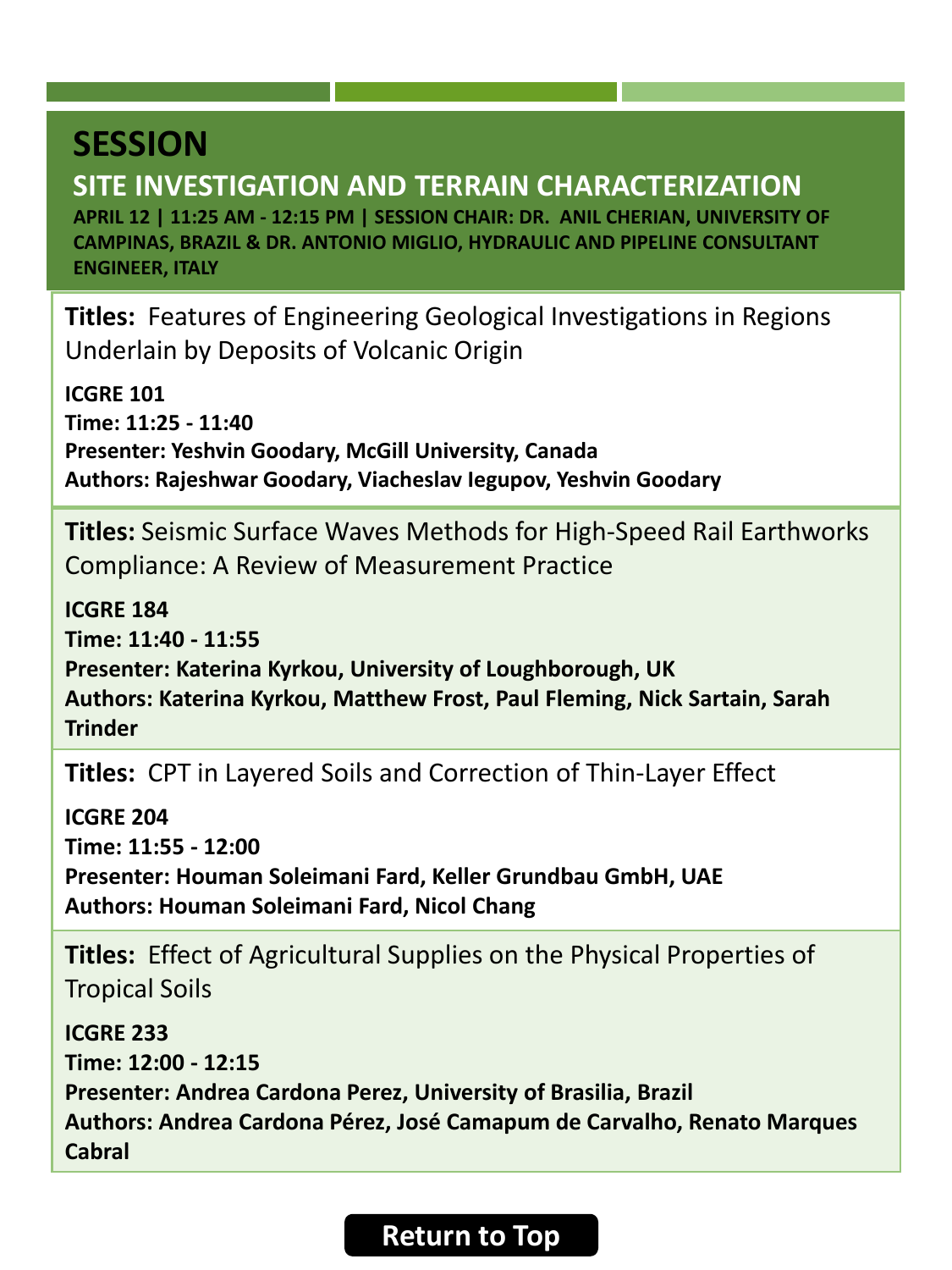## <span id="page-36-0"></span>**SESSION COMPOSITES AND CONSTRUCTION**

**APRIL 12 | 11:30 AM - 12:30 PM | SESSION CHAIR: DR. PAULO CACHIM, UNIVERSITY OF AVEIRO, PORTUGAL & DR. AHMAD SAID SAAD, AUSTRALIAN COLLEGE OF KUWAIT, KUWAIT**

**Titles:** Stabilised Base with Soil-Cement for Unpaved Roads "Ruta Del Cacao" (Guayas, Ecuador)

**ICSECT 110 Time: 11:30 - 11:45 Presenter: Natividad Garcia-Troncoso, ESPOL Polytechnic University, Ecuador Authors: Daniel Bucheli-Pérez, Holger Sarmiento-Segovia, Natividad García-Troncoso, Jorge Flores-Rada**

**Titles:** Shear Strength of Steel Fiber-Reinforced Recycled Aggregates Concrete Deep Beams

**ICSECT 132 Time: 11:45 - 12:00 Presenter: Nancy Kachouh, United Arab Emirates University, UAE Authors: Nancy Kachouh, Tamer El-Maaddawy, Hilal El-Hassan, Bilal El-Ariss**

**Titles:** Structural Safety Evaluation of Polymeric Adhesive Systems for Concrete Bonding

**ICSECT 144**

**Time: 12:00 - 12:15 Presenter: Martin Brandtner-Hafner, FRACTURE ANALYTICS , Austria Authors: Martin Brandtner-Hafner**

**Titles:** A Comparative Analysis of Timber and Composite Sleepers

**ICSECT 184 Time: 12:15 - 12:30 Presenter: Hossein Askarinejad, Ara Institute of Canterbury, New Zealand Authors: Hossein Askarinejad, Jiaya Zeng, Wahid Ferdous**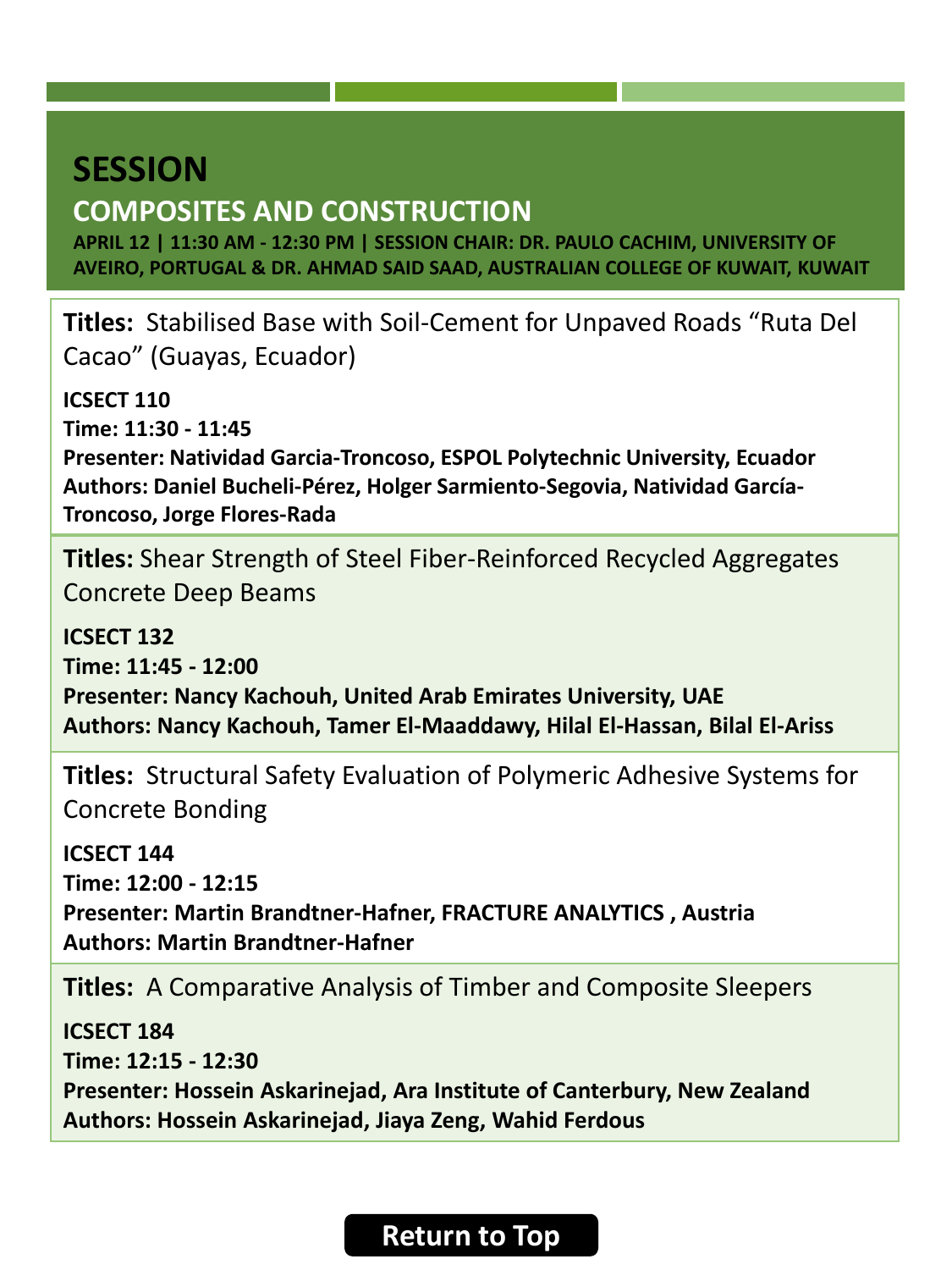# <span id="page-37-0"></span>**ICGRE'22 KEYNOTE LECTURE**

**APRIL 12 | 12:45 PM - 1:30 PM | SESSION CHAIR: DR. JOAQUIM BARROS, INSTITUTE FOR SUSTAINABILITY AND INNOVATION IN STRUCTURAL ENGINEERING, UNIVERSITY OF MINHO, PORTUGAL**



**Titles:** From Physical Measurements to Design Codes for MSE Walls Dr. Hesham El Naggar, Western University, Canada

**[View Abstract](https://lisbon2022.cseecongress.com/paper/Keynote-ElNaggar.pdf) [Return to Top](#page-0-0)** 

Dr. El Naggar is a Distinguished University Professor of Western University, Canada. He is Editor-In-Chief of Soil Dynamics and Earthquake Engineering and past Associate Editor of the Canadian Geotechnical Journal. He published more than 450 technical papers/book chapters on foundations, soil-structure interaction and geotechnical earthquake engineering; and consulted on major projects worldwide. He is the main developer of software DYNA6 used worldwide for design of foundations for dynamic loads. He received numerous awards including: Geosynthetics, Stermac, Meyerhof, Canadian Geotechnical Colloquium Speaker, Western University Distinguished Professorship, Faculty Scholar Award, Outstanding Teaching, and Research Excellence Awards as well as the 2015 Ontario Professional Engineers Medal for Engineering Research & Development. He is an elected Fellow of Canadian Academy of Engineers, Engineering Institute of Canada and the American Society for Civil Engineers.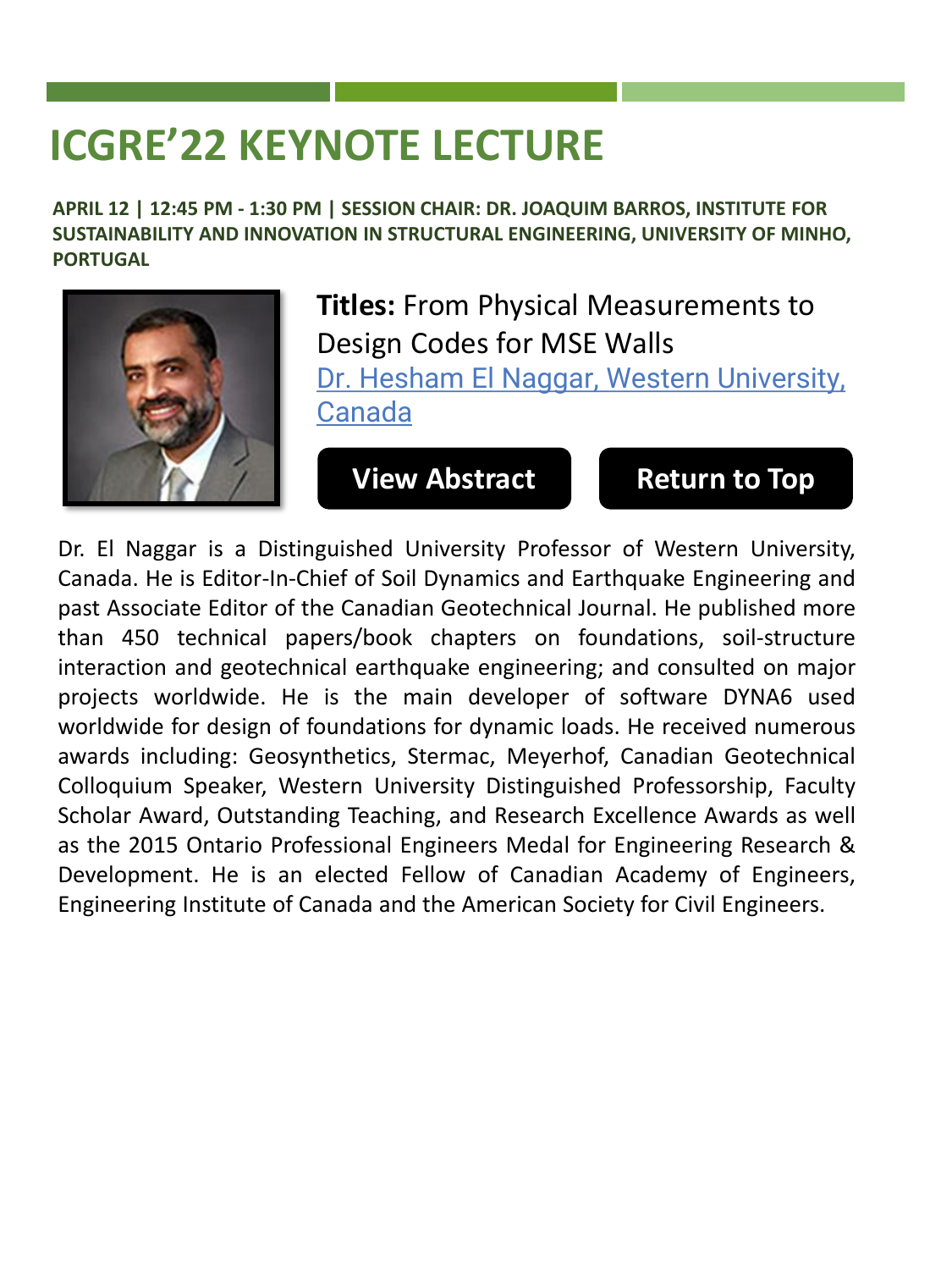### <span id="page-38-0"></span>**SESSION AIR POLLUTION AND TREATMENT I APRIL 12 | 1:30 PM - 02:30 PM | SESSION CHAIR: DR. PAOLA FINI, IPCF - CNR, ITALY**

**Titles:** Evaluation a portable Air circulation system-ACS for increased IAQ **ICEPTP 199 Time: 1:30 - 1:45 Presenter: Bongkotmat Donsomphai, University of Phayao, Thailand Authors: Bongkotmat Donsomphai, Wipada Ruanchatchawan, Jirod Chaisan Titles:** Using Composite Membrane Contactors with Polyamide Functional Layer for  $Co<sub>2</sub>$  Separation **ICEPTP 185 Time: 1:45 - 2:00 Presenter: Mariia Pasichnyk, Institute of Chemical Process Fundamentals of the Czech Academy of Science, Czech Authors: Mariia Pasichnyk, Petr Stanovsky, Pavel Izak, Michal Šyc Titles:** Insignificant Changes in Particulate Matter during the COVID-19 Lockdown: A Machine Learning Study in Zagreb, Croatia **ICEPTP 187 Time: 2:00 - 2:15 Presenter: Mario Lovrić, Know-Center, Institute for Anthropological Research, Austria Authors: Mario Lovrić, Mario Antunović, Iva Šunić, Matej Vuković, Simonas Kecorius, Mark Kröll, Ivan Bešlić, Iva Šimić, Gordana Pehnec Titles:** Traffic Related Air Pollution Severity Assessment in South-East London Schools **ICEPTP 174 Time: 02:15 - 2:30 Presenter: Ho Yin Wickson Cheung, University College London, UK Authors: Ho Yin Wickson Cheung, Liora Malki-Epshtein**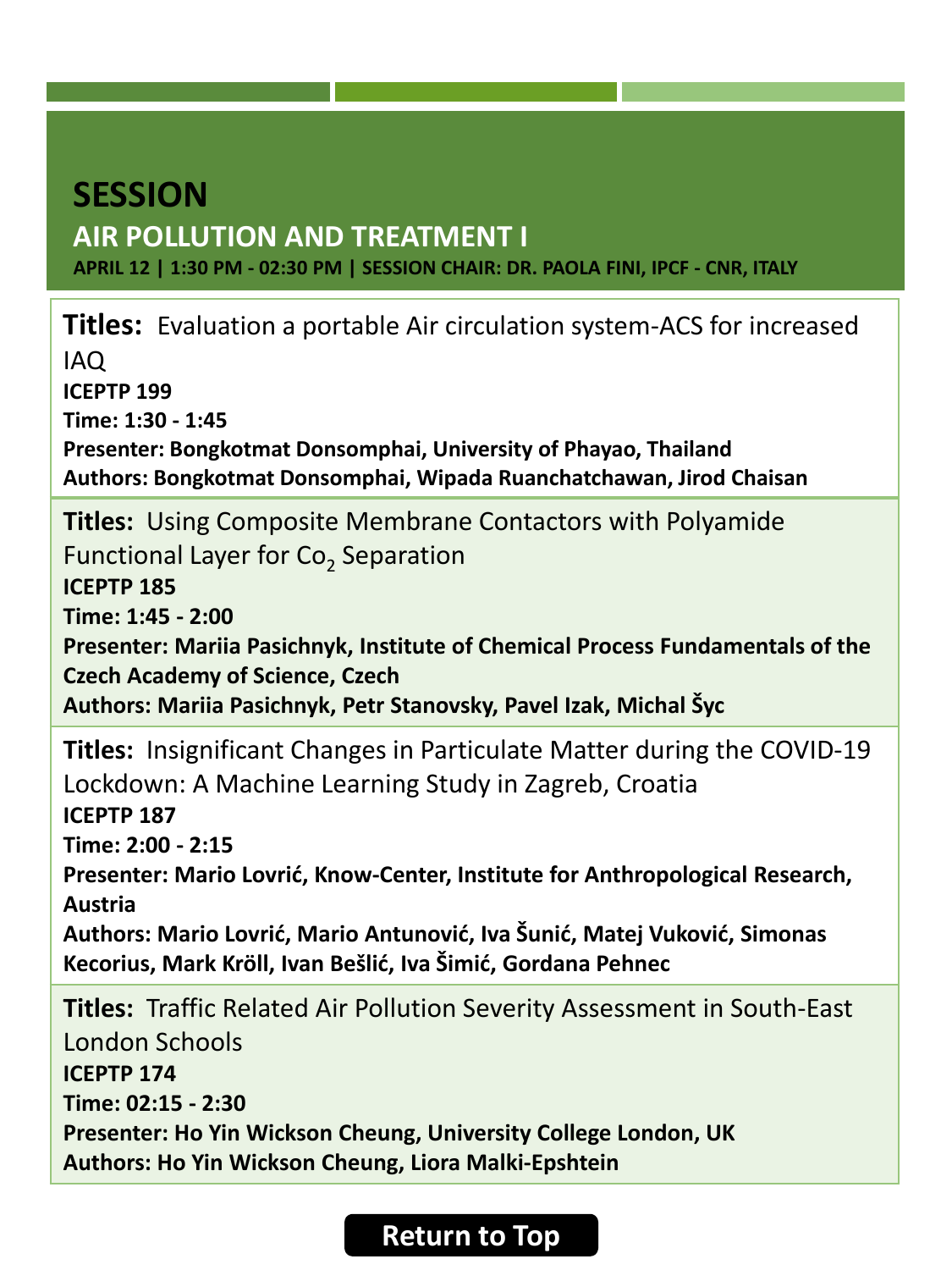### <span id="page-39-0"></span>**SOIL AND ROCK MECHANICS AND CHARACTERIZATION**

**APRIL 12 | 01:30 AM - 02:30 PM | SESSION CHAIR: DR. HANY EL NAGGAR, DALHOUSIE UNIVERSITY, CANADA & DR. FARSHID VAHEDIFARD, Mississippi State University, USA**

**Titles:** An Effect of Sodium Polyacrylate on Sandy Soil Parameters and Its Use in Soil Improvement **ICGRE 185 Time: 01:30 - 01:45 Presenter: Nesil Özbakan, Eskisehir Technical University, Turkey Authors: Nesil Özbakan, Burak Evirgen**

**Titles:** Effect of Retarders and Dispersing Agents on the Performance of Cement-Bentonite Cut off Wall **ICGRE 214 Time: 01:45 - 2:00**

**Presenter: Subramanian Sathyamoorthy, National University of Singapore, Singapore**

**Authors: Sathya Subramanian, Kai En Low, Soon Hoe Chew, Aw You Jin Eugene, Say Cheong Ng, Yeow Chong Tan, Pei Ling Goh, Theng Yi Tian Angelina, Zi Xiang Gng**

**Titles:** Simple Regression Models to Estimate the Standard and Modified Proctor Characteristics of Specific Compacted Fine-Grained Soils

**ICGRE 232**

**Time: 02:00 - 02:15**

**Presenter: Hazal Berrak Gençdal, Istanbul University-Cerrahpaşa, Turkey Authors: Zülal AKBAY ARAMA, Hazal Berrak GENÇDAL**

**Titles:** Relationship between Enzyme Concentration and Carbonate Precipitation in a Sand Treated By Biocementation Using Enzyme **ICGRE 240 Time: 02:15 - 02:30 Presenter: Rafaela Cardoso, University of Lisbon, Portugal Authors: Román Fernández Rodríguez, Rafaela Cardoso**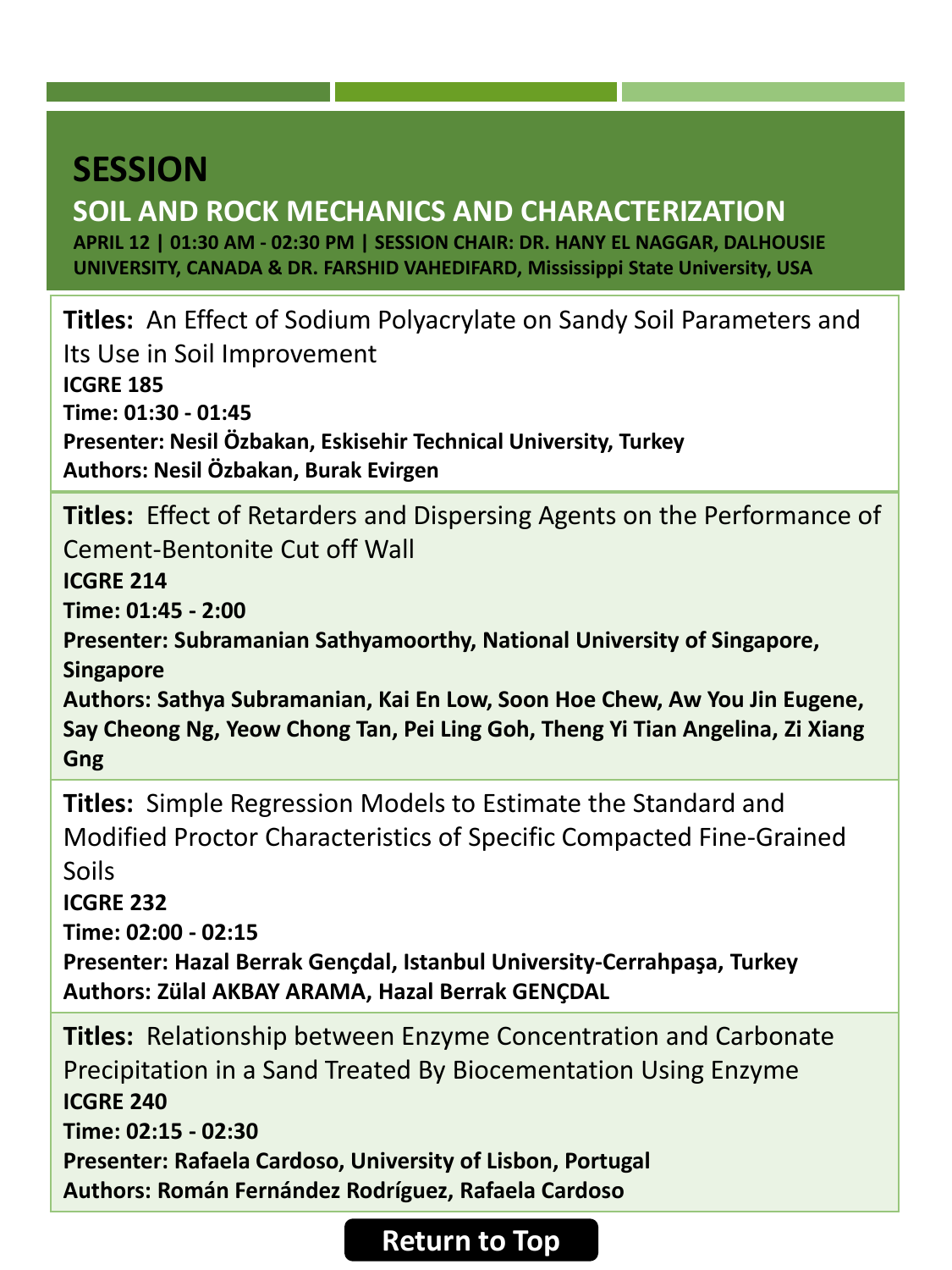### <span id="page-40-0"></span>**TRANSPORTATION GEOTECHNICS, ENGINEERING AND TECHNOLOGY**

**APRIL 12 | 01:30 AM - 02:30 PM | SESSION CHAIR: DR. GOODARY RAJESHWAR, UNIVERSITE DES MASCAREIGNES, MAURITIUS**

**Titles:** Sand-Biosolids Mixture Characterization and Potential **ICGRE 178 Time: 01:30 - 01:45 Presenter: Ahmed M. M. Hasan, Nile University, Egypt Authors: Ahmed M. M. Hasan, Ahmed M. Elwy, Begad A. Taha, Ahmed M. Mostafa, Sherif S. AbdelSalam**

**Titles:** Estimation of Suction Profile and Vertical Deformation in the Indian Expansive Soil Using Thornthwaite Moisture Index **ICGRE 225 Time: 01:45 - 02:00 Presenter: Ashwini Vikas Chavan, College of Engineering Pune, India Authors: Ashwini Chavan, Sukhanand Bhosale**

**Titles:** Differential Settlement and Dynamic Load Effects across Lime Treated Rail Transition Zones **ICGRE 231 Time: 02:00 - 02:15 Presenter: Jake Lewis William Davies, Nottingham Trent University, UK**

**Authors: Jake Davies, Paul Beetham, Koohyar Faizi**

**Titles:** A Simulation of Embodied CO2 Emission of Ground Improvement Technique Using Life-Cycle Assessment in Runway Construction **ICGRE 236 Time: 02:15 - 02:30 Presenter: Meilani Adriyati, Kyushu University, Japan Authors: Meilani Adriyati, Noriyuki Yasufuku, Ryohei Ishikura, Ahmad Rifa'i**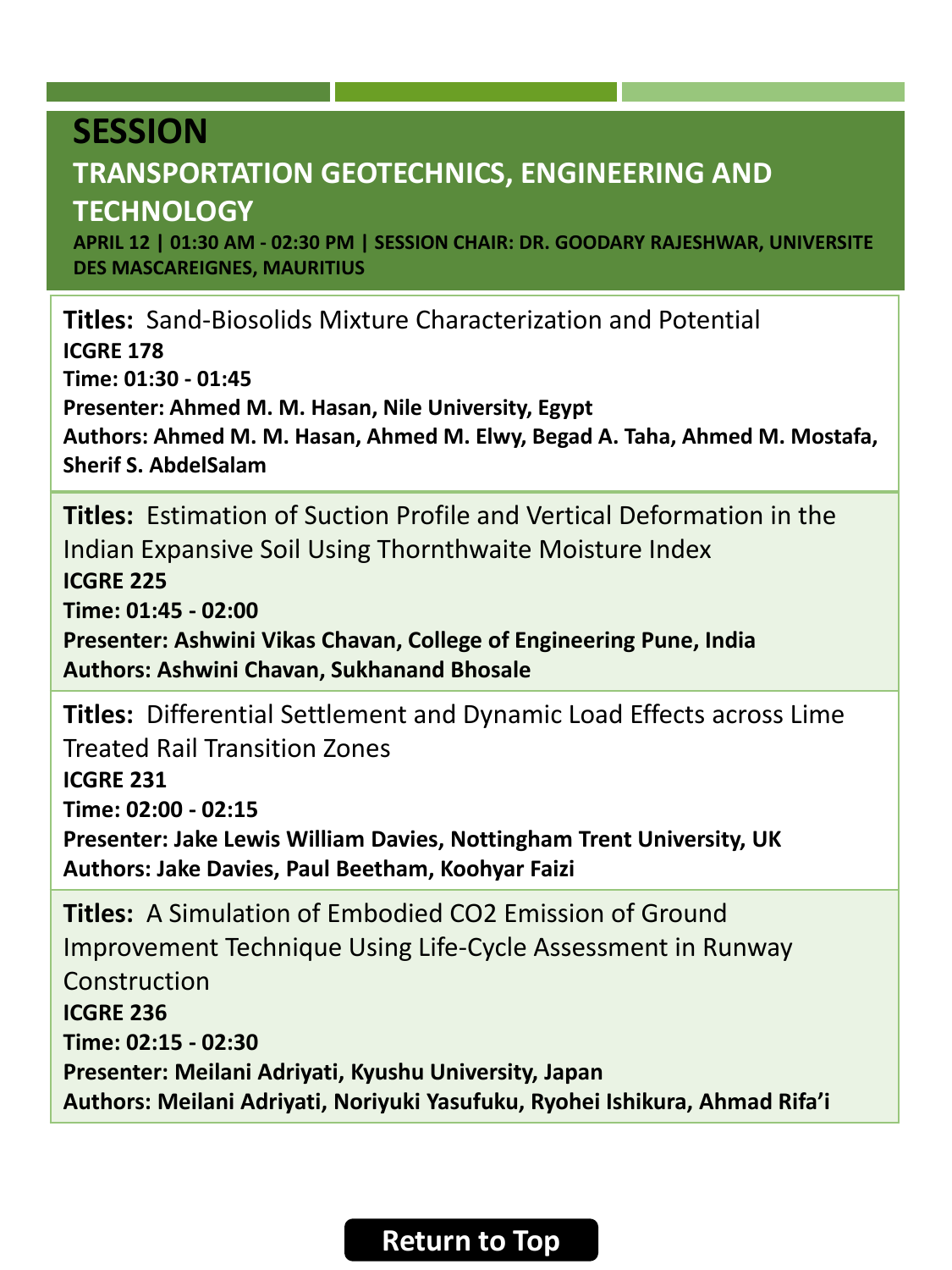### <span id="page-41-0"></span>**SESSION AIR POLLUTION AND TREATMENT II APRIL 12 | 2:30 PM - 03:10 PM | SESSION CHAIR: DR. PAOLA FINI, IPCF - CNR, ITALY**

**Titles:** Fast Method to Design Air Filtration Solution at Low Energy Cost in Subterranean Train Stations**ICEPTP 167 Time: 02:30 - 02:45 Presenter: Pierre-Emmanuel Pretot, LHEEA lab.(ECN/CNRS)/Centrale Nantes, France Authors: Pierre-Emmanuel PRETOT, Christoph SCHULZ, David CHALET, Jérôme MIGAUD, Mateusz BOGDAN**

**Titles:** NO<sub>2</sub> Concentration Modelling Using Meteorological and Traffic Features.

**ICEPTP 172**

**Time: 02:45 - 03:00**

**Presenter: Tomasz Turek, Wrocław University of Environmental and Life Sciences, Poland**

**Authors: Tomasz Turek, Joanna A. Kamińska**

**Titles:** The Impact of Climate Conditions and Traffic Emissions on the Pms Variations in Rhodes City during the Summer of 2021 **ICEPTP 181 Time: 03:00 - 03:05 Presenter: Ioannis Logothetis, Centre for Research and Technology Hellas, CPERI, Greece Authors: Ioannis Logothetis, Christina Antonopoulou, Georgios Zisopoulos, Adamantios Mitsotakis, Panagiotis Grammelis**

**Titles:** Exposure of Pedestrians and Cyclist to Air Pollution in the City. **ICEPTP 184 Time: 03:05 - 03:10 Presenter: Joanna Amelia Kaminska, Wroclaw University of Enviromental and Life Sciences, Poland Authors: Joanna Amelia Kaminska, Tomasz Turek, an Krzysztof Kazak**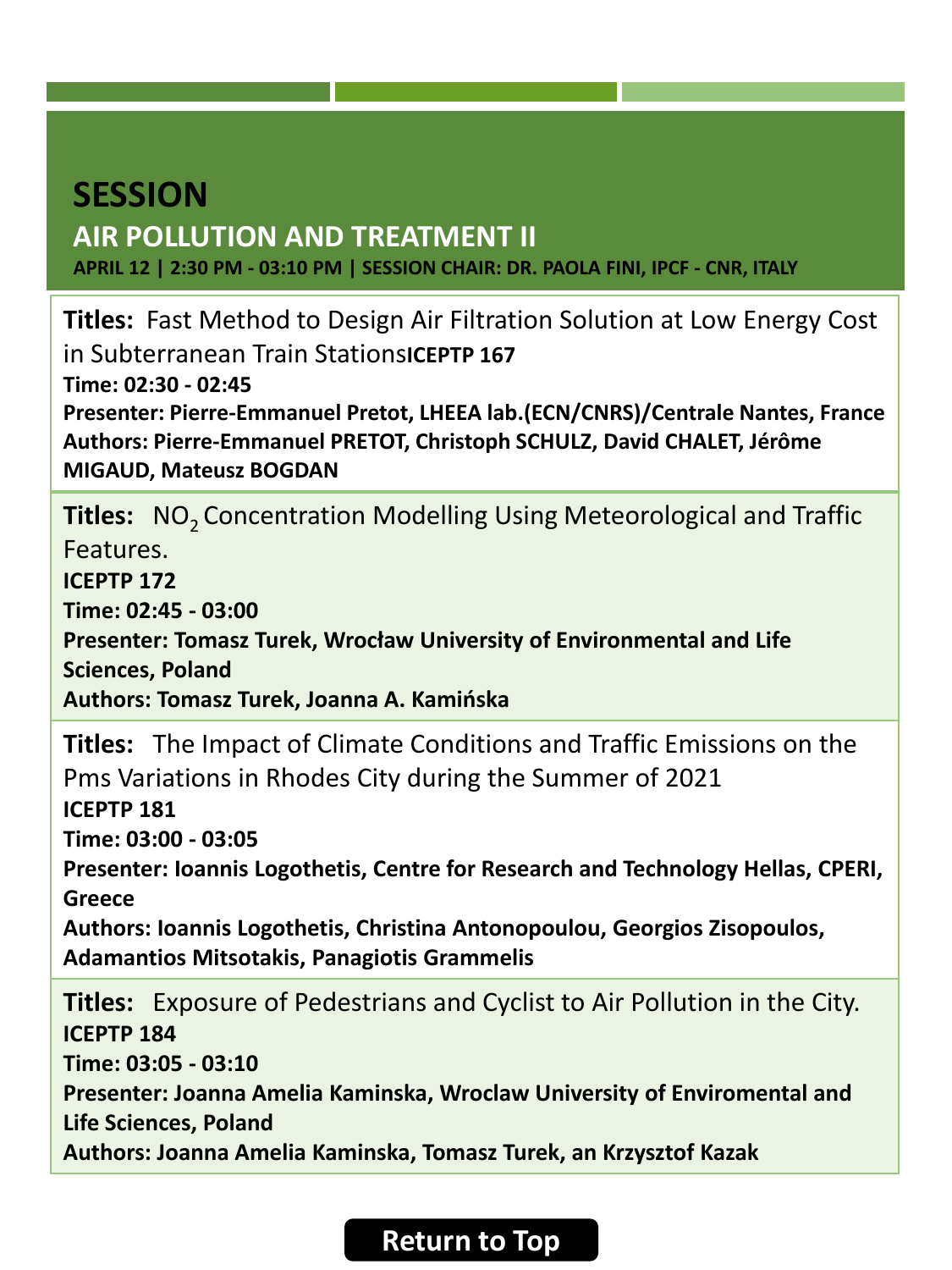# <span id="page-42-0"></span>**SESSION CONSTRUCTION MATERIALS II**

**APRIL 12 | 02:30 AM - 03:15 PM | SESSION CHAIR: DR. HANY EL NAGGAR, DALHOUSIE UNIVERSITY, CANADA**

**Titles:** Self-Healing Concrete: A Bibliometric Analysis

**ICSECT 143**

**Time: 02:30 - 02:45**

**Presenter: Mohammed H. H. Alzard, 1United Arab Emirates University, UAE Authors: Mohammed H. Alzard, Hilal El-Hassan, Tamer El-Maaddawy, Ashraf Aly Hassan, Marwa Alsalami, Fatma Abdulrahman**

**Titles:** Experimental Study on the Effect of Elongation Degree on the Cracking of Highly-Reinforced R/C Members

**ICSECT 147 Time: 02:45 - 03:00 Presenter: Theodoros Chrysanidis, Aristotle University of Thessaloniki, Greece Authors: Theodoros Chrysanidis, Nikolaos Alamanis, Grigorios Papageorgiou**

**Titles:** Experimental Investigation on the Impact of Longitudinal Rebar Ratio on the Cracking Characteristics of R/C Components

**ICSECT 148 Time: 03:00 - 03:15 Presenter: Theodoros Chrysanidis, Aristotle University of Thessaloniki, Greece Authors: Theodoros Chrysanidis**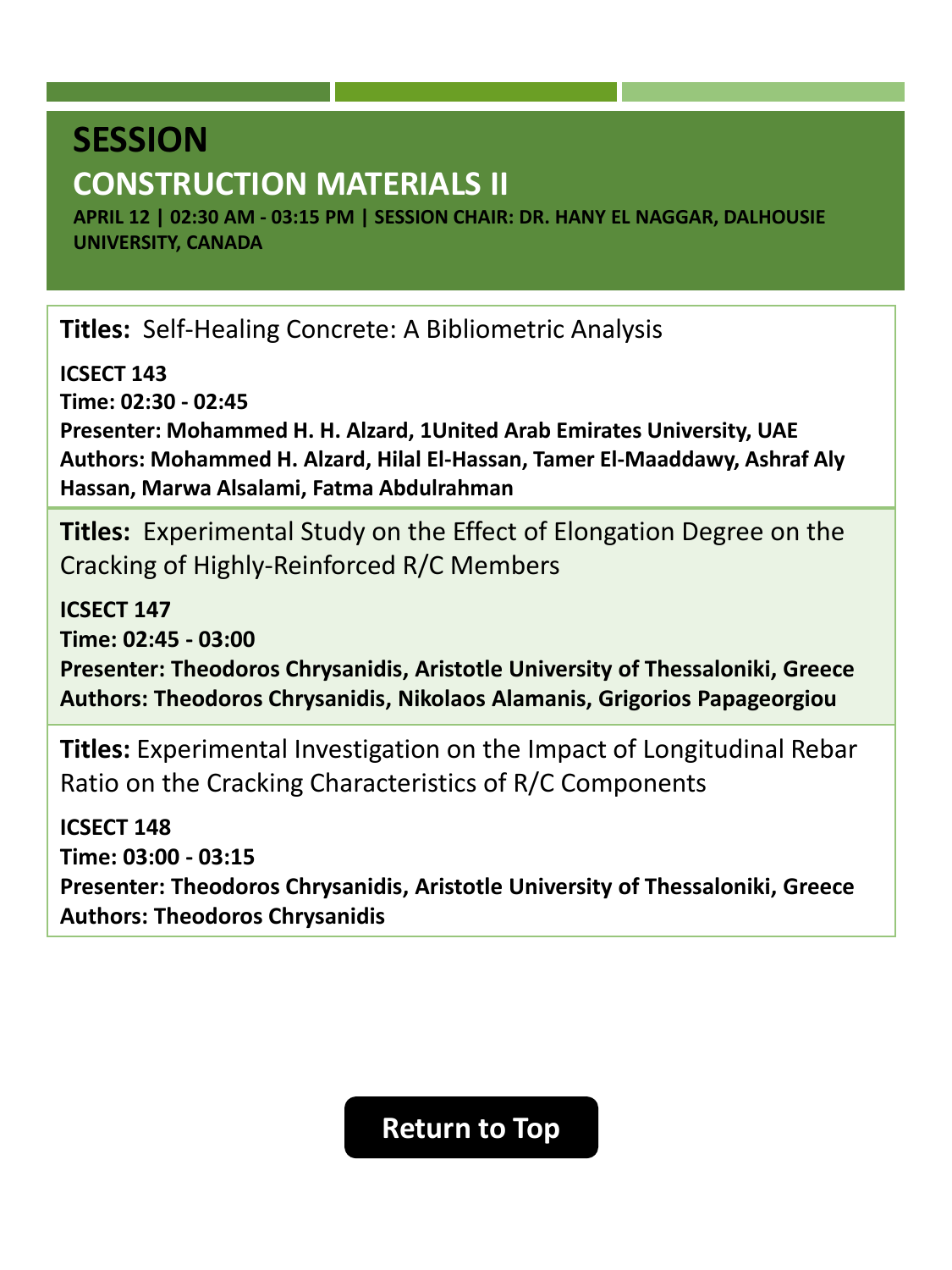# <span id="page-43-0"></span>**SESSION MARINE GEOTECHNICS**

**APRIL 12 | 02:30 PM - 03:00 PM | SESSION CHAIR: DR. MARTE GUTIERREZ, COLORADO SCHOOL OF MINES, USA**

**Titles:** Correlation between Shear Wave Velocity and Cone Penetration Test Data in Offshore Carbonate Soils

**ICGRE 118 Time: 02:30 - 02:45 Presenter: Muhammad Bilal Mumtaz, Fugro Survey Middle East, UAE Authors: Muhammad Bilal Mumtaz, Dhirendra Kumar, Luke Martin, Yassine Benboudiaf**

**Titles:** Optimization of Jacket Structure in Carbonate Soils

**ICGRE 210 Time: 02:45 - 03:00 Presenter: Nanda Kishore Yadla, National Petroleum Construction Company, UAE Authors: Nanda Kishore Yadla, Rama Mohan Gajulapalli, Kandasamy K K, Faris Kamal**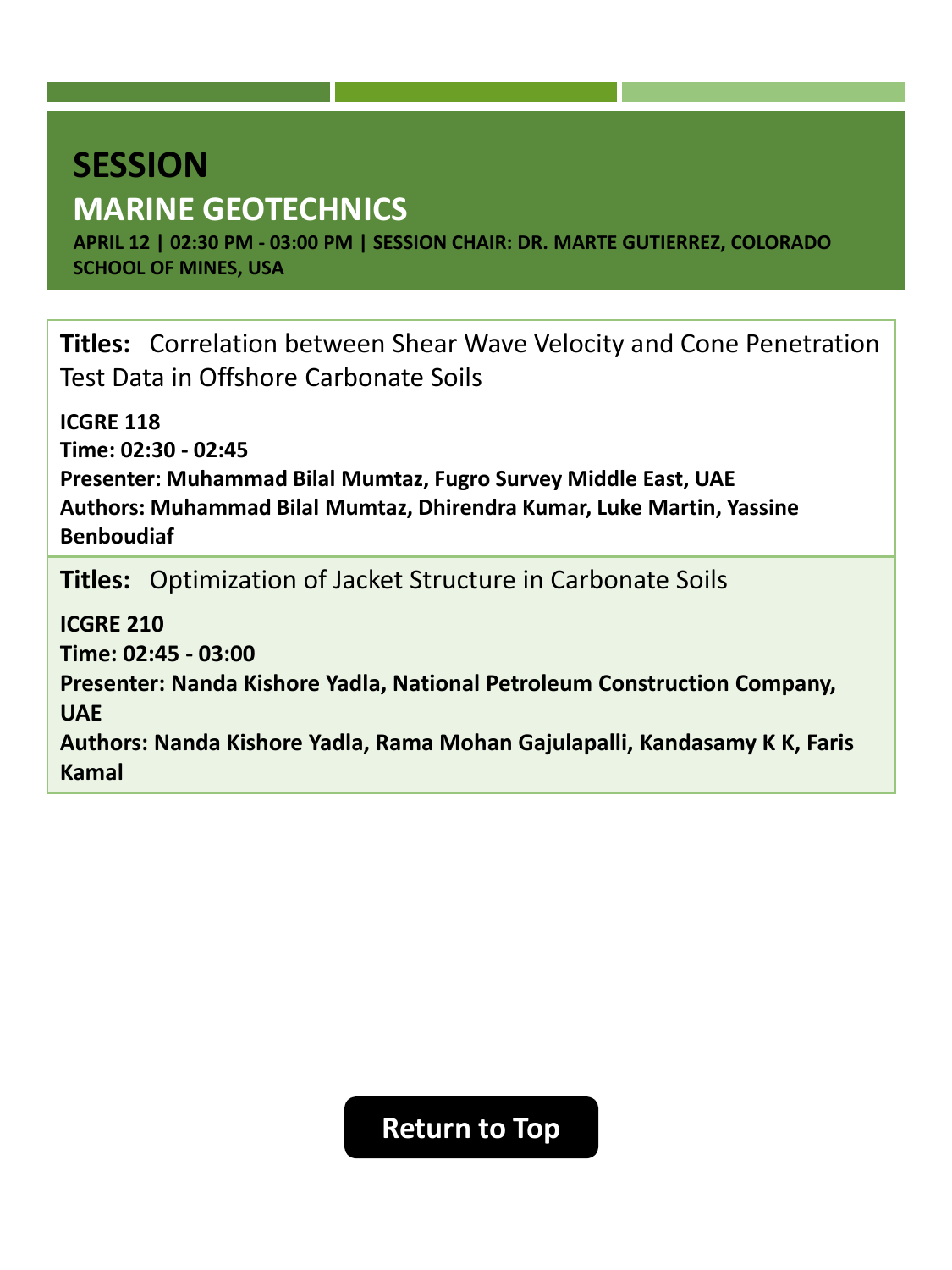# <span id="page-44-0"></span>**SESSION CONSTRUCTION MATERIALS III**

**APRIL 12 | 03:10 PM - 04:05 PM | SESSION CHAIR: DR. HOSSEIN ASKARINEJAD, ARA INSTITUTE OF CANTERBURY, NEW ZEALAND**

**Titles:** Developing Self-Compacting Steel Fibre Reinforced Concrete (SCSFRC) Mixes Based On Target Plastic Viscosity and Compressive Strength **ICSECT 177 Time: 03:10 - 03:25 Presenter: Abdulkarim Mimoun, Cardiff University, UK Authors: Abdulkarim Mimoun, Sivakumar Kulasegaram**

**Titles:** Design of Alkali-Activated Ladle Slag Mortar Using Taguchi

Method

**ICSECT 141**

**Time: 03:25 - 03:40**

**Presenter: Omar Najm, United Arab Emirates University, UAE Authors: Omar Najm, Hilal El-Hassan, Amr El-Dieb**

**Titles:** Valorisation of Local Residues, By-Products and Wastes into Ceramic Materials for Civil Engineer Application **ICSECT 176 Time: 03:40 - 03:55 Presenter: Jean-Regis Martinent, Université de Toulouse, France Authors: Jean-Régis Martinent, Yasmine Lalau, Guilhem Dejean, Doan Pham Minh**

**Titles:** Manufacturing Ultra-High Performance Concrete UHPC with Conventional Production Processes **ICSECT 152 Time: 03:55 - 04:05 Presenter: Cristian Javier Caicedo, Universidad Nacional de Colombia, Colombia Authors: Juan Felipe Serna, Cristian Javier Caicedo, César Echavarría**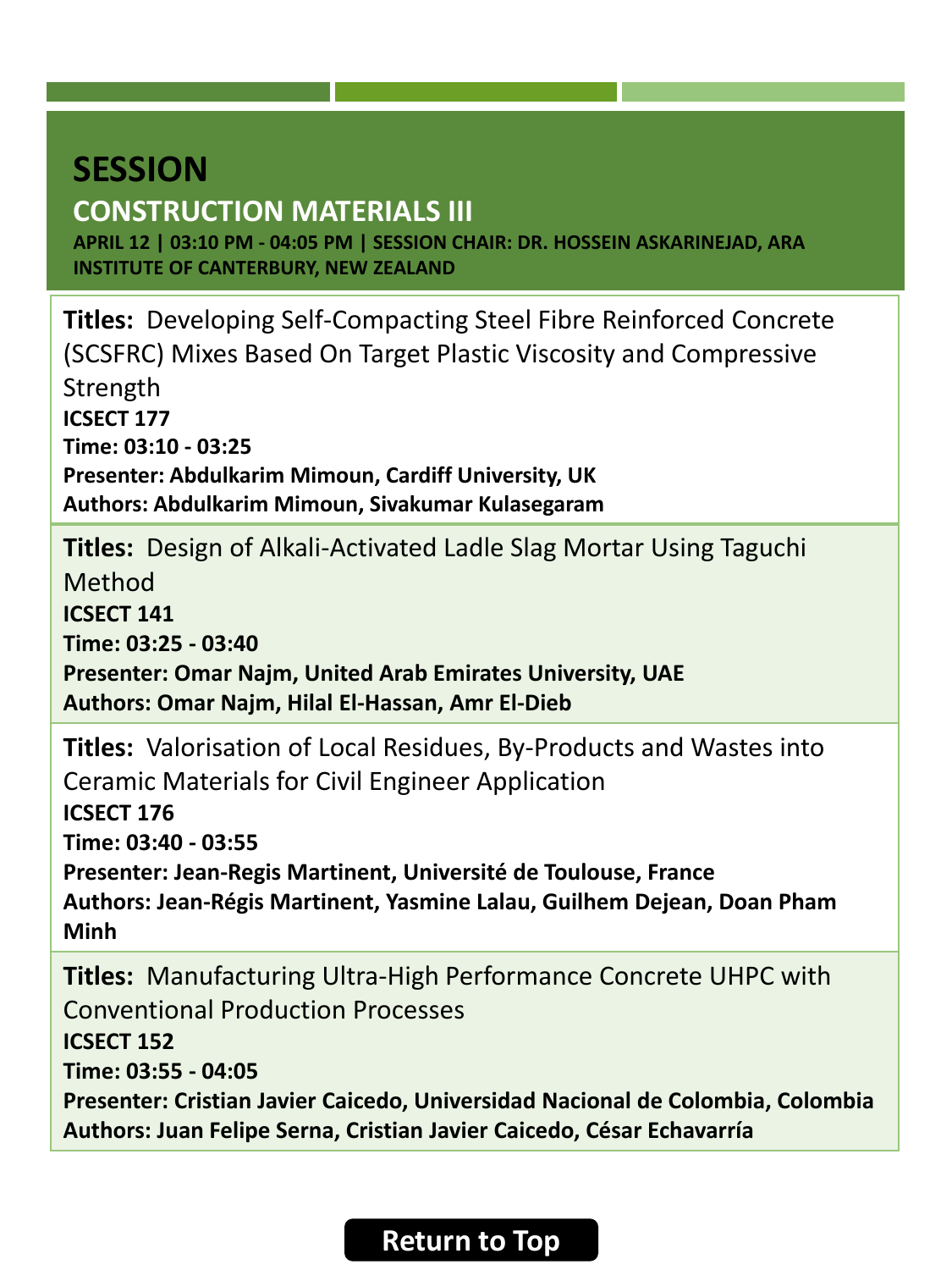# <span id="page-45-0"></span>**SESSION SEISMIC CONTROL**

**APRIL 12 | 03:15 PM - 04:00 PM | SESSION CHAIR: DR. BEATRIZ MARTIN-PEREZ, ARCELORMITTAL INNOVACIÓN INVESTIGACIÓN E INVERSIÓN, SPAIN**

**Titles:** A Displacement Based Design Approach For Seismic Assessment of Flat Slab Structure With Core Shear Wall **ICSECT 125 Time: 03:15 - 03:30 Presenter: Samia Zakir Sarothi, Military Institute of Science and Technology, Bangladesh Authors: Khondaker Sakil Ahmed, Mohana Kawsher, Rezvi Ahmed3, Rishath Sabrin, Samia Zakir Sarothi, Afia Farzana Titles:** Influence of Nonlinearities on the Vertical Kinematic Interaction of Piles **ICSECT 173 Time: 03:30 - 03:45 Presenter: Usama Zafar, Saitama University, Japan**

**Authors: Usama Zafar, Chandra S. Goit, Masato Saitoh**

**Titles:** Multiplication Factors for Design of Open Ground Story RC Building – A Probabilistic Approach **ICSECT 204 Time: 03:45 - 04:00 Presenter: Mustafa Salsal, British Applied College, UAE Authors: D C Haran Pragalath, Saleema Panda and Mustafa Salsal**